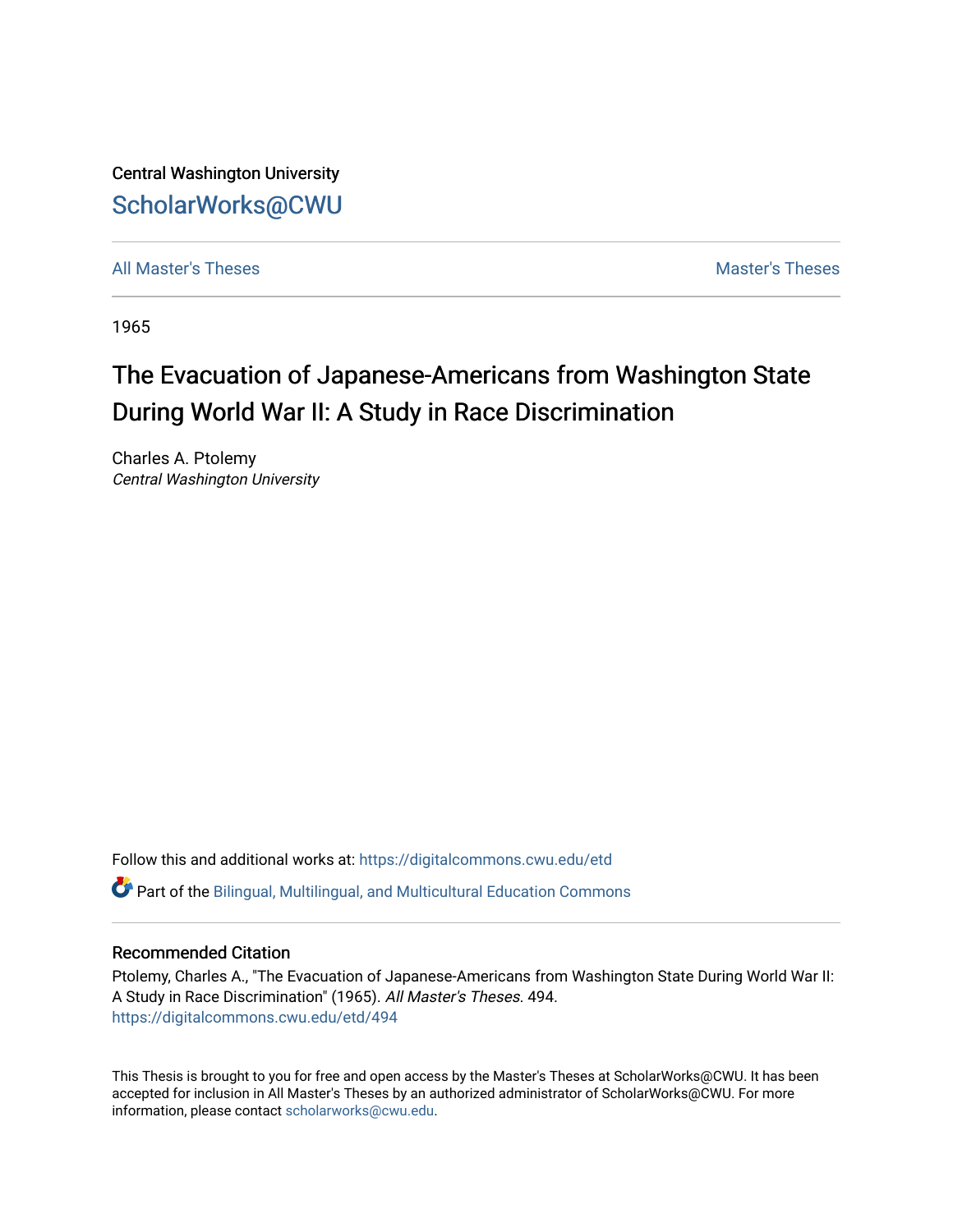المتخط والمستعلقة وتعذر THE EVACUATION OF JAPANESE-AMERICANS FROM WASHINGTON STATE DURING WORLD WAR II: A STUDY IN RACE DISCRIMINATION

> A Thesis Presented to the Graduate Faculty Central Washington State College

In Partial Fulfillment of the Requirements of the Degree Master of Education

> by Charles A. Ptolemy June 1965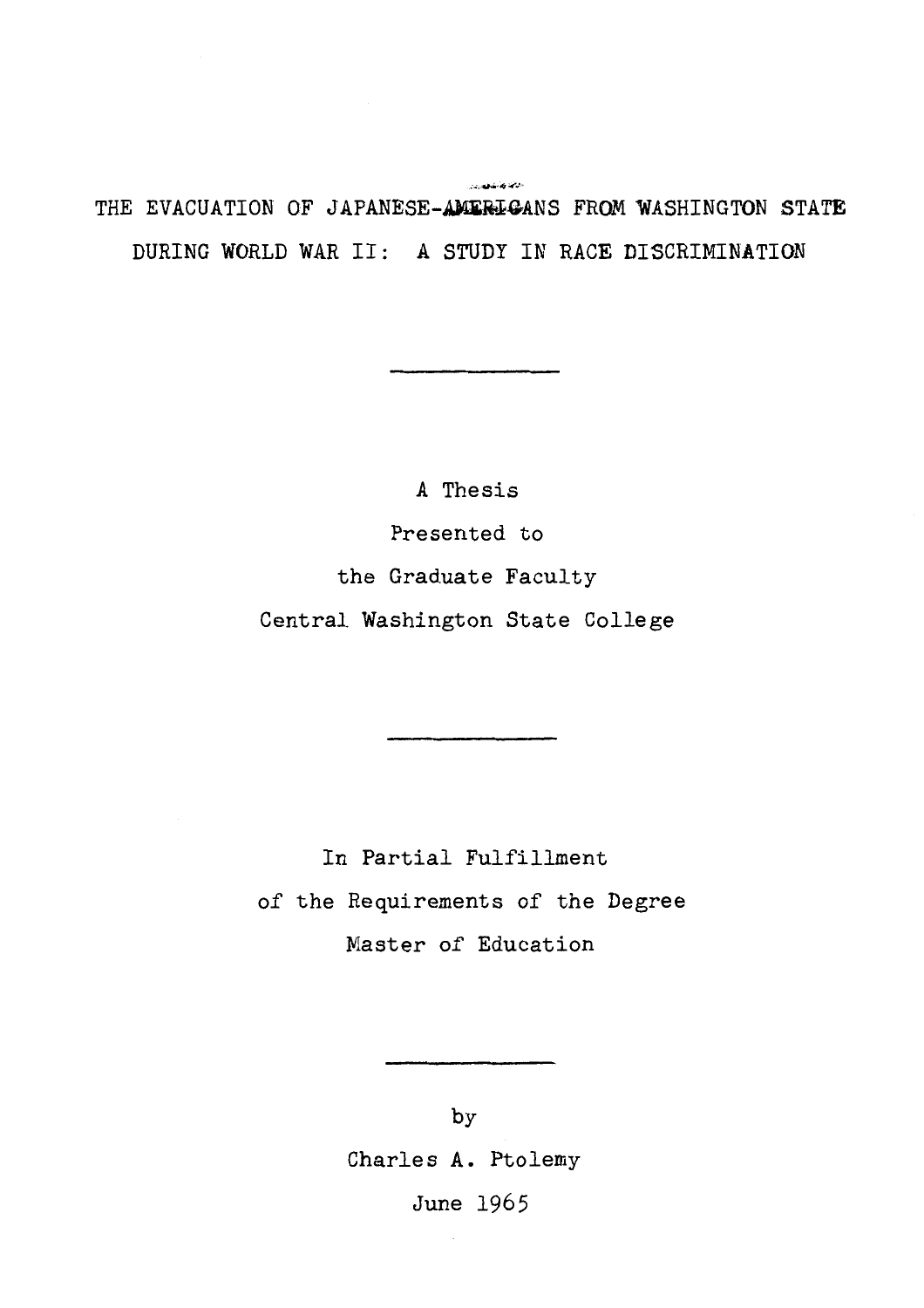

 $\label{eq:2.1} \mathcal{L}_{\mathcal{A}} = \mathcal{L}_{\mathcal{A}} = \mathcal{L}_{\mathcal{A}} \mathcal{L}_{\mathcal{A}} = \mathcal{L}_{\mathcal{A}} \mathcal{L}_{\mathcal{A}} = \mathcal{L}_{\mathcal{A}} \mathcal{L}_{\mathcal{A}}$ 

 $\ddot{\phantom{a}}$ 

 $\label{eq:2.1} \frac{1}{\sqrt{2}}\sum_{i=1}^n\frac{1}{\sqrt{2}}\sum_{i=1}^n\frac{1}{\sqrt{2}}\sum_{i=1}^n\frac{1}{\sqrt{2}}\sum_{i=1}^n\frac{1}{\sqrt{2}}\sum_{i=1}^n\frac{1}{\sqrt{2}}\sum_{i=1}^n\frac{1}{\sqrt{2}}\sum_{i=1}^n\frac{1}{\sqrt{2}}\sum_{i=1}^n\frac{1}{\sqrt{2}}\sum_{i=1}^n\frac{1}{\sqrt{2}}\sum_{i=1}^n\frac{1}{\sqrt{2}}\sum_{i=1}^n\frac$ 

**., E. D. WASHERT AND STRAIGHT** 

CONTRAINMENT OR SCRIBEINAL MATTEN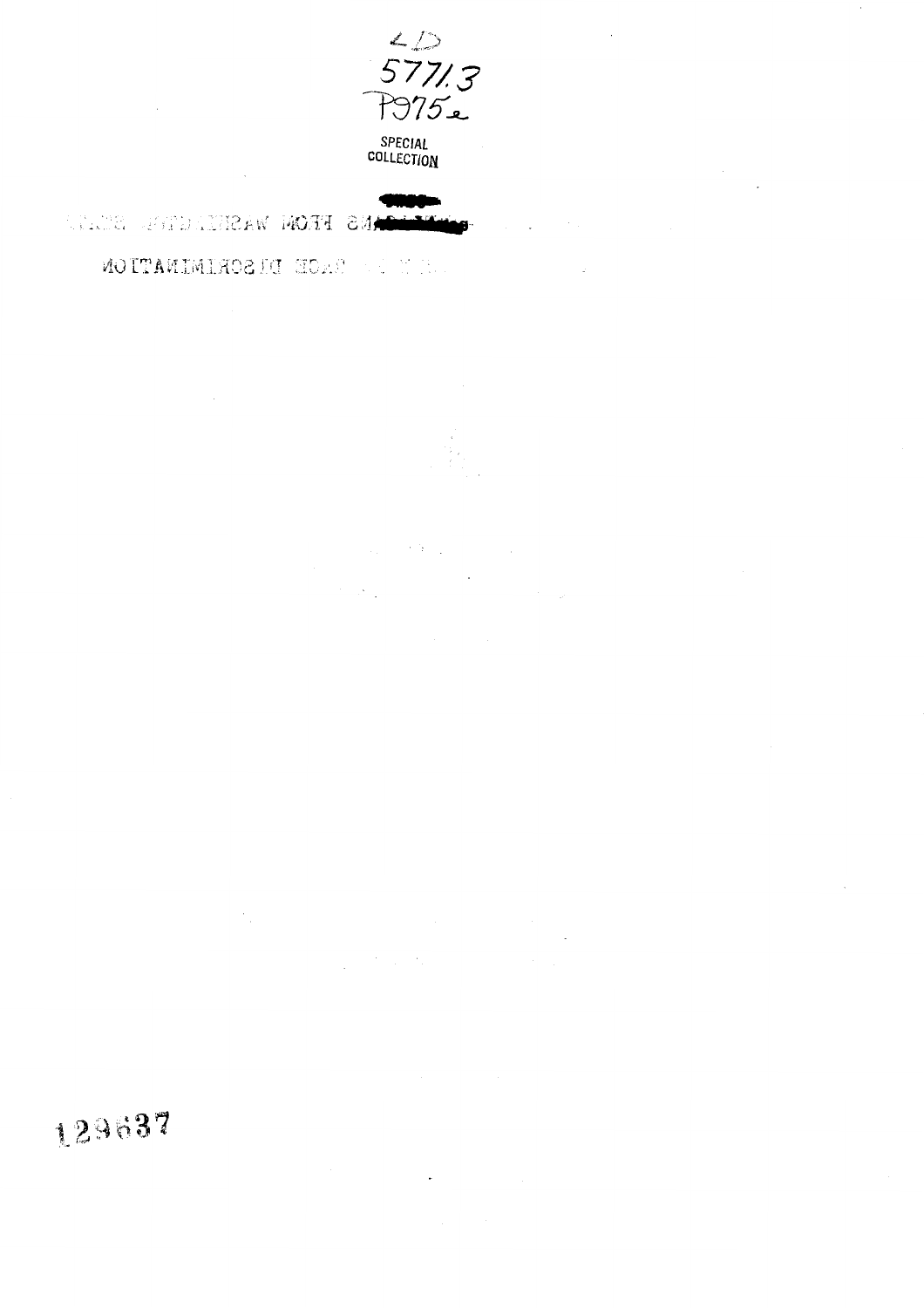**APPROVED FOR THE GRADUATE FACULTY**

**\_\_\_\_\_\_\_\_\_\_\_\_\_\_\_\_\_\_\_\_\_\_\_\_\_\_\_\_\_\_\_\_ Walter L. Berg, COMMITTEE CHAIRMAN**

 **\_\_\_\_\_\_\_\_\_\_\_\_\_\_\_\_\_\_\_\_\_\_\_\_\_\_\_\_\_\_\_\_\_**

**Floyd Rodine**

 **\_\_\_\_\_\_\_\_\_\_\_\_\_\_\_\_\_\_\_\_\_\_\_\_\_\_\_\_\_\_\_\_\_**

**Donald G. Goetschius**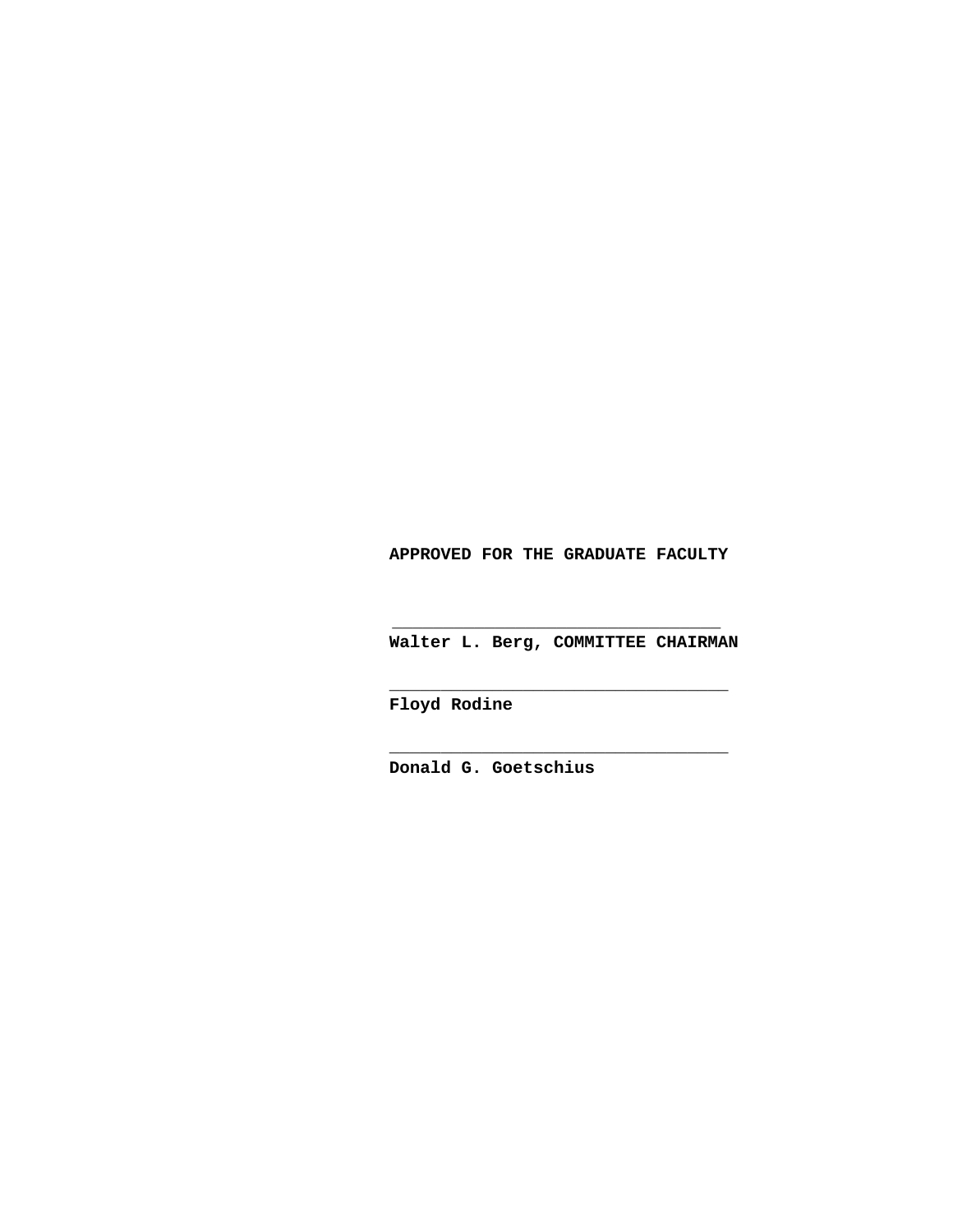# TABLE OF CONTENTS

| <b>CHAPTER</b>                                   | PAGE        |
|--------------------------------------------------|-------------|
| THE EVACUATION OF JAPANESE-AMERICANS FROM        |             |
| WASHINGTON STATE DURING WORLD WAR II:<br>A       |             |
| STUDY IN RACE DISCRIMINATION                     | i           |
| WHY THE JAPANESE WERE EVACUATED<br>T.<br>.       | 1           |
| Background $\cdots$                              | $\mathbf 1$ |
| Causes for Action                                | 3           |
| Federal Action                                   | 16          |
| HOW THE JAPANESE-AMERICANS WERE EVACUATED<br>II. | 21          |
| Voluntary Evacuation                             | 21          |
| Compulsory Evacuation $\cdots$                   | 24          |
| Assembly Centers                                 | 28          |
| Relocation Centers                               | 31          |
| CONSEQUENCES OF THE EVACUATION<br>III.           | 40          |
|                                                  | 54          |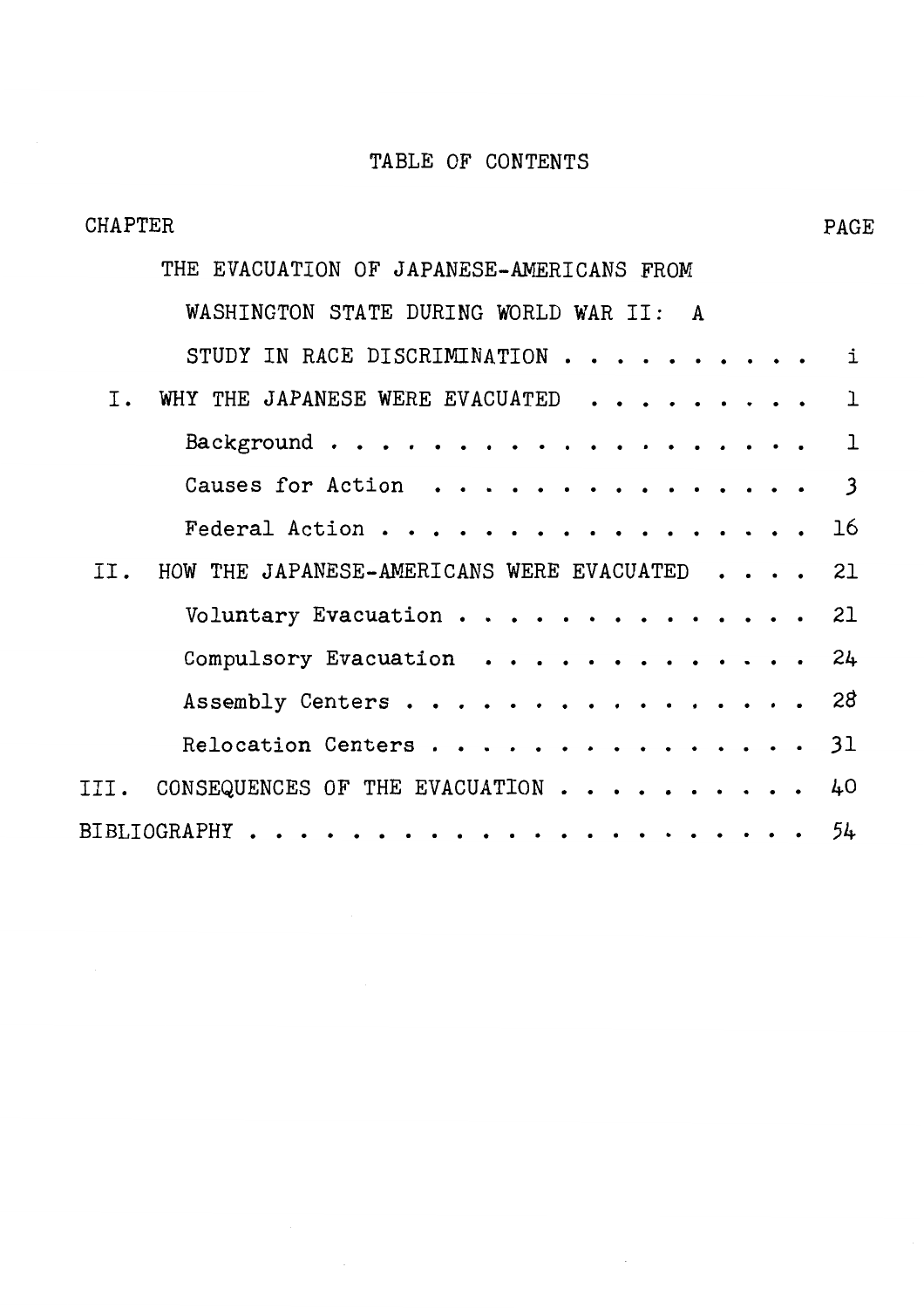# LIST OF TABLES

| TABLE |                                                  | PAGE. |
|-------|--------------------------------------------------|-------|
|       | I. Breakdown of Voluntary Evacuees in Washington |       |
|       | State $\ldots$ 25                                |       |
|       | II. Breakdown of Evacuees to Assembly Centers 30 |       |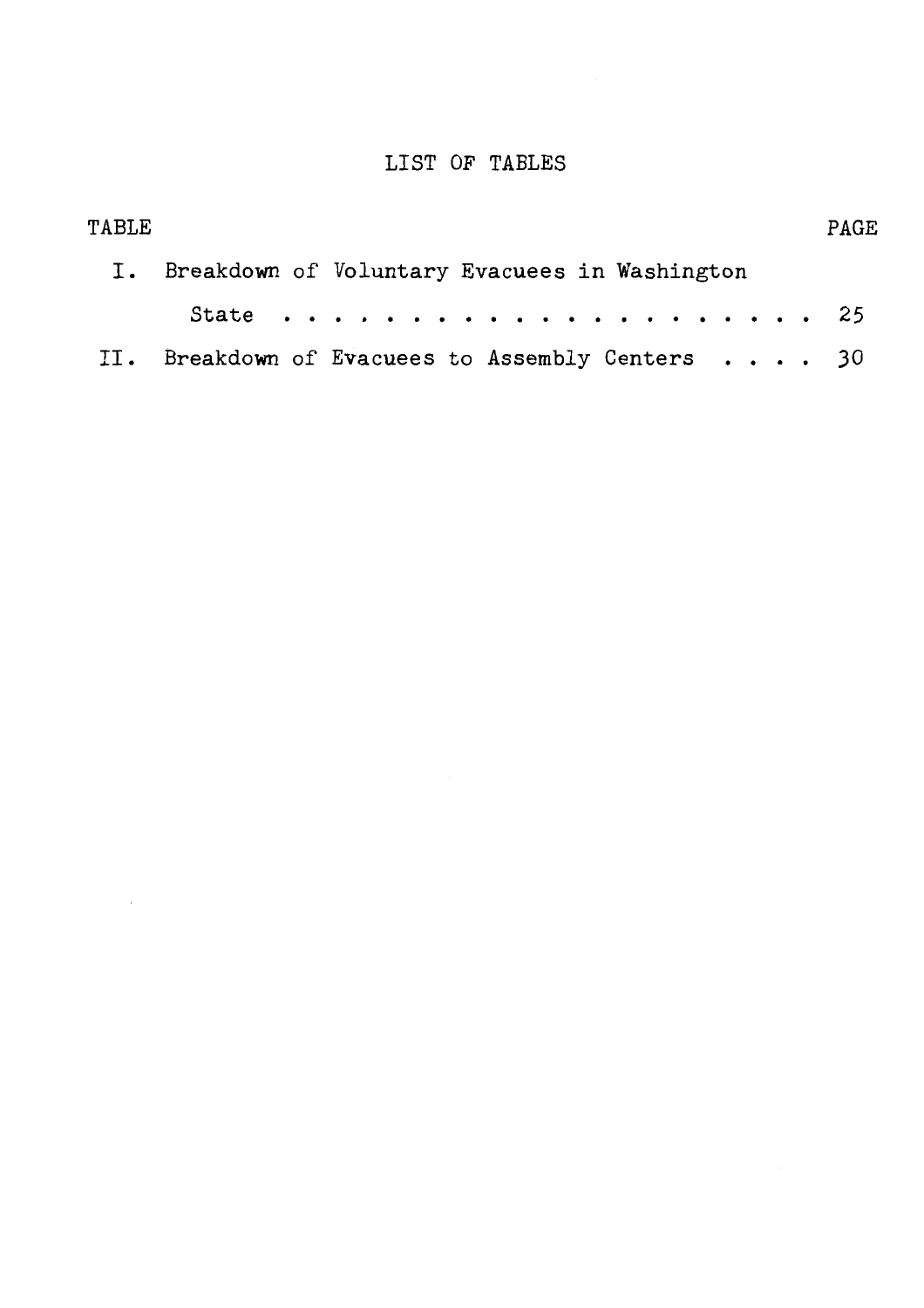THE EVACUATION OF JAPANESE-AMERICANS FROM WASHINGTON STATE DURING WORLD WAR II: A STUDY IN RACE DISCRIMINATION

In 1964 Congress passed a major civil rights bill designed to give equal rights to all Americans regardless of race, but there was a time when that same government under pressures of war, denied civil rights to citizens as well as non-citizens strictly because of race. Going back twentythree years, one can study the racial discrimination practiced by the United States government towards another minority group--the Japanese-Americans. This paper will cover: (1) Why the Japanese-Americans were evacuated during World War II; (2) How they were evacuated; (3) The consequences of their evacuation. Because of the vast program of relocation of all the Japanese-Americans on the Pacific Coast, this study will be limited to the 14,565 Japanese-Americans of Washington State.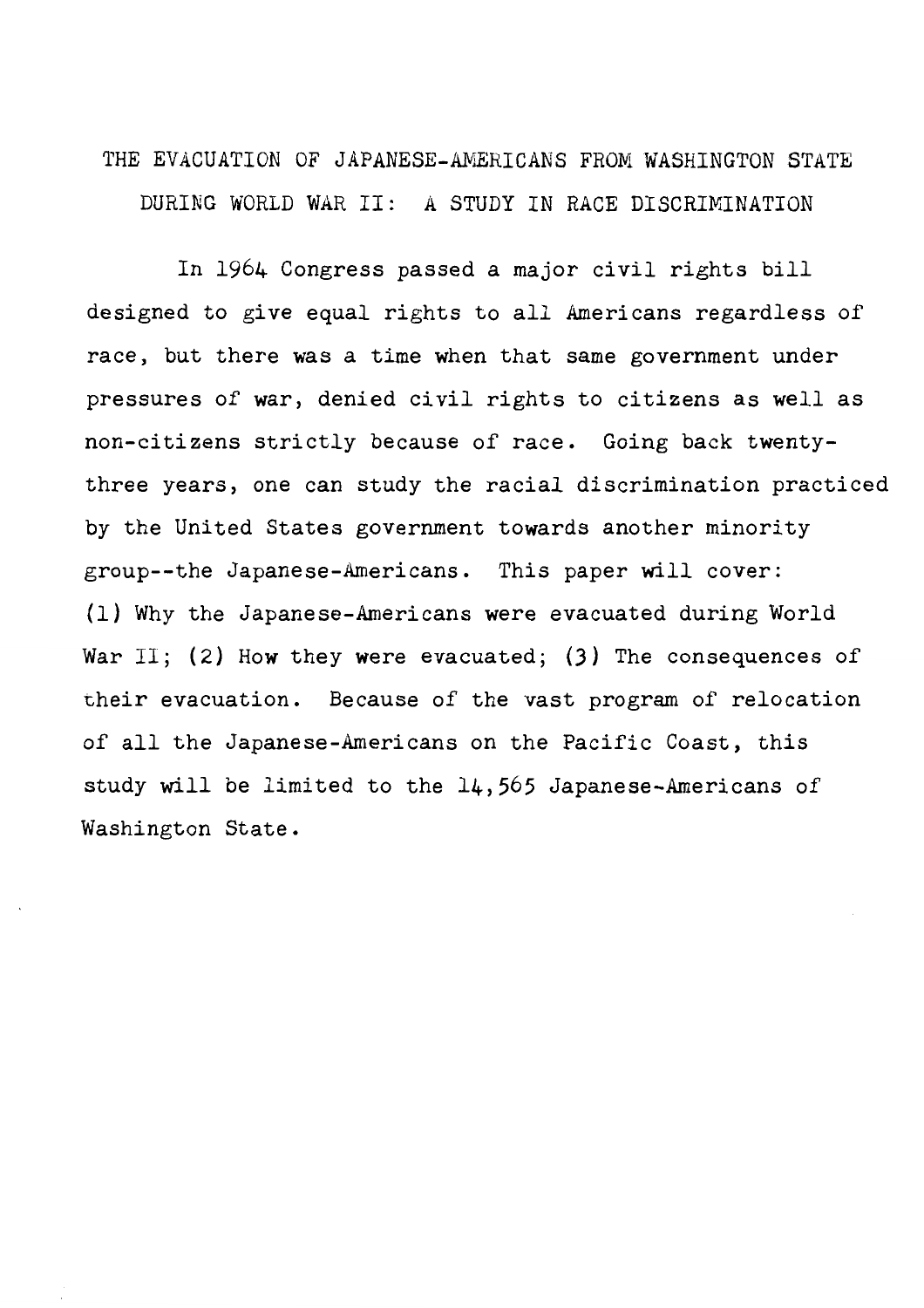#### CHAPTER I

#### WHY THE JAPANESE-AMERICANS WERE EVACUATED

#### Background

When Commodore Matthew C. Perry entered the Bay of Yedo in 1854 "he thought that he was merely opening Japan to American commerce, but he actually opened America to Japanese labor."  $(10:3)$  Chinese laborers were prohibited from entering the United States in 1882 when the Chinese Exclusion Act was passed, yet American businesses needed cheap labor so they encouraged Japanese laborers to immigrate. The number of Japanese in the United States jumped from 184 in 1880 to 24,000 in 1900. But in 1907 the United States and Japan signed a treaty restricting Japanese immigration to only 185 per year, and finally in 1924, Congress barred all Japanese immigrants. "Originally, they came to this country to acquire wealth and return to their native country." (10:3) But after living here, raising their children here, "they chose not to return to their 'Fatherland of birth,' but elected to cherish the privilege of living permanently in their 'Motherland of dreams.'"  $(10:3)$ 

According to the 1940 census, there were about 127,000 persons of Japanese ancestry in the continental United States which represented less than one per cent of the total United States population. Over 47,000 of the resident Japanese had been born in Japan and about 98 per cent of them had entered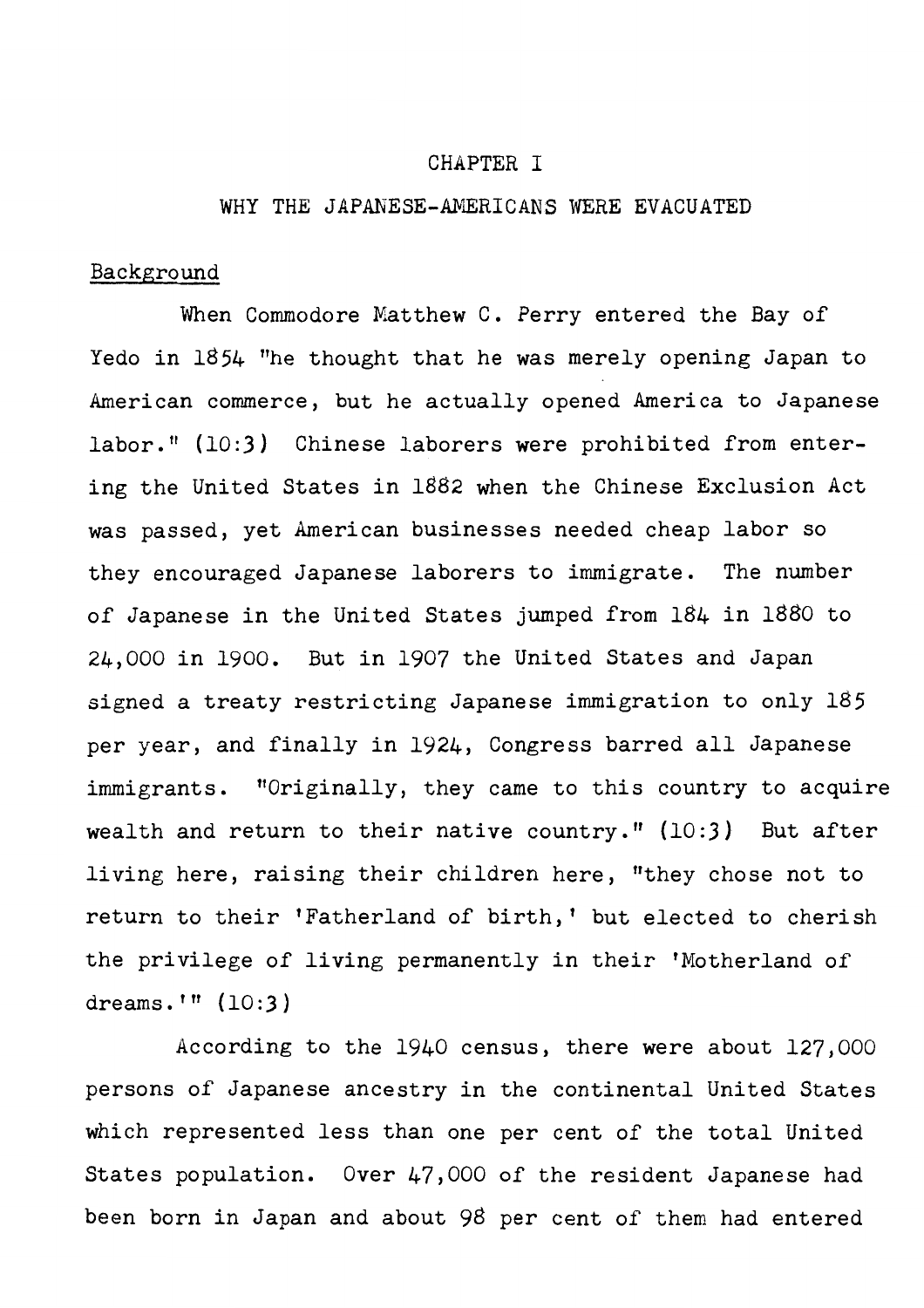the country prior to the Oriental Exclusion Act of 1924 and almost one half of the total arrived before 1910. "With numerically unimportant exceptions, they were ineligible to American citizenship." (40:1) However, Congress passed an act in June 1935 making aliens eligible for citizenship if (1) they had served in the United States armed forces during World War I and had been honorably discharged: and (2) if they were permanent residents of the United States. Only a small number of Japanese obtained citizenship under this act before it expired on January 1, 1937. (40:1)

Of the 127,000 Japanese in the United States, over 90 per cent or about 113,000 lived in the four Western states of Arizona, California, Oregon and Washington. In Washington there were 14,565 persons of Japanese ancestry in 1941. Most of these people, 11,913, lived in King and Pierce counties. Nearly two-thirds of the Japanese in the state had been born in this country and were automatically American citizens. Thus, only 5,683 were aliens or foreign born Japanese. (For future reference, the following terms will be used to distinguish between the different groups of Japanese aliens and the Japanese-Americans: The word "Issei" will refer to the first generation immigrants from Japan. The Japanese children born in the United States will be called "Nisei.") In the United States in 1940 most of the Issei were old, over 50 per cent of them being over 50 years of age, with 17 per cent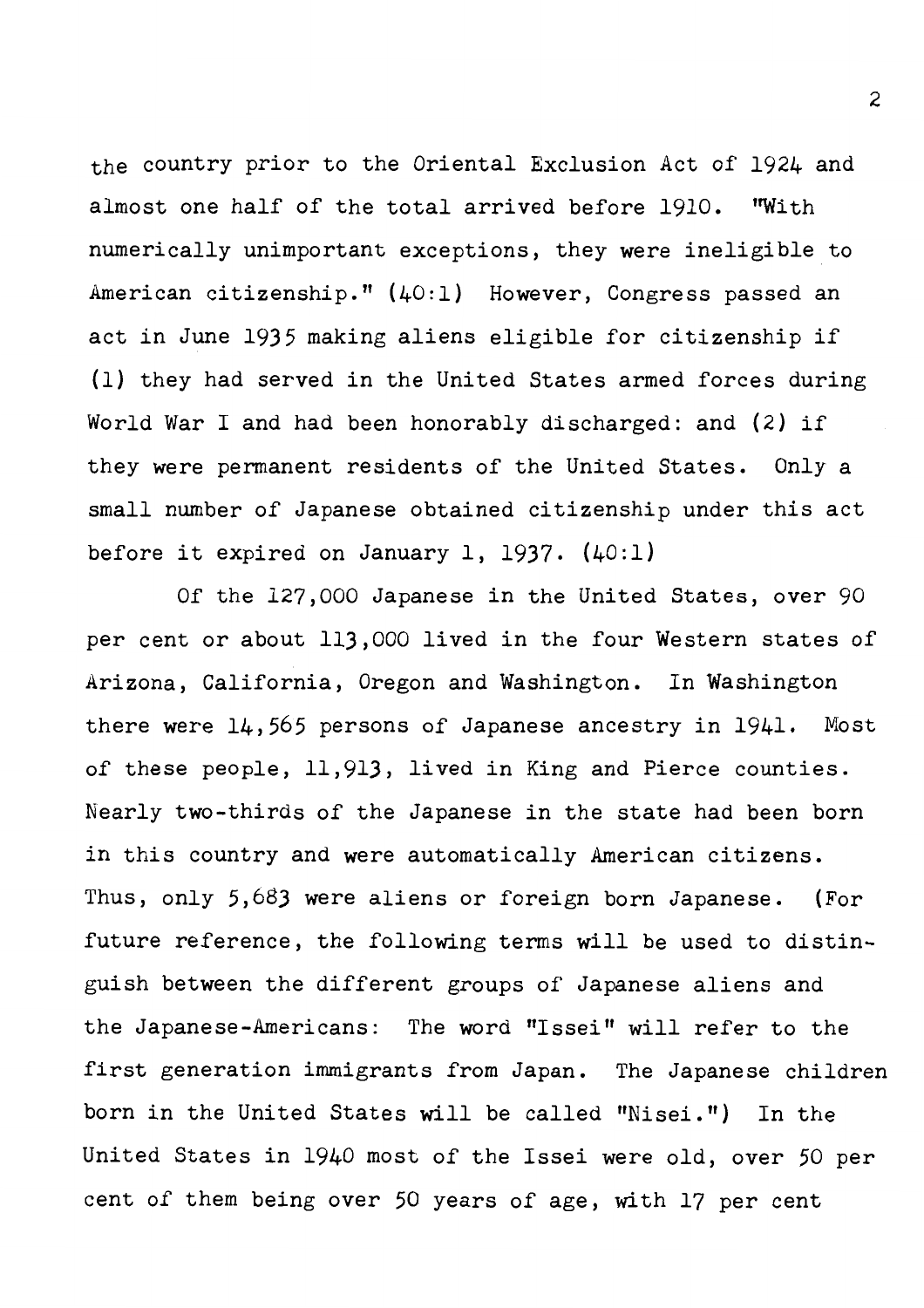being over 60 and only eight per cent under *35.* By contrast, the Nisei were characterized by their youth with over 66 per cent being under the age of 20 and less than three per cent being over 35. In Washington State, out of the 14,565 Japanese, 8,882 were Nisei and 5,683 were Issei.

# Causes for Action

With the sneak attack on Pearl Harbor by Japan on December 7, 1941, the American people as a whole were confused and uneasy. The apparent success of the Japanese enemy in the Pacific exposed the entire Pacific Coast to possible attack. Wild rumors spread about a Japanese fifth column in Hawaii that had helped the Pearl Harbor attack. Secretary of the Navy Frank Knox clouded the truth when he said at a press conference in Washington, D. C., on December 15 that the "most effective fifth-column work of the entire war was done in Hawaii, with the possible exception of Norway." (42:10) Apparently "what Secretary Knox actually had in mind, it now seems clear from all the available evidence, was that espionage activity was carried out by agents in the Japanese consulate in Honolulu and perhaps, to some extent, by special emissaries who had quite recently come into the territory from the Japanese home islands." (42:10) Unfortunately, the Secretary of the Navy did not say this at that time and left the public to its own interpretation of his remarks. Almost immediately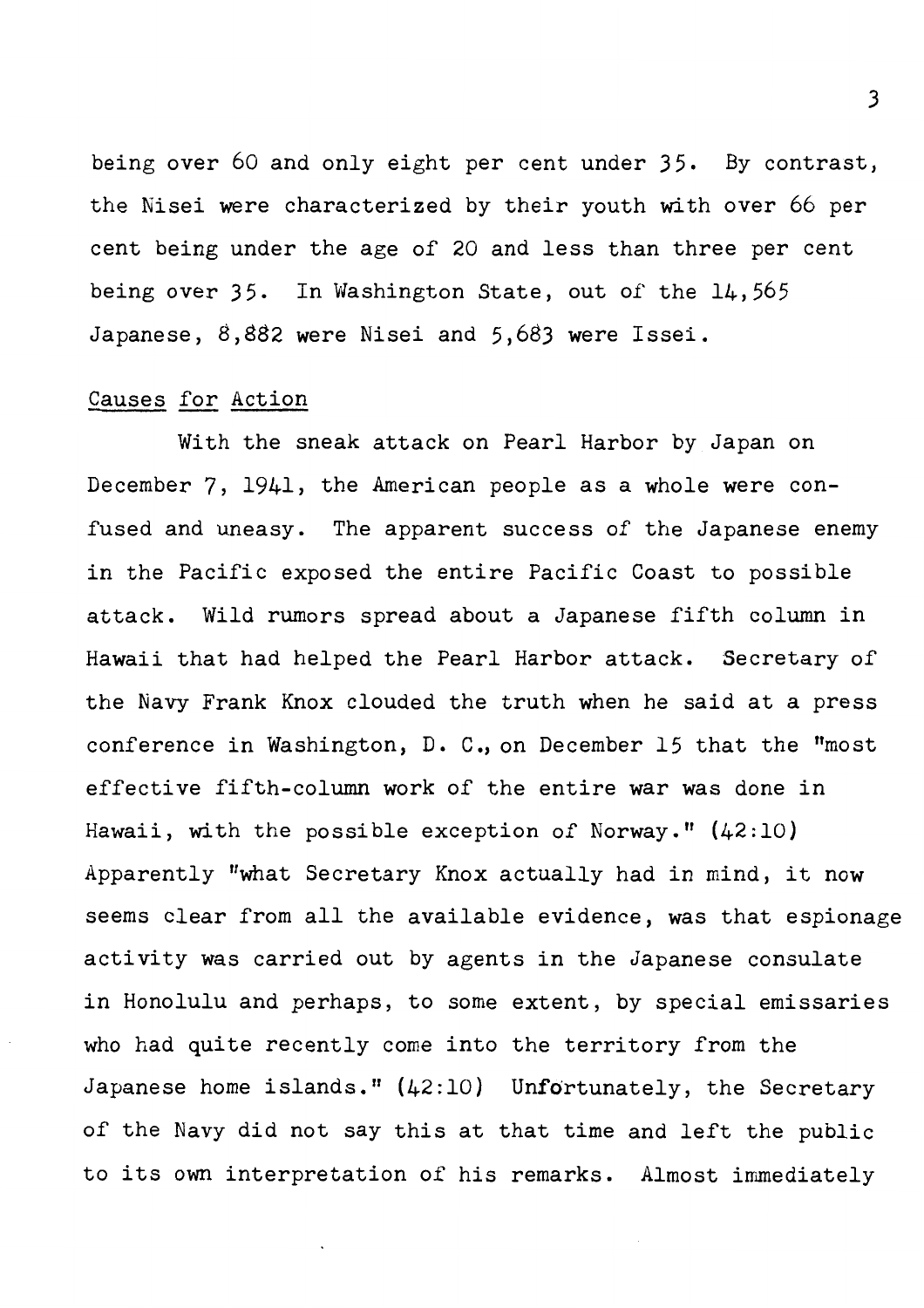a government official took exception to Secretary Knox's choice of words. Curtis B. Munson had made a government survey of the loyalty of resident Japanese both in Hawaii and on the West coast in November 1941. According to his findings the resident Japanese were loyal to the United States and the Nisei were completely Americanized. About Knox's term "fifth-column" he said, "Fifth-column activities, such as in Norway, impugns the loyalty of a certain large percentage of a population." (42:11) Honolulu officials also seemed to discredit Knox's insinuations. The chief of police, the chief of military intelligence, and the special agent in charge of the FBI office in Honolulu all denied that there was any sabotage by Japanese or Japanese-American residents of the territory. (42:10) However, several other simultaneous and unrelated developments seemed to strengthen Knox's statement: (1) continuing reports of enemy submarine activity off the West coast; (2) the unfounded rumors of resident Japanese sabotage at Pearl Harbor which were spread on the mainland by women and children evacuees from Honolulu. (42:11) (3) reports circulating of signal lights being visible along the West coast and the interception of unidentified radio transmissions; (4) government reports of spot raids which revealed hidden quantities of contraband such as guns, rifles, ammunition, and maps. (The government failed to point out that much of this contraband was legal to possess in peace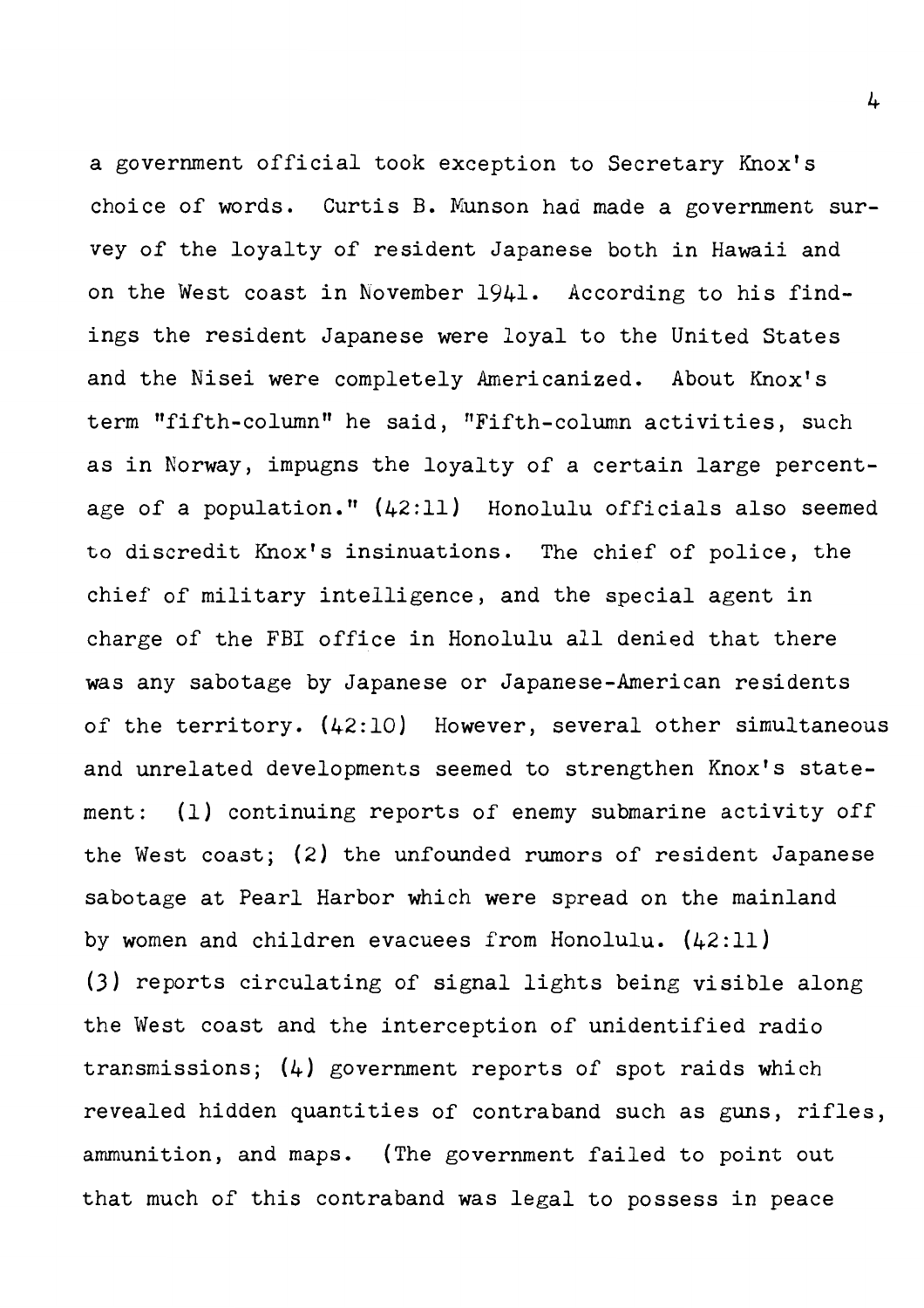time and that a large number of guns and rifles and ammunition collected was taken from Nisei-owned sporting goods stores, while the maps were nothing more than what any citizen or alien might have in the glove compartment of his car.  $(24:262)$ 

In Hawaii, where the population was predominently of Japanese ancestry, the Issei and Nisei became part of the war effort without any hesitation and they had the support of officials who quickly denied that there was any disloyalty by these people. (24:266) However, in Washington State as elsewhere on the West Coast, a minority of outspoken, white American citizens began to wonder, question, and finally to demand the evacuation of all the Japanese residents. They and the government used the term "Japanese" to include both lssei and Nisei. (43:9) The Bremerton American Legon Post No. 149 stated that it was impossible to segregate loyal from disloyal Japanese and that the security of the United States was in jeopardy as long as any Japanese were within the coastal area. Their resolution said in part that the "recent attack upon Pearl Harbor was a glaring example of Japanese trickery and indictive of the disastrous results that may be obtained by fifth-column activities operating in conjunction with the enemy from without." (17:7) An editorial in a daily Seattle paper implied that the Japanese should prove their loyalty. Part of the editorial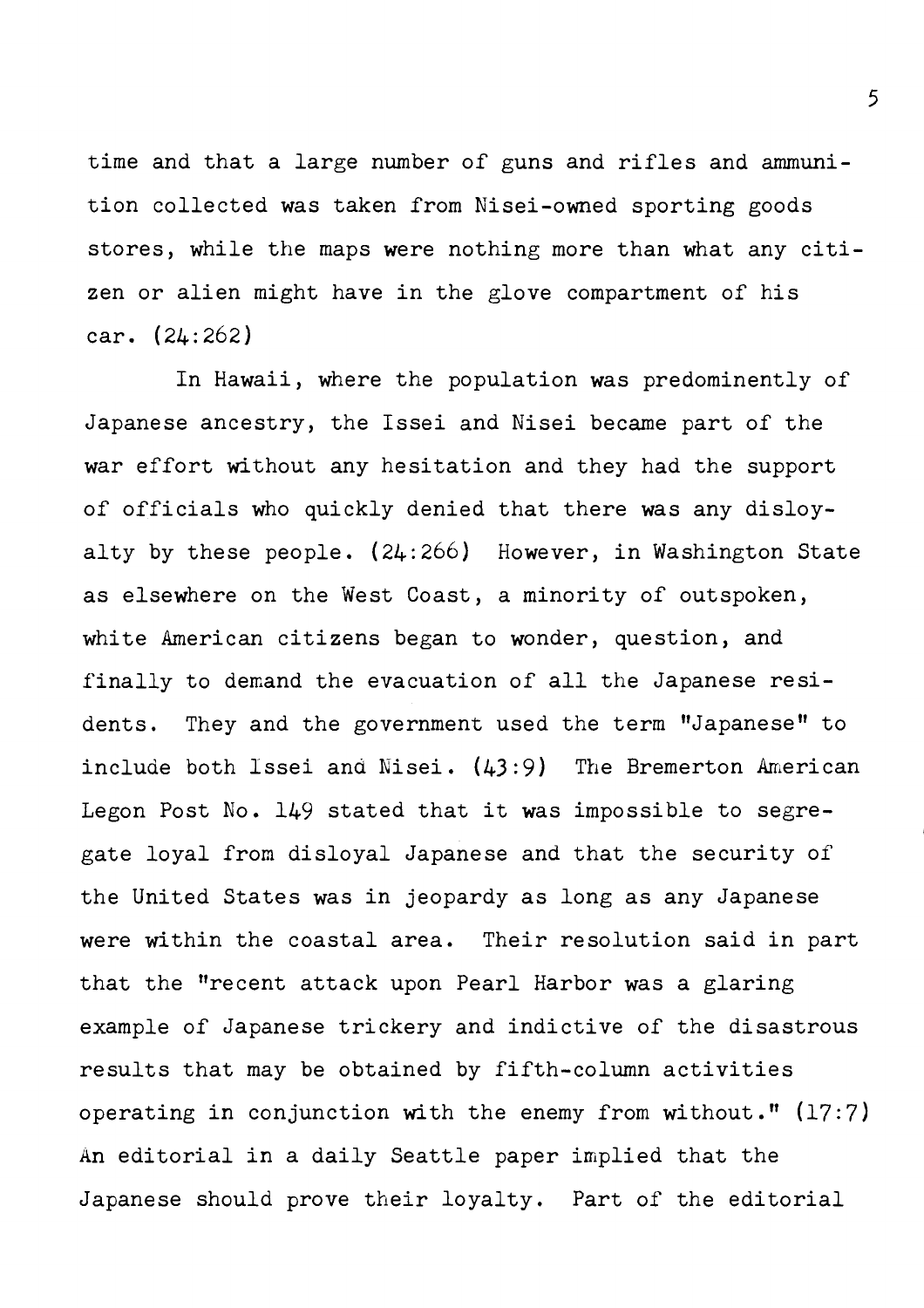#### stated:

Apparently the department of justice is not entirely satisfied with the present situation upon the Pacific Coast. Whether the measures already taken affecting Japanese will meet all requirements for<br>national safety is still to be determined. There national safety is still to be determined. is still opportunity for the residents of the Japanese community to demonstrate their loyalty. And if sterner measures are to be taken later they should be carried out without rancor and with full recognition that some hardships necessarily will be inflicted upon those who do not deserve them.  $(18:8)$ 

Some letters to the editor of a daily Seattle newspaper also show the high degree of anti-Japanese feeling. One man wrote:

No citizen can hold a dual allegiance and be *a* loyal American. I mean Japs and Japs only, for the Italians and Germans are few and far between who are not here in good faith and the few exceptions can easily be brought to book.

I personally know a Jap who is to all indications a big shot among his kind who, when his son completed high school, whisked him off to Japland  $/\text{sic}$  to enter college. Anyone suggesting that Papa Jap is *a* trustworthy American resident and entitled to be free, at large and conducting a business under the same protection as other people is just putting up an argument that won't add up for me.

Herd them up, ship them to labor camps and when we have finished slaughtering their progenitors in the old country then herd them up again and send them all back. (17:10)

Even after a period of three years the idea of disloyal resident Japanese was present as evidenced by this letter to a

Seattle paper:

I would like to ask one question. Do you remember December 7? If so, you'll agree that appearances deceive. Especially Japanese appearances.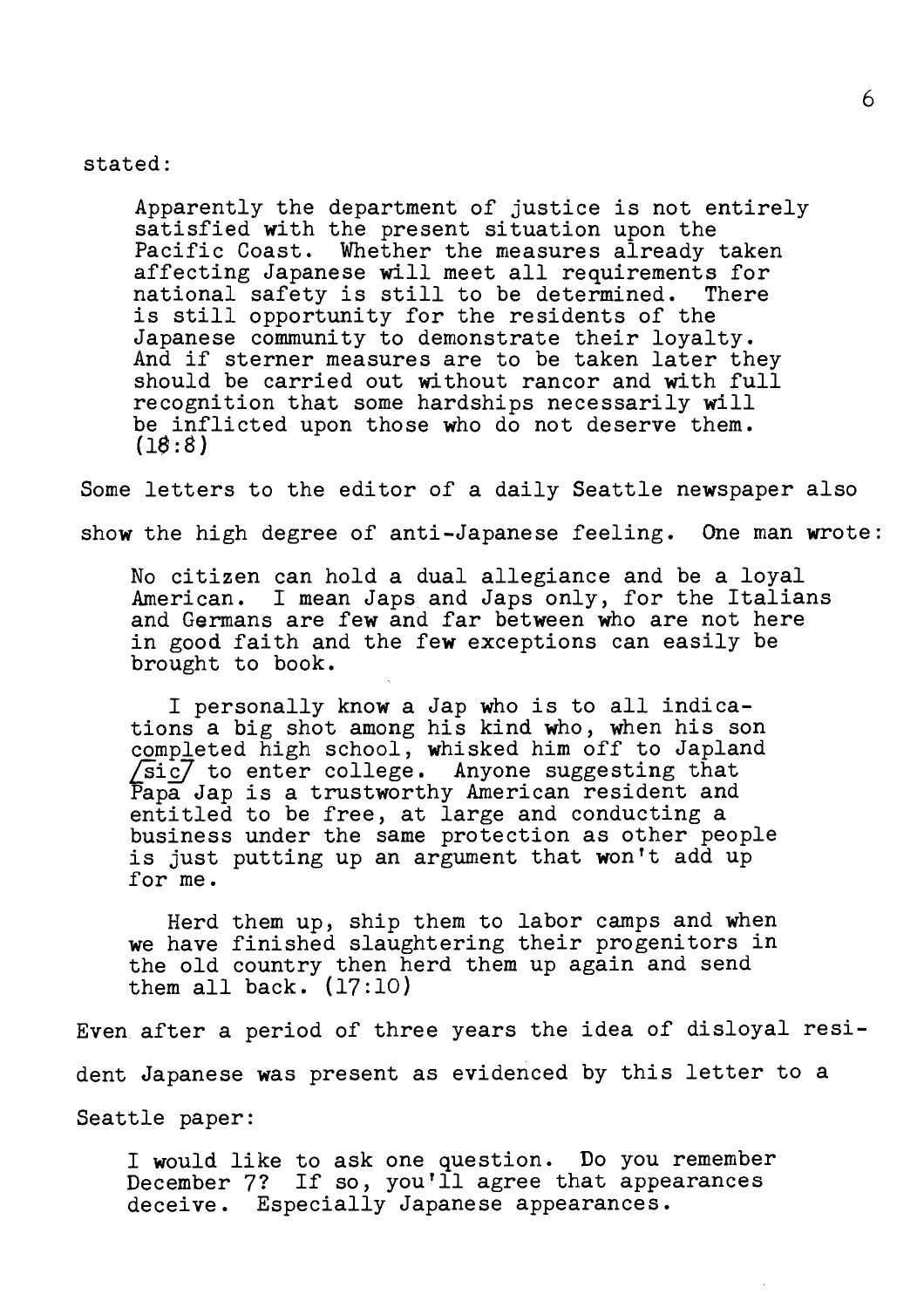I think this also applies to our so called Japanese-Americans. Pearl Harbor could not have been successful without a tremendous amount of help from here. Who gave it to them? The Japs are a menace to our standard of living and to our safety.<br>(23:12)

Many questions were raised in the minds of suspicious Washingtonians: Why did the Japanese live mostly in the area west of the Cascades? Why were the largest concentrations in Seattle, Tacoma, and Olympia areas? Why were the heaviest concentration of these Japanese people between Seattle and Tacoma in the Green River and Puyallup River valleys? After all, Boeing Airplane Company was located in the Green River Valley. Why did these people operate vegetable markets along the Seattle and Tacoma waterfronts and farm near the Bremerton Navy Yard? Why were they engaged in fishing along the Pacific Coast and near the Columbia River? Why were these Japanese located near the forests of our state? It looked on the surface to a small but loud and vicious minority that these Japanese people had settled in these regions only to plan and carry out sabotage so that Japan could conquer the area.

However, on closer examination, it should have been clear that the Japanese settled along the river valleys and near the large cities only to carry out their work of truck farming. They set up their markets in areas, not because they wanted to be near the waterfronts or near the navy yards but to be located in the middle of the cities and close to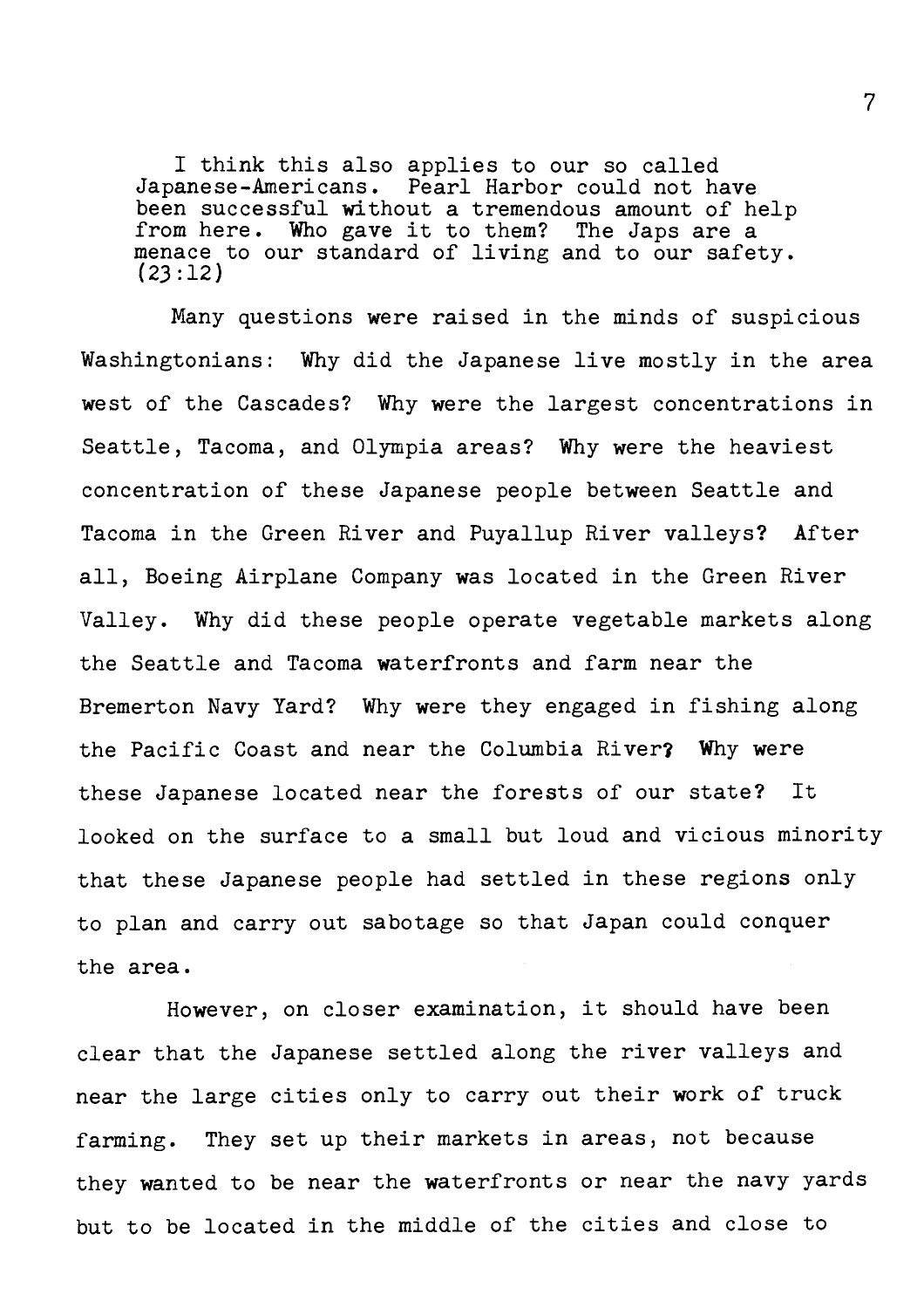markets. Other Japanese were fishermen and their logical place was on or near the ocean and major rivers. Noreover, some had settled in these areas before industry had moved to the suburbs. For example, Boeing Airplane Company in Renton was built on farmland at the start of World War II, and naturally there would be Japanese in the vicinity.

Prejudice or discrimination against the Japanese was not new. Prior to World War II, and even today, aliens were forbidden to own land in some of the Western states, including the state of Washington. The parents of Nisei were denied by the law the right of citizenship. In many Washington cities residential choice was limited by covenants in real estate contracts. Intermarriage with Caucasians was forbidden in most Western states.

With the arrival of the war, discrimination increased. All Japanese were prohibited from travel on any public carrier. "As early as December 8, the status of Nisei as American citizens was disregarded in favor of their status as descendants of the Japanese enemy."  $(40:6)$  Some Japanese, aliens and citizens, were stopped and questioned by authorities. Heads of Japanese associations, societies, and schools as well as owners of import-export businesses were picked up, detained without charge by the FBI, and taken to Immigration Headquarters in Seattle. The treasurer of the Tacoma Japanese Association, Shuichi Fukui, a World War I veteran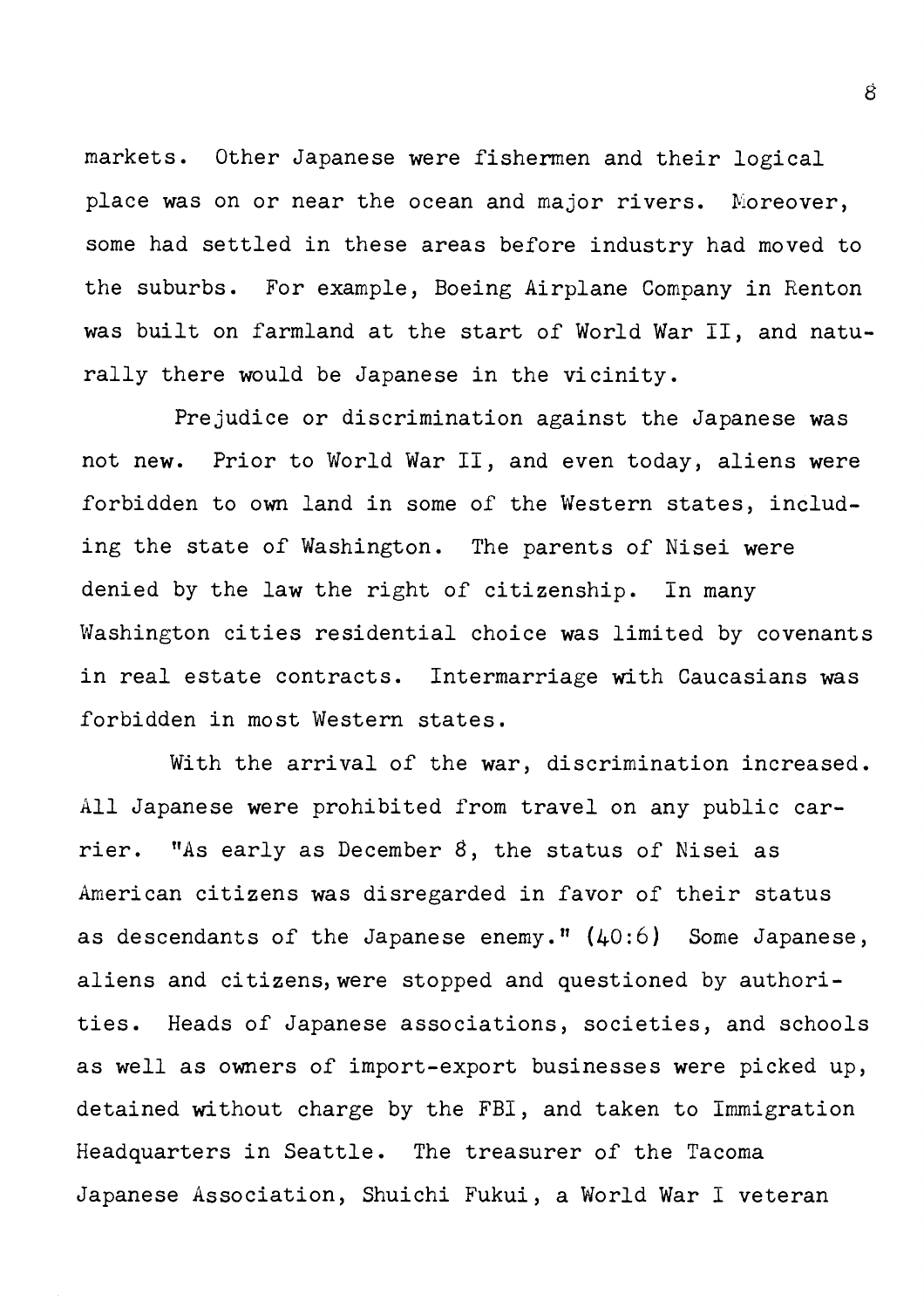and citizen of the United States, was one of those picked up and taken to Seattle. He was held for a period of two weeks and then released as were the other Japanese who were citizens of the United States. The alien Japanese who had held important positions were held and finally sent to a special enemy alien camp at Missoula, Montana, for the duration of the war.  $(4:-)$  Meanwhile, others at home were losing their jobs and being evicted from their homes. Some grocers refused to sell them food, and milk deliveries also stoped "because of a mistaken notion that this would constitute trading with the enemy." (24:261} At a small flower, fruit, and produce market operated in downtown Tacoma by Jack and Sarah Sugimoto, former customers would stop by and speak but only about half would make any purchases. Towards the end of January when it looked like all Japanese would be evacuated the owner of the market told the Sugimotos that someone else wanted their prime market location and they must be out of business in four days. (27:-) When all alien funds were frozen in December, many families had only what money they happened to have in their pockets. Without cash, the utilities were shut off and credit cancelled.

To further complicate the situation, on February 5, 1942, Congressman Martin Dies of Texas, chairman of a special committee on Un-American Activities, claimed to have evidence that the Japanese would attempt to land on both coasts at the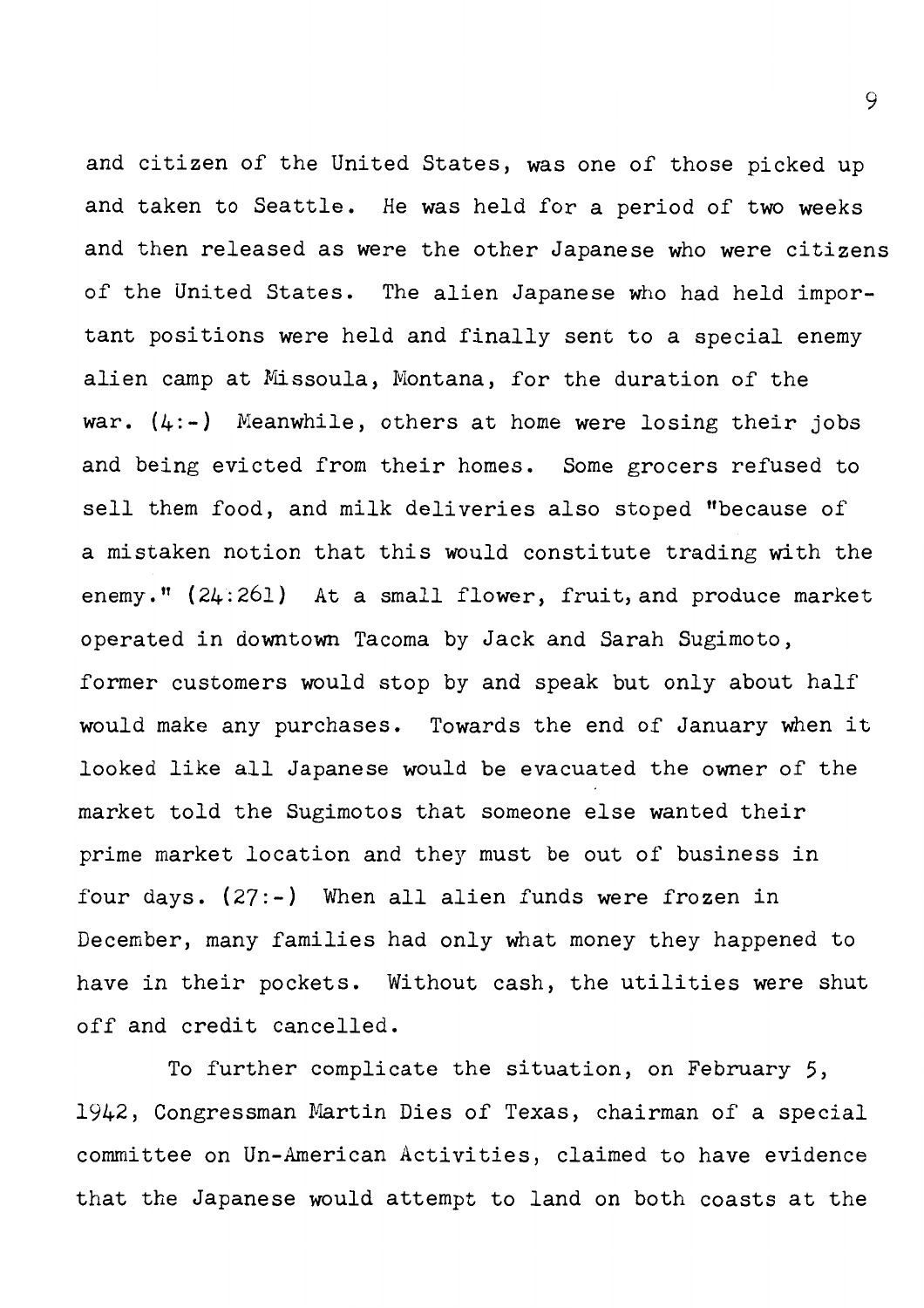same time and that the Japanese-Americans in Hawaii had aided the enemy on December 7. (24:262) Another committee in the House of Representatives known as the Select Committee Investigating National Defense Migration (commonly called the Tolan Committee after its chairman, John H. Tolan of California) held hearings which began on February 21. Its purpose was to investigate possible solutions to the "Japanese problem" on the West Coast. Hearings began in San Francisco and continued in Seattle, Portland, Los Angeles, and lasted about one month. These hearings provided a stage for all anti-Oriental groups such as the Native Sons of the Golden West, the Associated Farmers, and the Joint Immigration Committee, all of which testified before this committee and urged the complete evacuation of all Japanese from the West Coast for the duration of the war.

At the Tolan hearings in Seattle on February 28, Governor Arthur B. Langlie, who had been pursuing a moderate course, said:

Every precaution should be made to be humane and Every precaution should be made to be humane and<br>American in this task, but the people feel this is no time to worry about hurting feelings. Safety is no time to worry about hurting feelings. Safety is<br>the prime factor--safety of production and safety of the people. (29:1)

Two strong advocates of evacuation were the state attorney-general and the mayor of Seattle. The Attorney General, Smith Troy, told the committee the danger of vigilantism "had caused him most concern. The prosecuting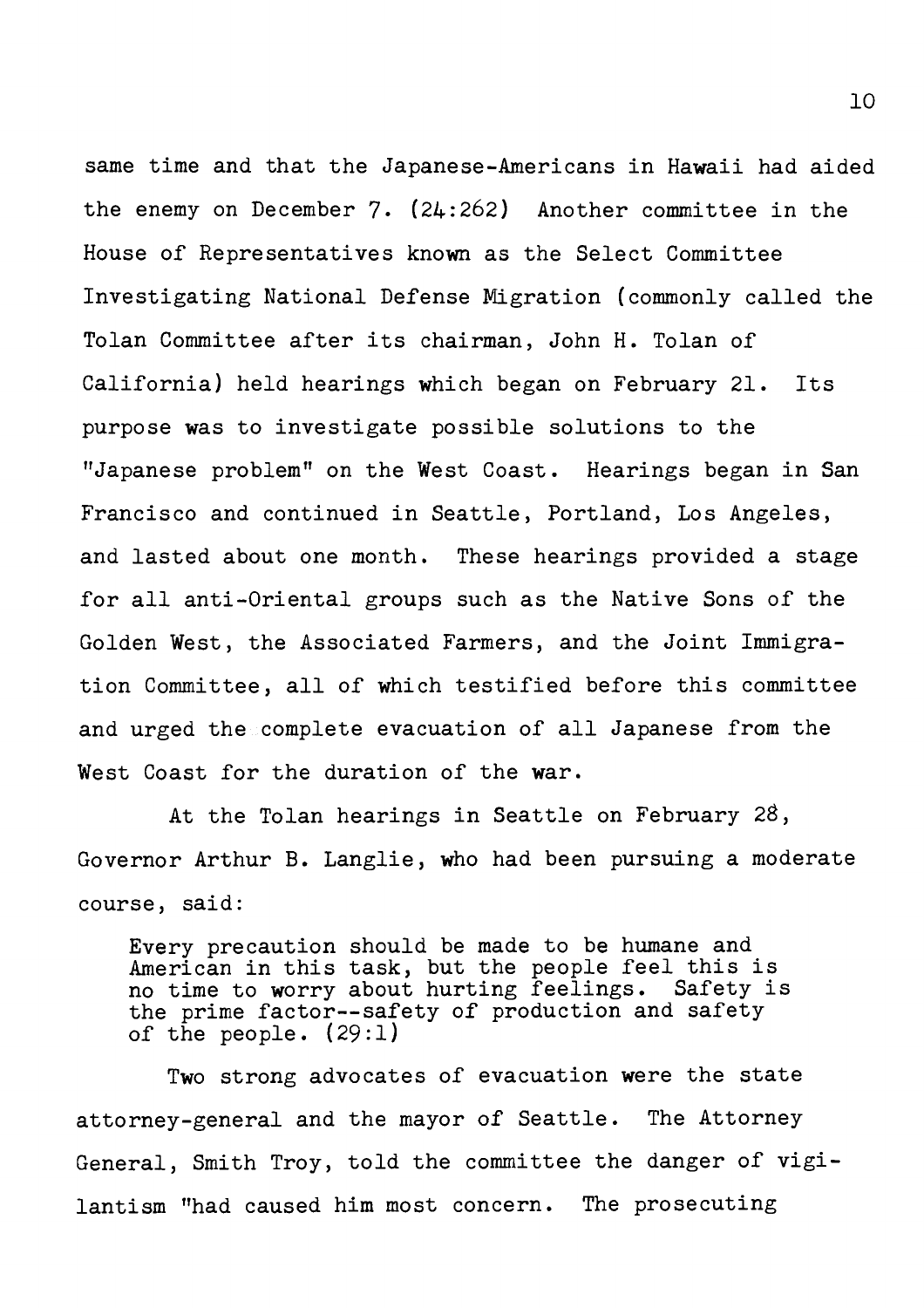attorneys of the thirty-nine counties in the state had reported that the danger of mob violence was growing. A disaster at the battle fronts might result in outbreaks of violence." (5:109) Mayor Earl Millikin of Seattle said, "Among the American-born are some of the most disloyal. We can't afford to take chances by leaving one whose loyalty is questionable." (29:1) The only elected local official to oppose mass evacuation was Mayor Harry P. Cain of Tacoma. He told the Tolan Committee that he favored selective instead of mass evacuation because the Japanese operated farm produce businesses worth \$1,000,000 per year in the Puyallup Valley and accounted for about 39 per cent of the farm land in Pierce County. (29:1) The manager of the Washington Produce Shippers' Association, Floyd Oles, said he felt the Japanese could be "settled on the soil and guarded by the army and the FBI, with an armed guard, if necessary, at every third fence post." (29:1) When Fred Fueker, department adjutant of the state organization of the American Legion, testified, he took a more liberal stand than had a large majority of the individual Legion posts. Fueker said that among the Nisei "any number of them are real Americans and that, therefore, an attempt should be made to evacuate citizens on a selective basis. If segregation were impossible, citizens and aliens alike should be evacuated."  $(5:43)$  The Seattle Downtown Kiwanis Club formally asked that all "enemy aliens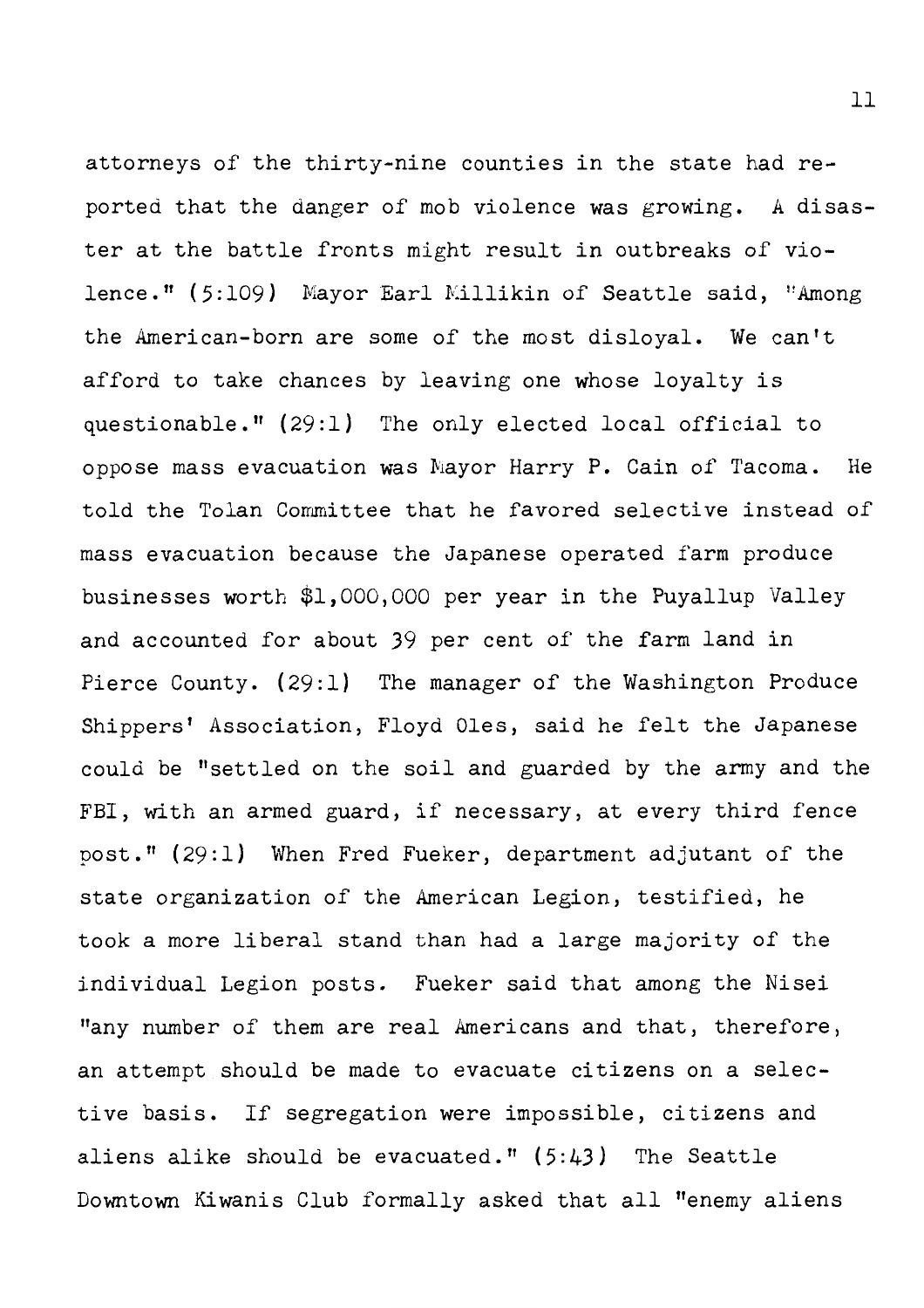and all Japanese  $\ldots$  forthwith be removed from the Pacific Slope." (5:55) Two other organizations, the Lake Washington Business Men's Association and the Eastern Washington Beet Growers association, also testified and urged evacuation. When the Tolan Report was issued in  $May$ , it stated that no sabotage had taken place. However, it was too late to be of importance, for two months earlier, General DeWitt, head of the Western Defense Command, had announced that all Japanese would be evacuated from coastal areas.

During the early months of 1942, Congressmen were advocating action by the federal government. In February the West Coast Congressional delegations (except Senator Johnson and Congressman Lea of California) formed two committees: (1) the Committee of Alien Nationality and Sabotage headed by Senator Monrad C. Wallgren of Washington State, whose purpose was to see that adequate internal protection against sabotage was taken; and (2) the Committee on Defense headed by Senator Holman of Oregon, whose purpose was to see to the adequate defense of the Pacific Coast. Their joint final action came on February 13th when, in a letter to President Roosevelt, they urged evacuation of all Japanese. (5:71) During this time Senator Wallgren received letters from his constituents in Washington State demanding evacuation. Organizations such as the American Legion, the Grange, seven Chamber of Commerce groups, the Kiwanis, the Lions, the Shriners, and nine trade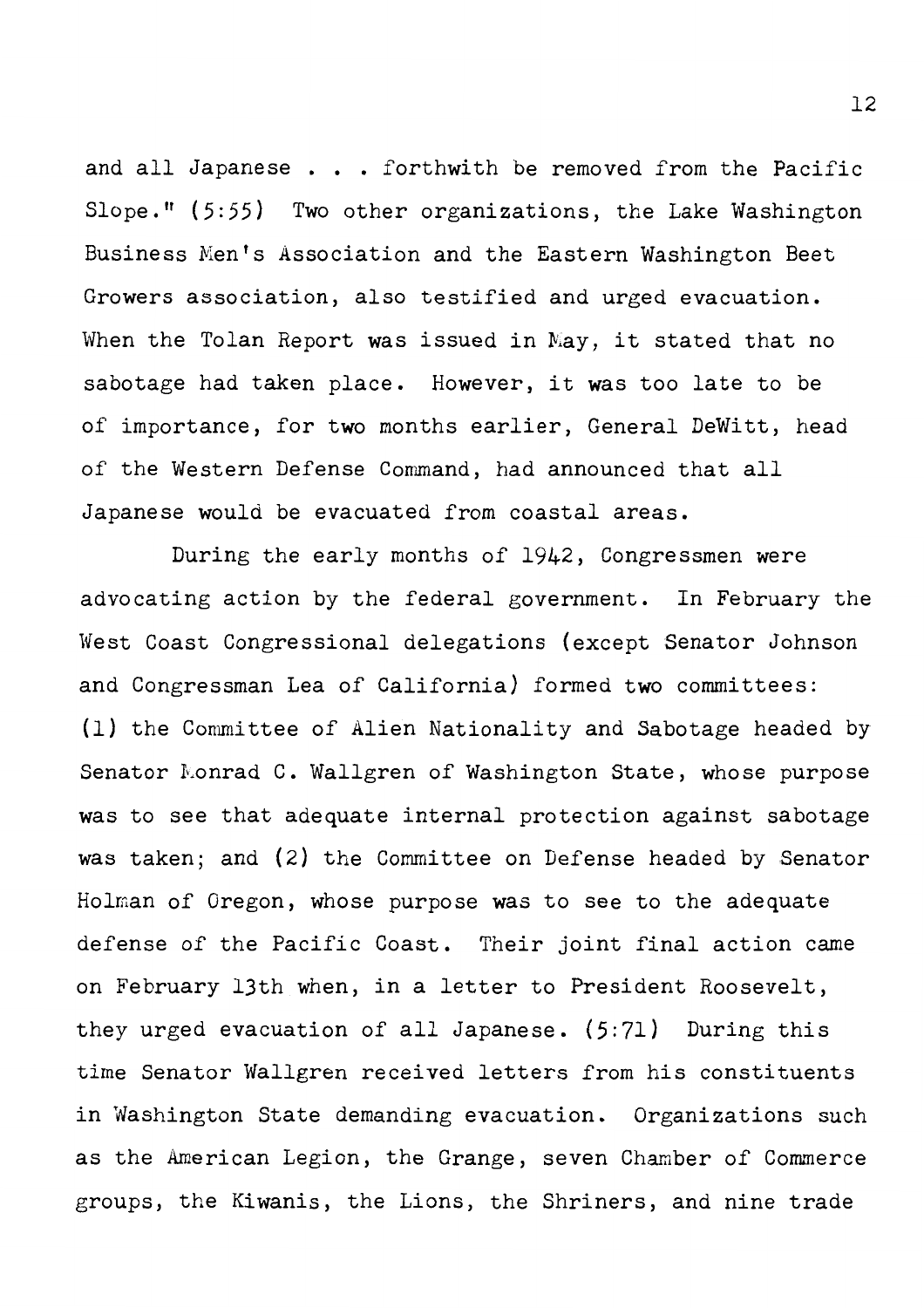unions demanded evacuation. (5:218) Congressman John Coffee of Washington was an adherent of moderate action even though he later went along with his colleagues. He said:

It is my fervent hope and prayer that residents of the United States of Japanese extraction will not be made victims of programs directed by selfproclaimed patriots and by hysterical self-anointed heroes  $\ldots$   $\ldots$  As one who has lived as a neighbor to Japanese-Americans, I have found these people, on the whole, to be law-abiding, industrial and unobstrusive. Let us not make a mockery of our Bill of Rights by mistreating these folks. Let us rather regard them with understanding, remembering they are victims of a Japanese war machine, with the making of international policies of which they had nothing to do.  $(5:62)$ 

Even though three months had passed since Pearl Harbor and no case of sabotage was discovered on the West Coast, the public, or at least a portion of it, continued to demand evacuation of all coastal areas. (5:262-5) The Sixth District of the American Legion urged the Federal Government to lock up all Japanese for the duration of the war and to deport them after the war. The Native Sons of the <sup>G</sup>olden West in California raised funds to try to cancel the citizenship rights of Americans of Japanese ancestry.<sup>1</sup>

The field of communications, both radio and newspapers,

l"This last-mentioned report is worth pausing over. An organized group of our fellow-citizens is asking that another group of our fellow-citizens, distinguished solely by their descent from persons of a certain race be deprived of their citizenship rights. This time this is being advocated not in Nazi Germany but in California, U. S. A." (15:153)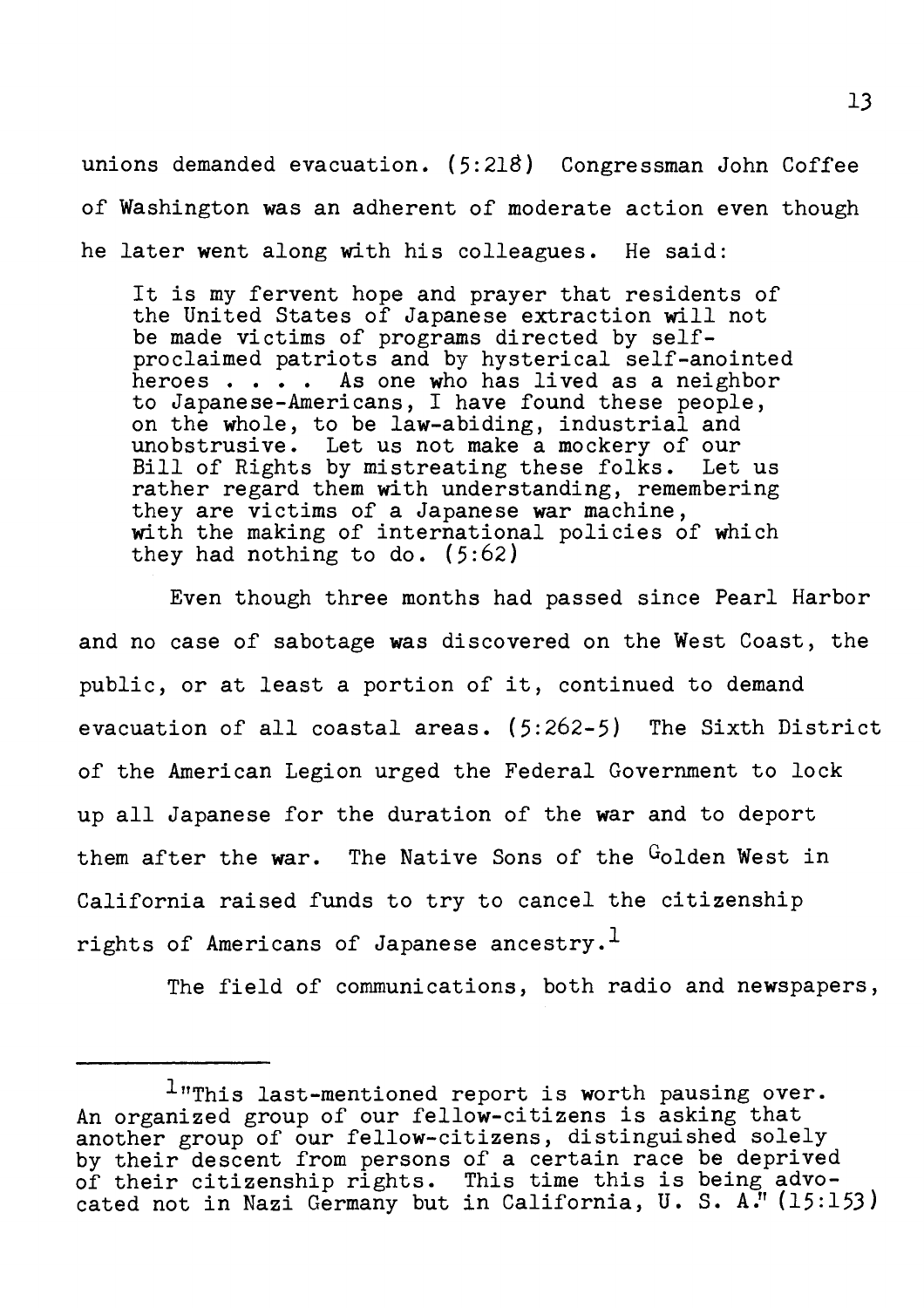was also a source of prejudice against the Japanese-Americans in the early part of 1942. On February 12, 1942, Walter Lippman implied in a column written from the West Coast that sabotage had occurred in Hawaii and was likely to happen on the West Coast when the right moment came.

The Pacific Coast is in imminent danger of a combined attack from within and from without. \*\*\* This is a sober statement of the situation, in fact, a report based not on speculation but on what is known to have taken place and to be taking place in this area of the war. It is the fact that the Japanese navy has been reconnoitering the Pacific Coast more or less continually and for a considerable period of time, testing and feeling out the American defenses. It is the fact that communication takes place between the enemy at sea and enemy agents on land. These are the facts which we shall ignore or minimize at our own peril. It is also the fact that since the outbreak of the Japanese war there has been no important sabotage on the Pacific coast. From what we know about Hawaii and about the fifth-column in Europe, this is not, as some have liked to think, a sign that there is nothing to be feared. It is a sign that the blow is well organized and that it is held back until it can be struck with maximum effect. \*\*\* I am sure I understand fully and appreciate thoroughly the unwillingness of Washington to adopt a policy of mass evacuation and internment of all those who are technically enemy aliens. But I submit that Washington is not defining the problem on the Pacific coast correctly. \*\*\* The Pacific coast is officially a combat zone; some part of it may at any moment be a battlefield. Nobody's constitutional rights include the right to reside and do business on a battlefield. And nobody ought to be on a battlefield who has no good reason for being there.  $(42:12)$ 

Henry McLemore in the San Francisco Examiner and Westbrook Pegler in the Seattle Post Intelligencer, both nationally known writers, in their respective columns made bitter attacks against the Japanese and urged their removal. John B. Hughes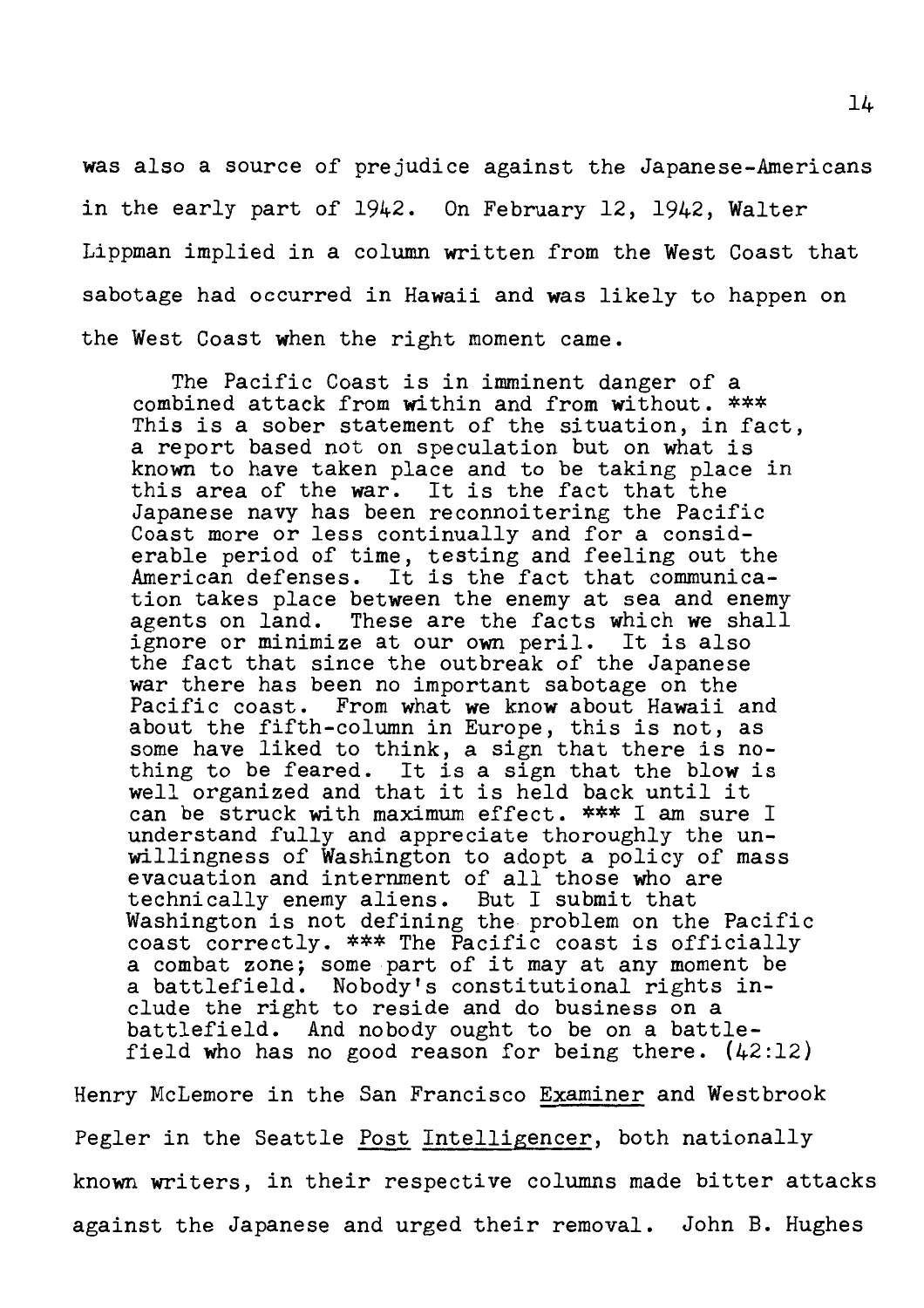on the Mutual Broadcasting Company conducted a bitter anti-Japanese campaign on the radio. (40:17)

However, not all Americans approved of this racial discrimination and many spoke out against any mass evacuation as an infringement of civil rights. John Dewey and Harry Emerson Fosdick were among hundreds that wrote the President and urged non-evacuation of all Japanese. Congressman Tolan, after all his hearings were held and with the facts known, opposed the evacuation, as did Louis Goldblatt of the California State Industrial Union Council (CIO). Norman Thomas, after action had been taken, wrote: "No possible danger of sabotage could so menace our cause as has the Japanese propaganda in Asia describing our treatment of Asiatics, apparently less guilty of actual sabotage than German agents." (41:95}

Among the groups that opposed mass evacuation of all Japanese were the National Association for the Advancement of Colored People, the American Association of University Women, the International Ladies Garment Workers Union, the Civil Liberties Union, the National Council of Jewish Women, Family Welfare Association of America, the Socialist Party, the YMCA, and the YWCA. The Tacoma News Tribune in an editorial on harch 6, 1942, urged great care and caution to safe guard justice for the alien Japanese if they were evacuated.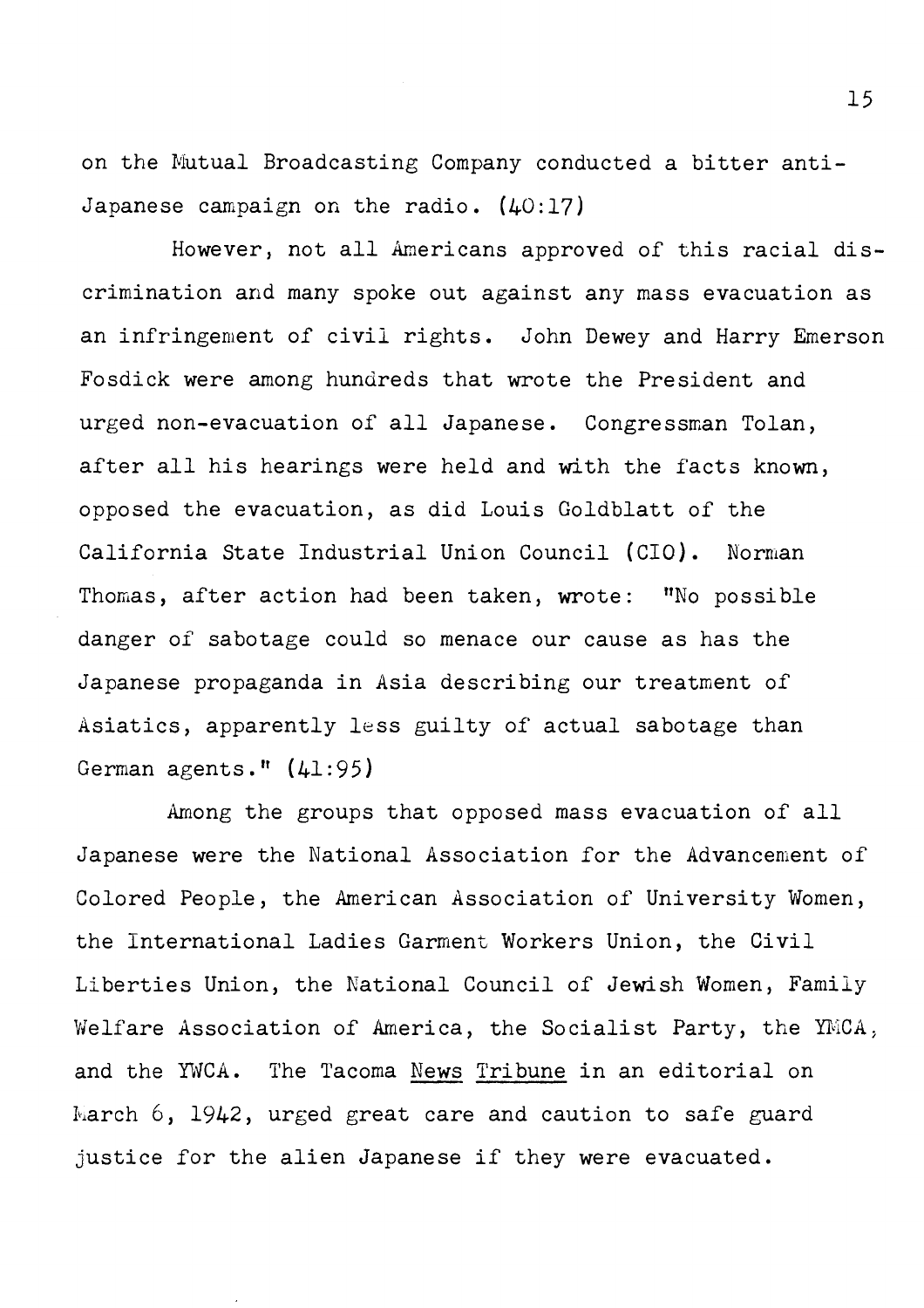While most of those who have been urging the evacuation of aliens from this district have been motiation of affens from this district have been moti-<br>vated solely by patriotic ideals, it is known that there have been a few who are using patriotism as a cloak and who have their eyes on fertile fields or business property which they hope to acquire for below real value.

Such a procedure would savor too much of the practices and policies to those with whom we are at war. We want no forced sales of valuable alien property to favored individuals at prices far below real values, such as occurred during the First World War.

Here is a situation which the public should watch.

War is no excuse to permit avaricious individuals to steal the property of ousted aliens. Such procedure would be a blot on the good name of this state. We must see that justice is done in this important matter and that the greedy and unscruplous do not seize the opportunity to make big personal profit • *( 3* 0: 16)

Later when mass evacuation of all Japanese was announced by the government, the News Tribune in an editorial on March 27, 1942, compared this to two other mass evacuations in North American history: the Acadians of Nova Scotia and the Loyalists or Tories of the new United States. (33:18)

#### Federal Action

Action by the federal government began on December 8, 1941, when President Roosevelt asked Congress for a declaration of war. At first, the domestic war restrictions applied only to enemy aliens, which followed the precedent of World War I. However,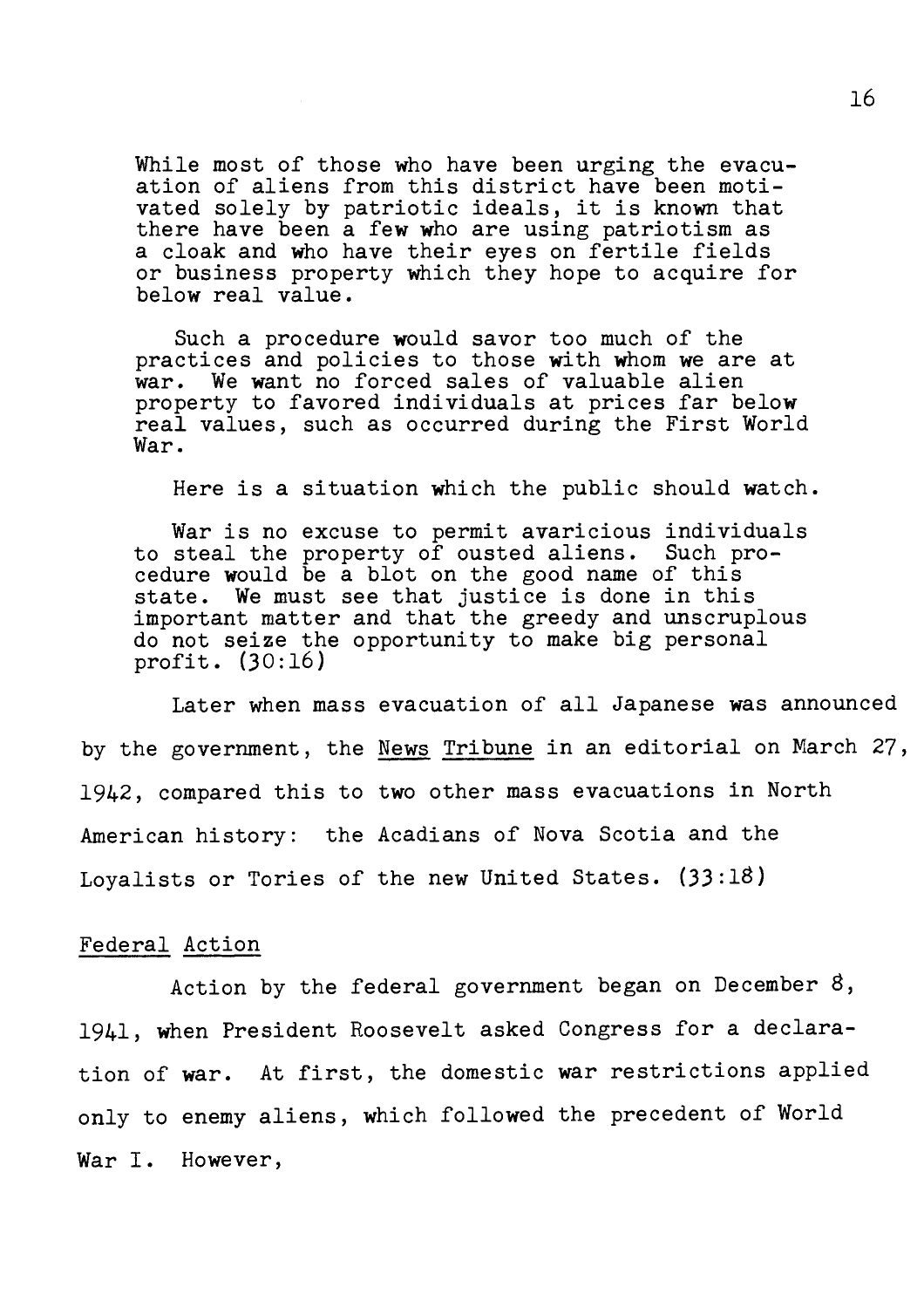almost all immigrants of Japanese origin were, because of their ineligibility to citizenship, automatically classified as enemy aliens, a situation in sharp contrast with that facing immigrants from the two other enemy nations, Italy and Germany, a large proportion of whom had become naturalized American citizens and were thus exempt from the enemy-alien classification. (40:5)

These restrictions included travel, possession of contraband items, possible exclusion from military zones, and internment of any alien that might be dangerous to the national security. Attorney General of the United States was in charge of carrying out the terms of the proclamation. However, he was relieved of his duties when on February 19 the President issued an Executive Order authorizing the Secretary of War to prescribe military areas from which he and military commanders may exclude any or all persons. Two categories of restricted areas were set up: (1) Category A. Areas through or within which no alien enemies may be permitted under any circumstances; (2) Category B. Areas through or within which alien enemies may be permitted on pass or permit. (43:20) The Western part of the United States was under the protection of the Western Defense Command headed by General John L. DeWitt who, in 1943, told a Congressional Committee that ''A Jap's a Jap. It makes no difference whether he is an American citizen or not."  $(24:276)$  This was the man who would be responsible for the complete evacuation of all "Japanese" from the West Coast because of "military necessity."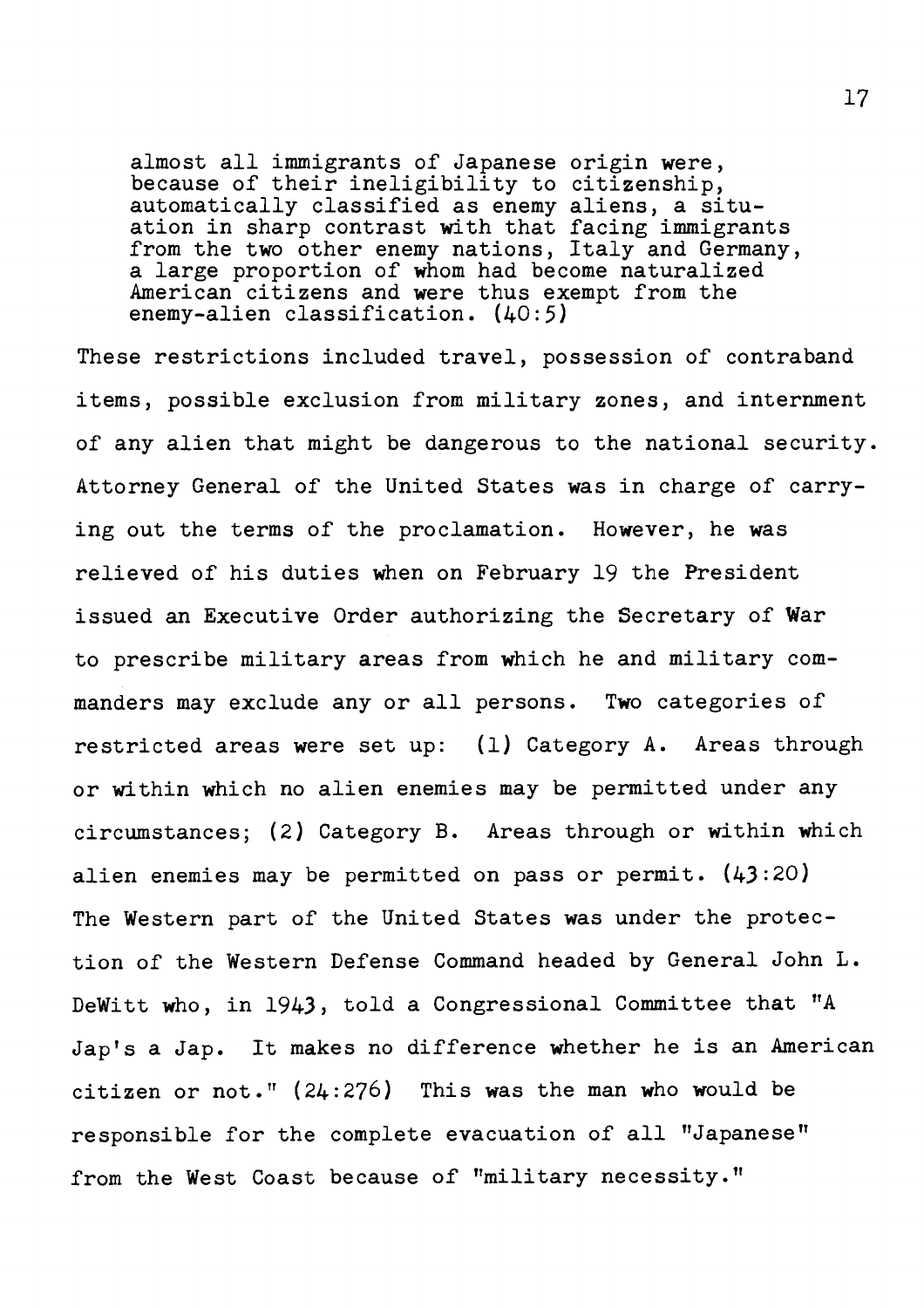The Western Defense Command classified the population under its control into six classes: Class 1. Japanese aliens. Class 2. American citizens of Japanese ancestry. Class 3 and 4. German and Italian aliens. Class 5. Any person, citizen or alien, who was suspected of being actually or potentially dangerous. Class 6. All other persons. (24:28) The alien enemy control coordinator and chief of General DeWitt's civilian staff was Tom C. Clark.

On March 2 General DeWitt issued Proclamation No. 1, which set up Military Area No. 1 from which any or all persons could be excluded. For the first time the official press releases made it clear that all Japanese were liable to be evacuated. (2:146) The following headline appeared in the Tacoma News Tribune on March 3, 1942: "City, Coast Barred to Japanese." The Wartime Civilian Control Administration was then created by General DeWitt to help encourage voluntary evacuation of Military Area No. 1, which in Washington included the area from the eastern base of the Cascade hountains westward to the ocean. It also included Western Oregon and California. Proclamation No. 2 was issued by DeWitt on March 16, which extended the alien control program to include Idaho, Montana, Nevada and Utah. When voluntary evacuation did not work well enough, General DeWitt asked that a new agency be set up to try to correct this problem. On Karch 18 Preisdent Roosevelt created the War Relocation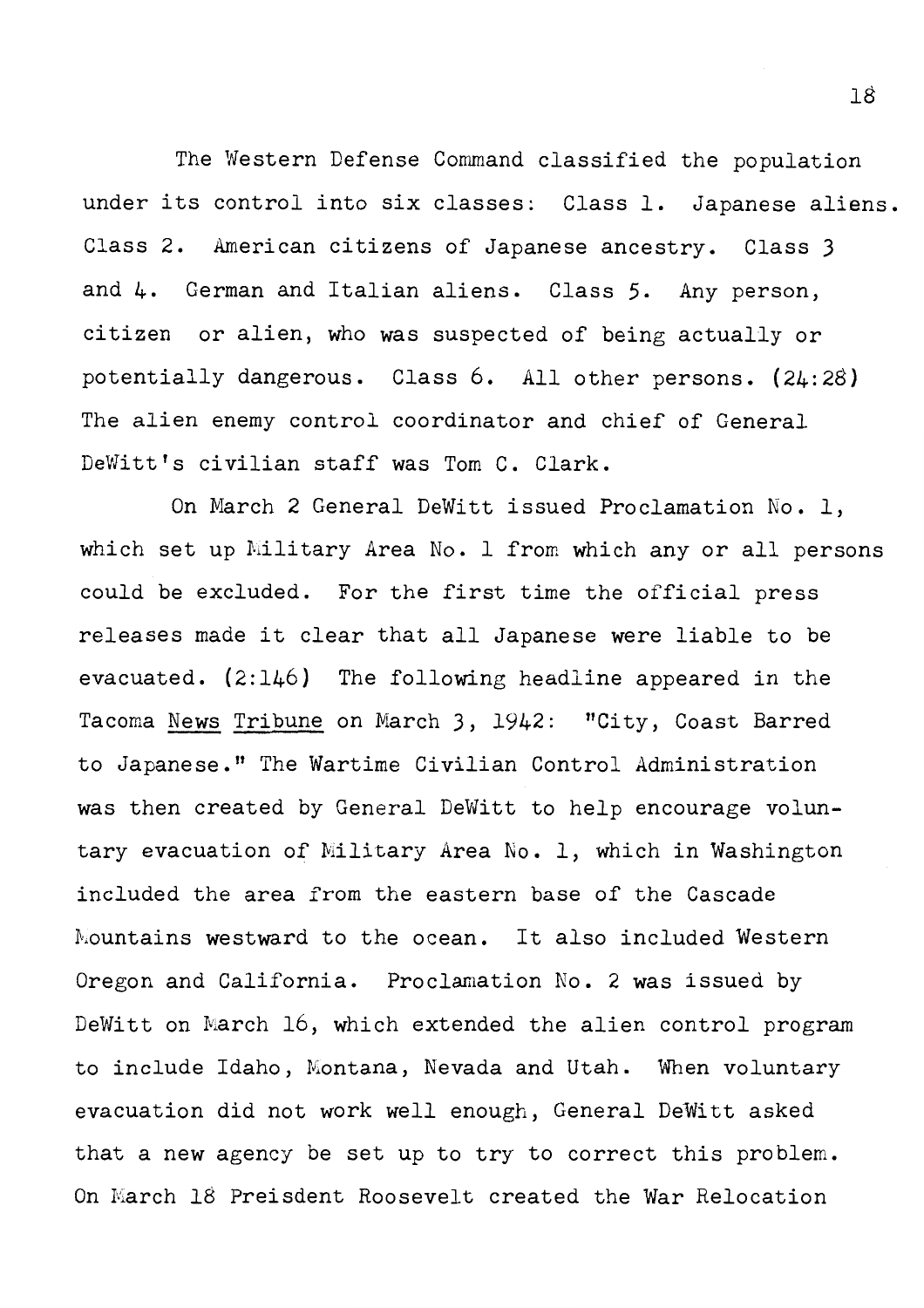Authority by Executive Order. Its duty was to relocate the Japanese in new areas, provide for their needs, and to supervise their activities. Milton S. Eisenhower, assistant secretary of agriculture, was appointed as director, but served only until June 17 when Dillon S. Myer was appointed to replace him. The first compulsory evacuation of an area in the United States took place on March 24 when General DeWitt issued Civilian Exclusion Order No. 1. This affected all persons of Japanese ancestry living on Bainbridge Island, Washington, which lay in a north-south direction on western Puget Sound and could provide easy access to ships that must pass by going to the Bremerton Naval Ship Yards. On March 29, General DeWitt ordered all voluntary evacuation by Japanese in  $M$ ilitary Area No. 1 to stop. (The process of voluntary evacuation will be further explained in Chapter II.) By June 1, 1942, the compulsory evacuation of Japanese from Military Area No. 1 to assembly or relocation centers was practically complete.

The reasons given for this compulsory evacuation were summed up in the phrase, "military necessity."  $(15:149)$  The western portion of Washington State fell under this "military necessity" because it was dominated by waterways, forests, vital installation of industry, military and naval bases, an airplane factory, and shipyards. The fact that so many persons of Japanese ancestry were concentrated in the Puget Sound was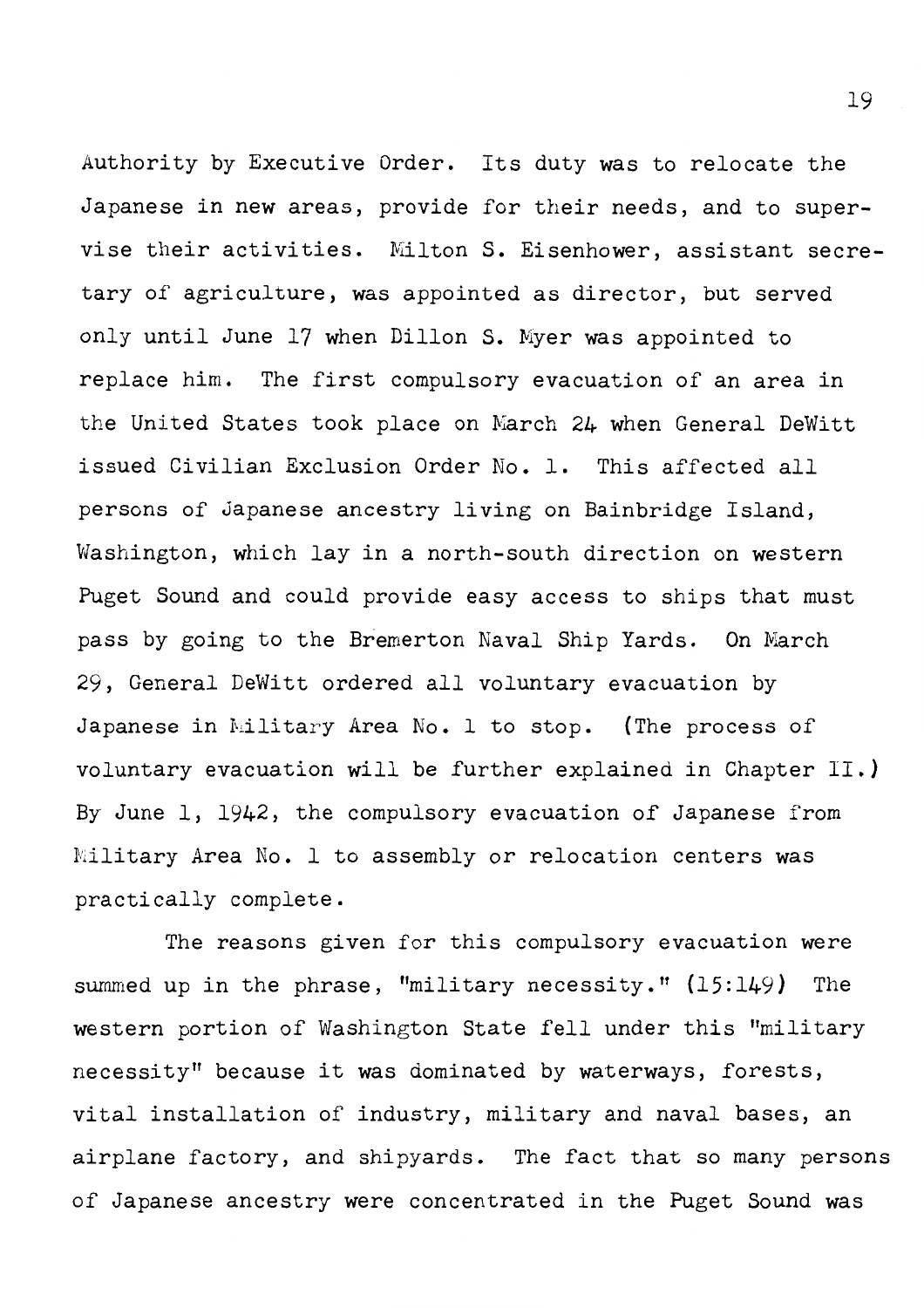was reviewed as a threat to military security. Seattle, the principal port in the Northwest; Deception Pass Bridge, the only means by land to the naval base on Whidby Island; and the forests which help to produce a large bulk of the sawed lumber in the United States, must be protected. The distance between inhabited areas on the coast of Washington was too great to constantly check; thus, it seemed like the only course open to the military was total evacuation.  $(43:15)$  By June 7, 1942, some *9\$* exclusion orders later, the Japanese from Military Area No. 1 were concentrated in specific centers. "The idealogy of racism had finally prevailed over the doctrine that Americanism was not a racial matter and that all citizens were equal before the law." (24:277)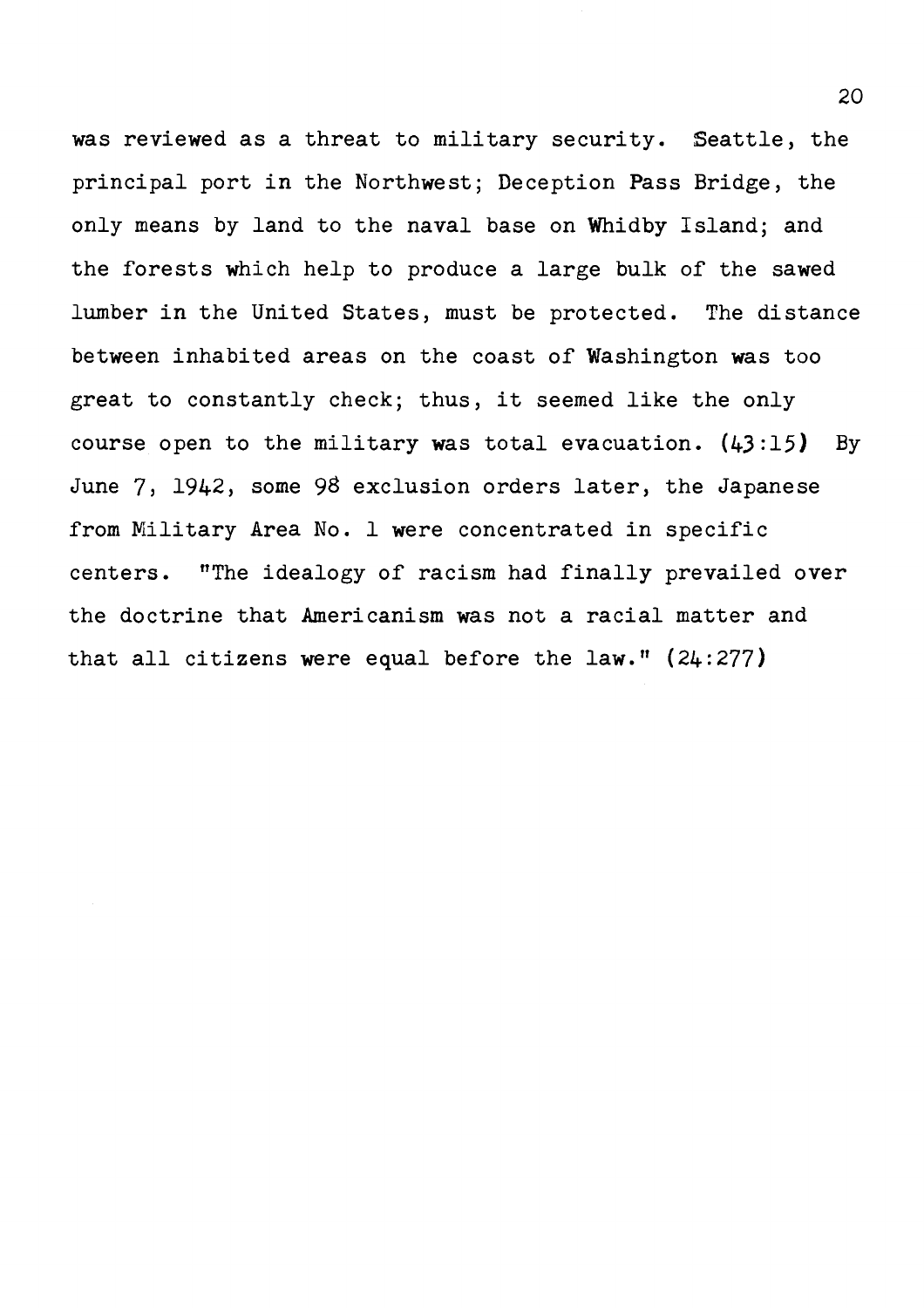#### CHAPTER II

### HOW THE JAPANESE-AMERICANS WERE EVACUATED

#### Voluntary Evacuation

Even before Public Proclamation No. 1 was issued in March, some voluntary evacuation had begun when about  $9,000$ Issei and Nisei moved to the eastern parts of the coastal states, including 499 men and women who voluntarily moved in Washington State. Some Nisei bought land and planted crops, but they eventually were forced to move to assembly centers before they could harvest. General DeWitt urged this voluntary evacuation program as did the Fourth Army which was in charge of the Western Defense Command. When the Wartime Civil Control Administration was created, 48 regional offices were set up in each important center of Japanese population in the West Coast area, the first civil control station being opened at Winslow, Washington, on March  $24$ . Their primary job was to encourage voluntary evacuation. The offices were staffed by representatives of the Federal Reserve Bank, to handle business and personal property; the Farm Security Administration, to handle all agricultural property; and the Federal Security Agency, to provide all necessary social services needed. "After these were started, specific plans for (compulsory) evacuation of Japanese from Military Area No. 1 were immediately initiated."  $(43:41)$  (These plans were not evident to all Japanese, however.) Since some major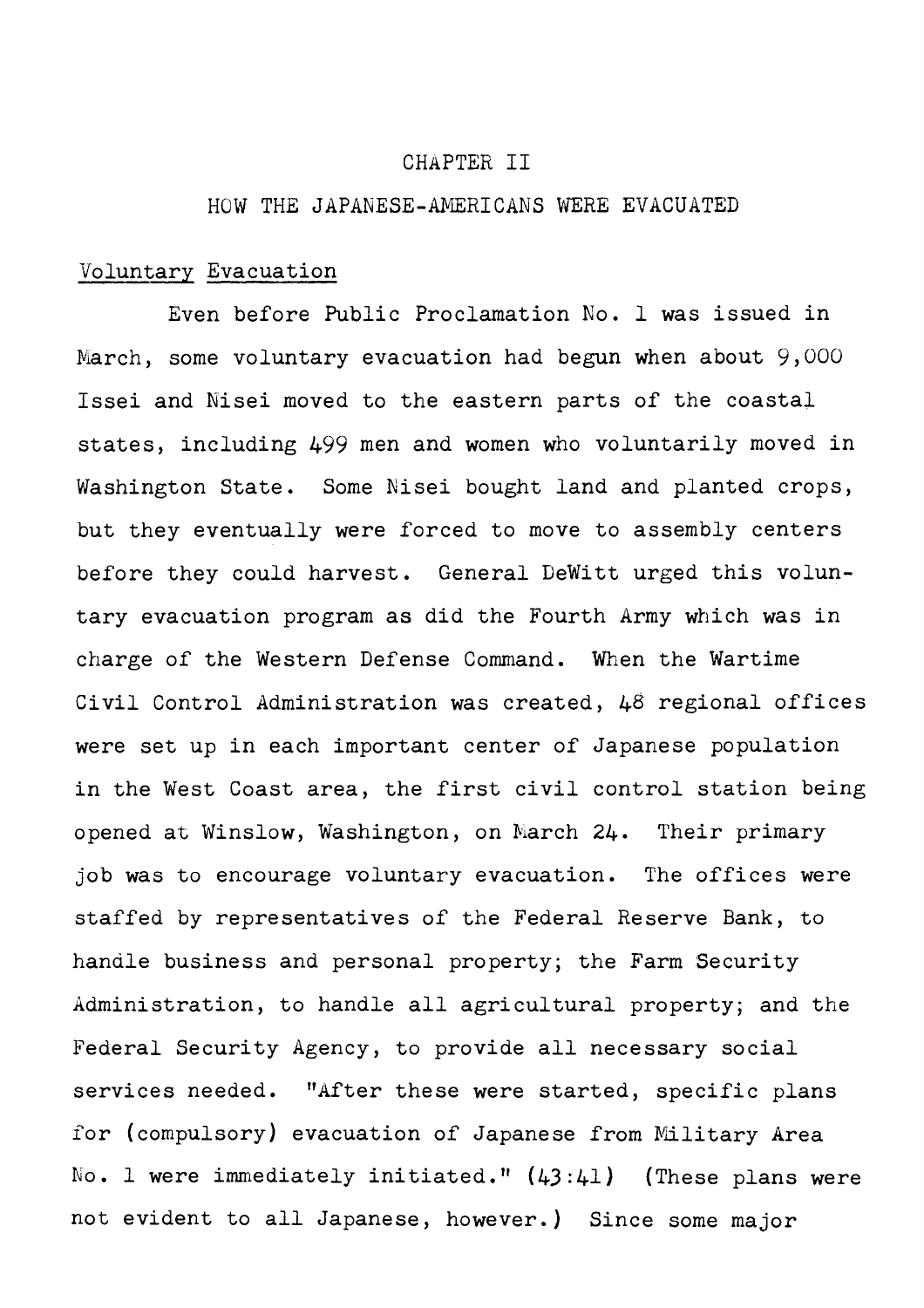economic and social problems developed from this voluntary evacuation, the President, by Executive Order, established the War Relocation Authority on March 18 with Milton S. Eisenhower as the director. Its functions were to supervise, to provide employment, and to resettle displaced evacuees. WRA had broad discretionary powers with only two limitations: It could not start further evacuation and it had no power to return evacuees to their original areas. (40:24) Prospective voluntary evacuees were urged to prepare for evacuation and were promised aid in moving with the government paying the cost of transportation to the interior and helping to find specific employment. However, the attitude of the interior states was hostile and showed that the evacuees were not welcomed. The fears that the Japanese voiced were clearly shown in a statement given to the Tolan Committee by Emergency Defense Council, Seattle Chapter of the Japanese-American League in Seattle:

A large number of people have remarked that they will go where the government orders them to go willingly, if it will help the national defense effort. But the biggest problem in their minds is where to go. The first unofficial evacuation announcement pointed out that the government did not concern itself with where evacuees went, just so they left prohibited areas. Obviously, this was no solution to the question, for immediately, from Yakima, Idaho, Montana, Colorado and elsewhere authoritative voices shouted: "No Japs wanted here!"

The Japanese feared with reason that, forced to evacuate their homes, unable to find a place to stay, they would be kicked from town to town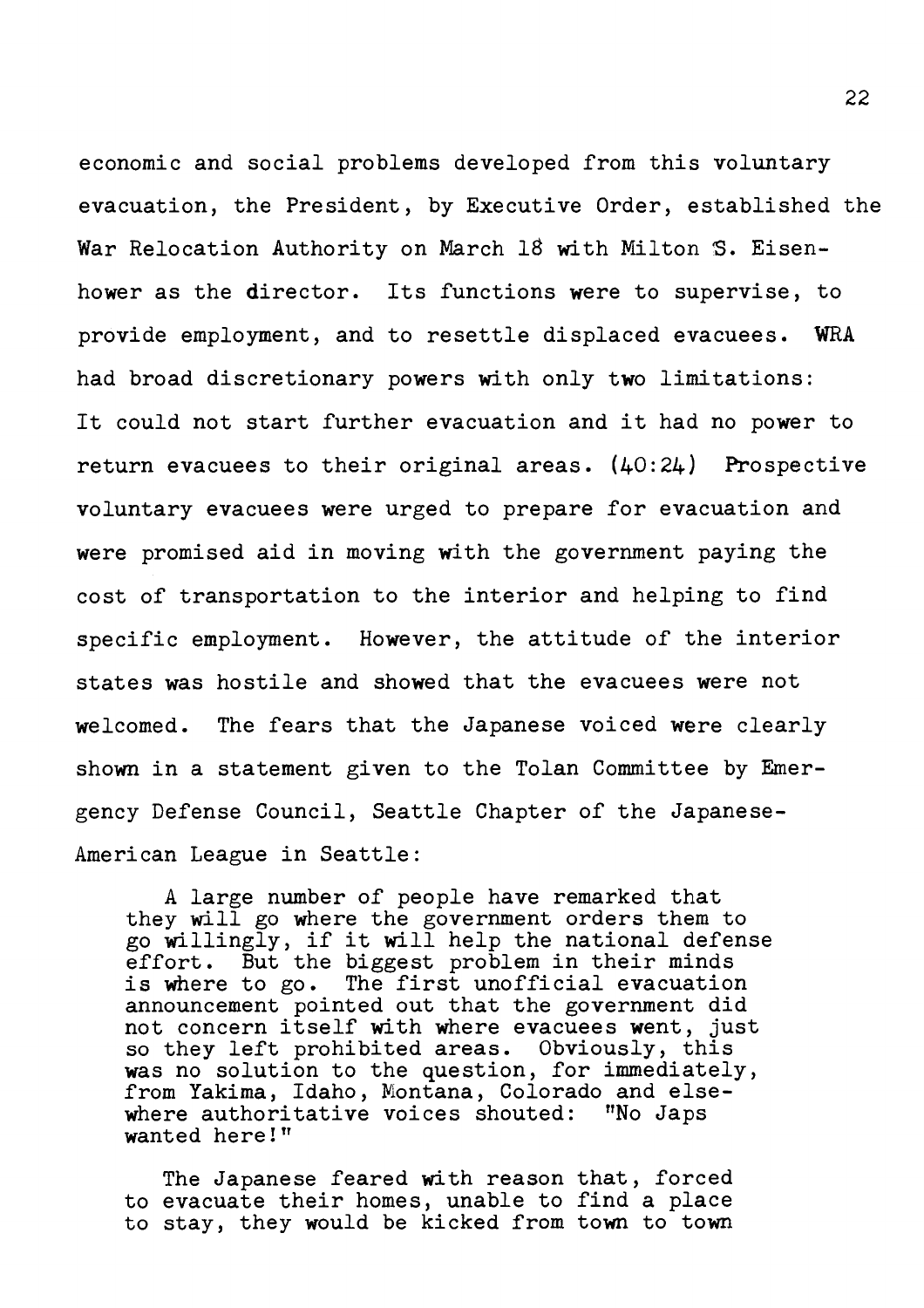in the interior like the "Oakies" of John Steinbeck's novel. Others went further and envisioned the day when the inhabitants of inland states, aroused by the steady influx of Japanese, would refuse to sell gasoline and food to them. They saw, too, the possibility of mob action against them as exhausted, impoverished and unable to travel further, they stopped in some town or village where they were not wanted.  $(43:101)$ 

Over 270 Japanese people, 187 of whom were American citizens, who lived on Bainbridge Island, wanted and tried to move voluntarily but were unable to do so. Their leader, I. Nagatani, wanted to set up a cooperative colony of evacuated Japanese in Eastern Washington and Idaho. They planned to take over abandoned farms in these areas and would even pay most of the costs in their moving. However, the residents of Eastern Washington and Idaho opposed such a plan and the idea was dropped. These Japanese people were helpless for they could go nowhere voluntarily. Most of them were strawberry growers with their crop valued at \$250,000. Their plants were just beginning to bud, but they cared for their crop until that time when they· must move. It was announced by the major daily newspapers in this state on March *23* that Bainbridge Island Japanese could leave voluntarily from March *23-30,* providing their destination was approved by the Army. After March JO, they would be sent to the Manzanar Center in California. These newspapers also announced that the evacuees would be paid \$50 per month, to be collected after the war, and charged \$15 per person per month for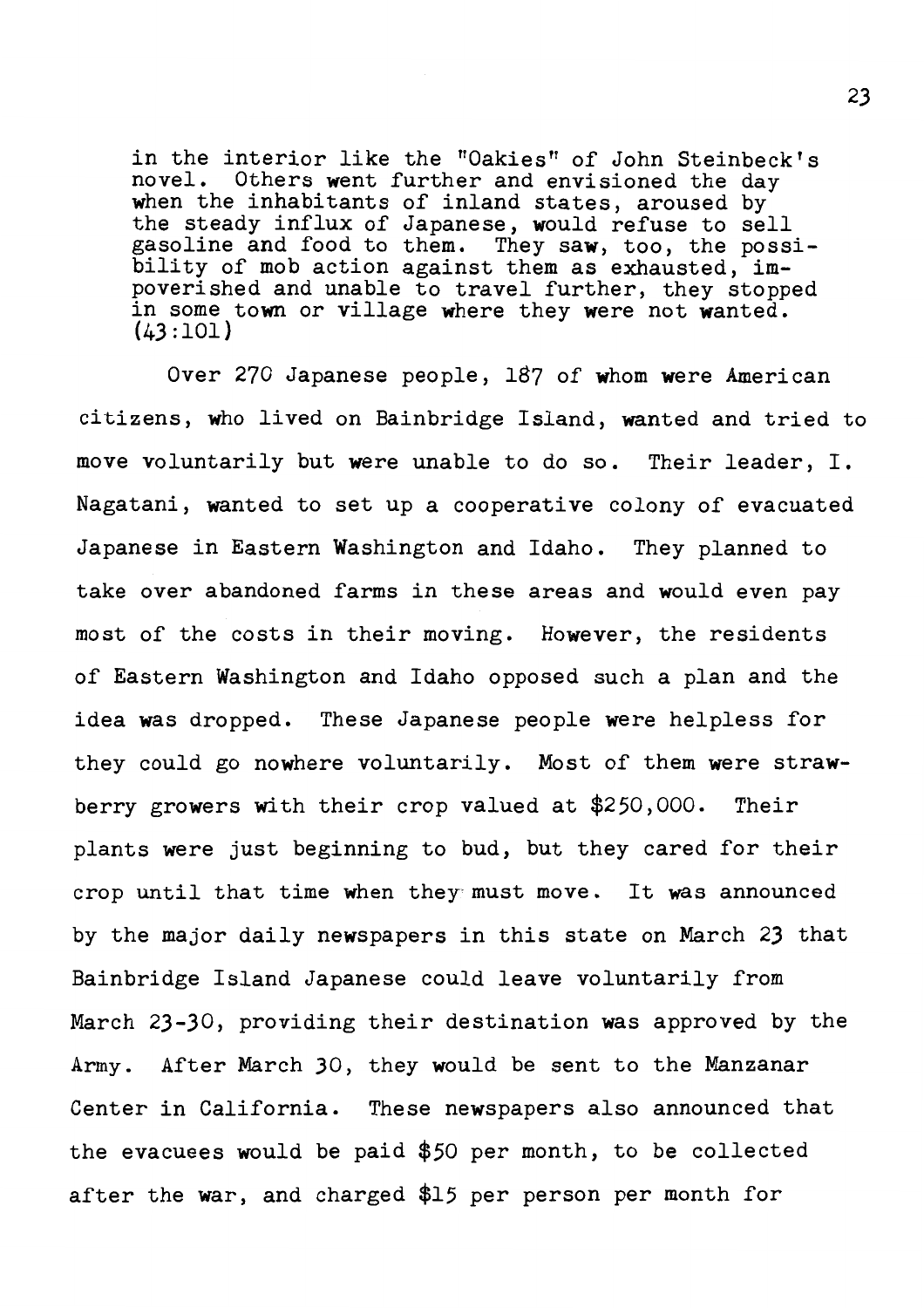food. (31:1) (The actual pay for those working in the centers would range from \$12 to \$19 per month with no charge for food.) James Y. Sakamoto, general chairman of the emergency defense council of the Seattle Chapter of the Japanese-American Citizens League, wrote to President Roosevelt on March 25, 1942, asking him to "point out to our fellow citizens that we are not traitors,"  $(32:16)$  and asked that some refuge in the heart of the country be designated for the evacuees. He suggested the southern end of Moses Lake in the Columbia Basin reclamation area be opened for 10,000 Japanese, but the letter hardly had time to reach the President when General DeWitt ordered compulsory evacuation two days later.

The entire voluntary evacuation program was terminated by General DeWitt, with Proclamation No. 4 on Narch 27, 1942, for two reasons: (1) to alleviate tension and to prevent incidents between Japanese evacuees and others; (2) to insure an orderly, supervised, and controlled evacuation with adequate provision for the protection of evacuees and their property. (43:105) The final results of voluntary evacuation of men, women, and children in Washington State by counties appears in Table I, page 25.

### Compulsory Evacuation

The controversy by this time was not should the evacuation take place, but whether time and practical considerations should be allowed for a study of individual cases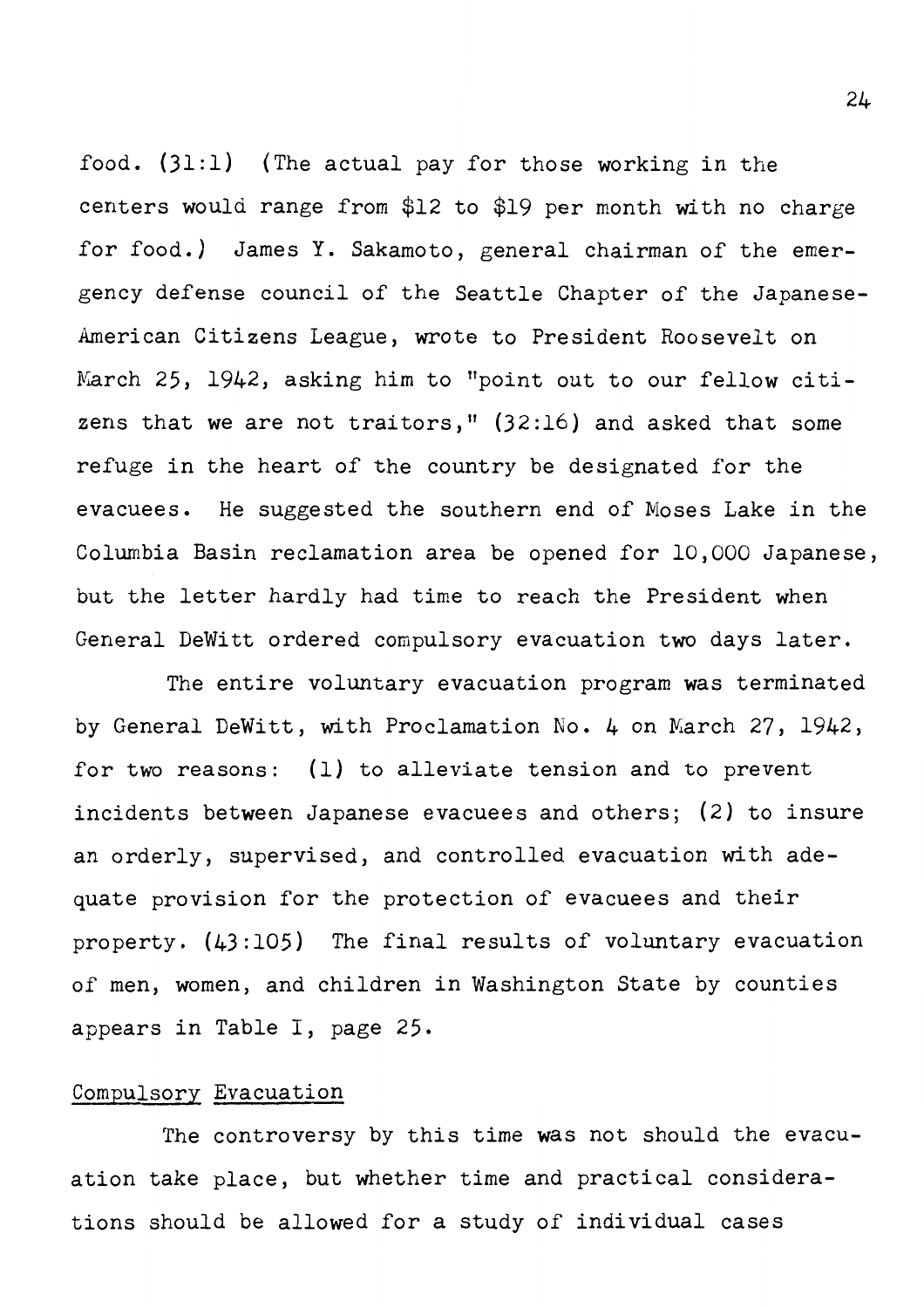#### TABLE **T**

## BREAKDOWN OF VOLUNTARY EVACUEES IN WASHINGTON STATE (43:110)

| County                                                                                            | Total               | Men                             | Women               |
|---------------------------------------------------------------------------------------------------|---------------------|---------------------------------|---------------------|
| Chelan<br>Clark<br>King<br>Kitsap<br>Lewis<br>Okanogan<br>Pacific<br>Pierce<br>Thurston<br>Yakima | 2<br>403<br>5<br>56 | 183<br>$\frac{3}{2}$<br>26<br>2 | 2<br>220<br>2<br>30 |
|                                                                                                   | 499                 | 229                             | 270                 |

before evacuation, so that only dangerous individuals would be evacuated. Some Americans, such as the American Civil Liberties Union, asked if it would be constitutional to remove citizens indiscriminately without due process of law but Senator Mon C. Wallgren, chairman of the Pacific Coast Congressional Committee on enemy aliens and sabotage, said the "War department would have the authority to bar any or all persons from restricted areas during wartime and it could be done without raising any constitutional or legal questions." (19:2) The decision had been made and was to be carried out.

The general plan for the compulsory evacuation and relocation provided three main steps: (1) registering and servicing of evacuees at Civil Control Stations; (2} provisions of temporary residences and a minimum of normal community services at assembly centers; (3) ultimate transfer of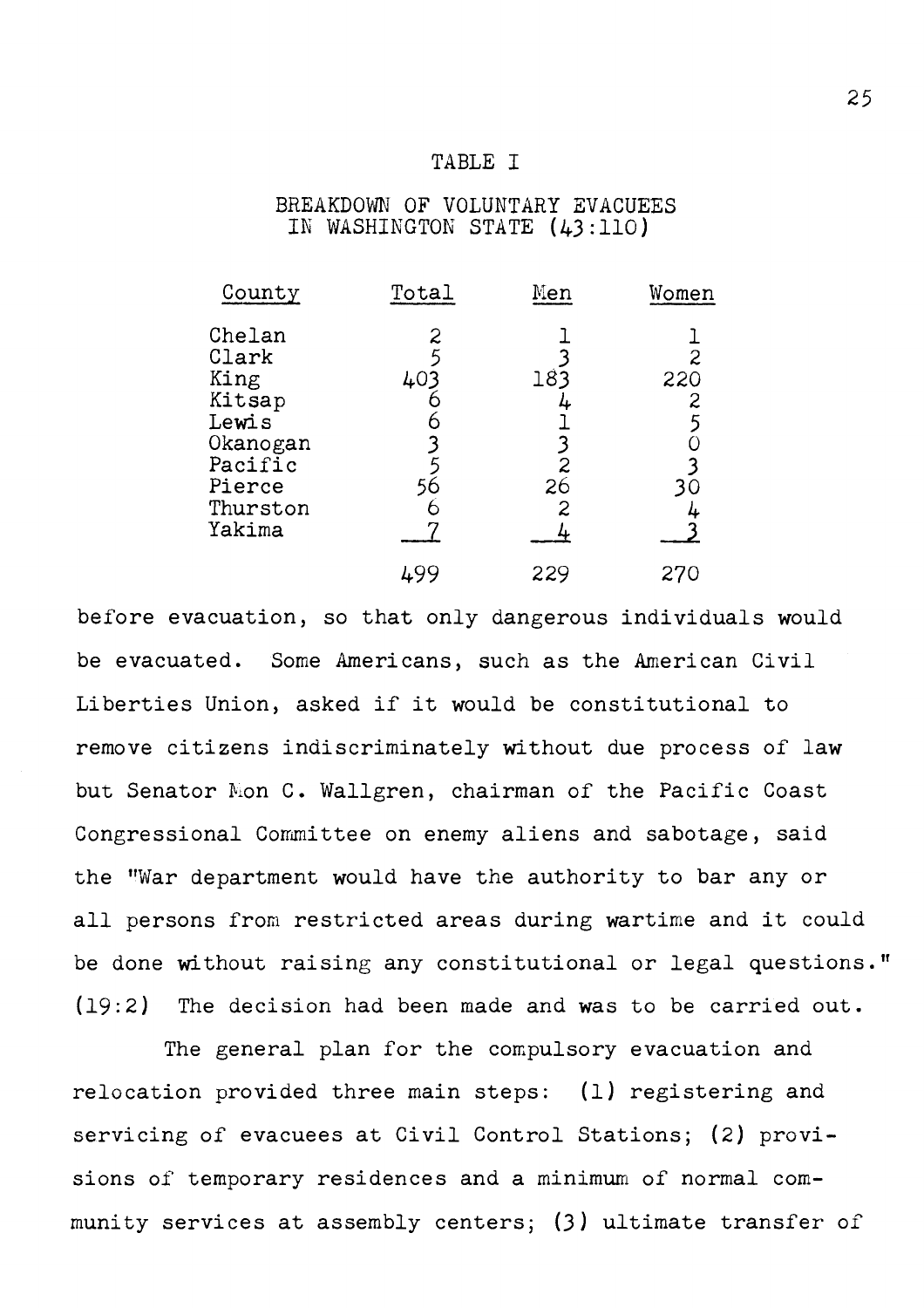evacuees to relocation centers under the control of the War Relocation Authority. While the initial recommendations for evacuation on February 14, 1942, contemplated the internment of only alien Japanese, this was now abandoned by General DeWitt.  $(43:43)$  The method of compulsory evacuation was as follows: First, the coastal strip of the United States was divided into 108 exclusion areas, 18 of which were in Washington State. As each area was ready for evacuation, the people were notified, with the heads of families and/or each individual living alone being required to report to Civil Control Stations for instructions and registration. Over \$5,000,000 was made available for making loans against evacuee crops and farm equipment and also to find substitute farm operators who would take over these farms and equipment. The Federal Reserve Bank took the responsibility for personal property including business property and cars, but the Army offered to buy any car or truck for the Blue Book value. Each evacuee was given a health check for contagious diseases by the United States Public Health Service prior to their entry in the assembly centers.

The evacuation procedure within the exclusion area covered a period of seven days. The Exclusion Order would be posted throughout the area from noon the first day to 5 a.m. on the second day. Registration of all persons of Japanese ancestry would take place on the second and third days. The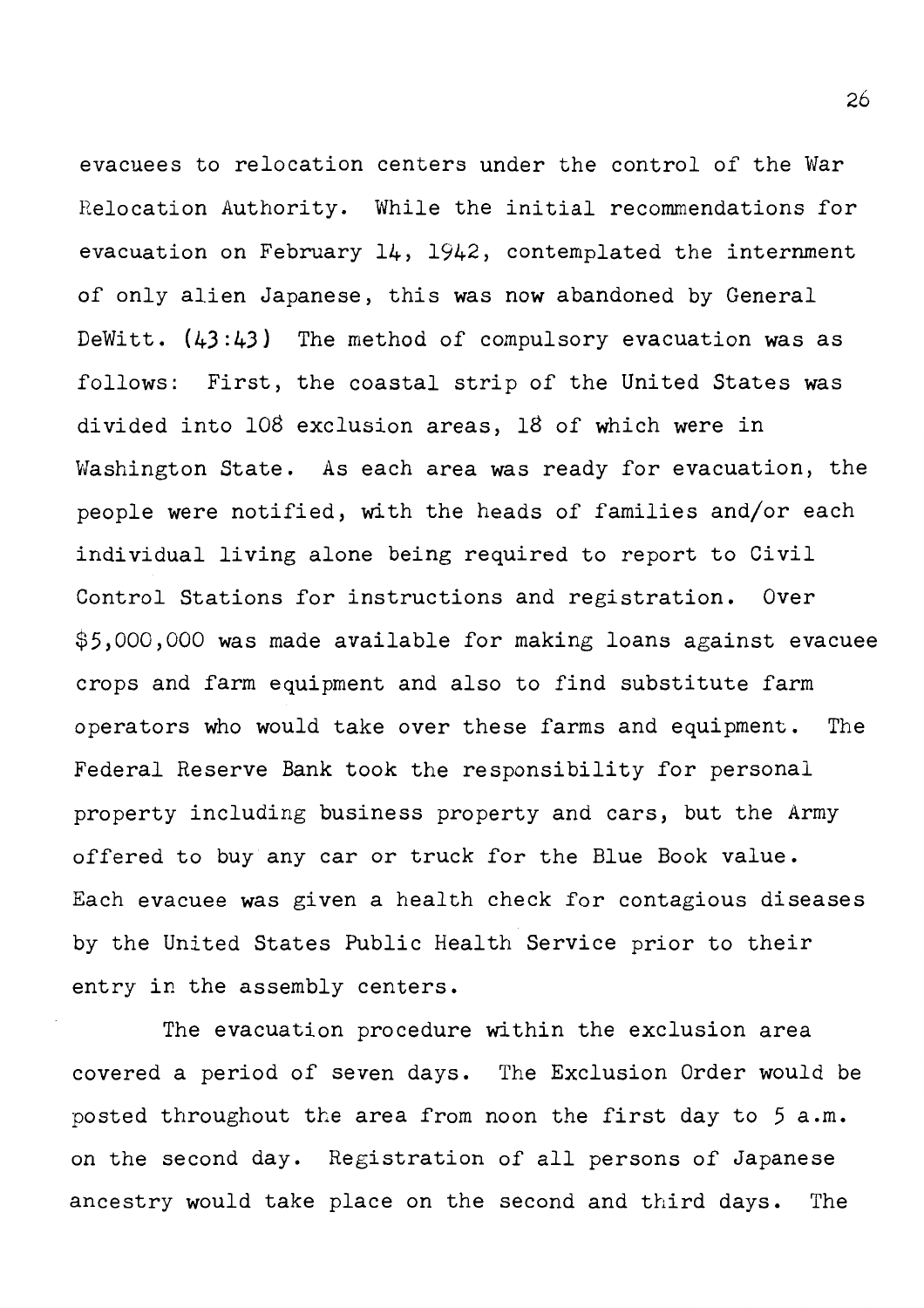processing or preparing of evacuees for evacuation would take place on the fourth and fifth days. On the sixth and seventh days the evacuees were moved.  $(43:92)$  The first compulsory evacuation on the Pacific Coast was from Bainbridge Island in Puget Sound directly to Manzanar Relocation Center in eastern California. The areas were to be evacuated as fast as possible in the order of their relative military importance. The Exclusion Order also stated: (1) the evacuation would not split family units or communities where this could be avoided; (2) the program should minimize financial loss to the evacuees; (3) the use of military was to be at a minimum, instead the use of civilian personnel was recommended;  $(4)$  evacuation was to be as quick as possible and was to make the relocation centers selfsupporting; (5) evacuation was to include an initial move to assembly centers and then a more permanent move to relocation centers. (43:77)

The provisions of the Exclusion Order were soon ignored. The first provision stated that family units would not be split, yet Ebaristo Arota, a Filipino, and his wife, Kiki, a Japanese, were separated when the Bainbridge Island residents were evacuated. The Army authorities said "they were compelled to deny requests that Arota be permitted to accompany the evacuees or that his wife be allowed to stay with him."  $(34:1)$  The second provision said that financial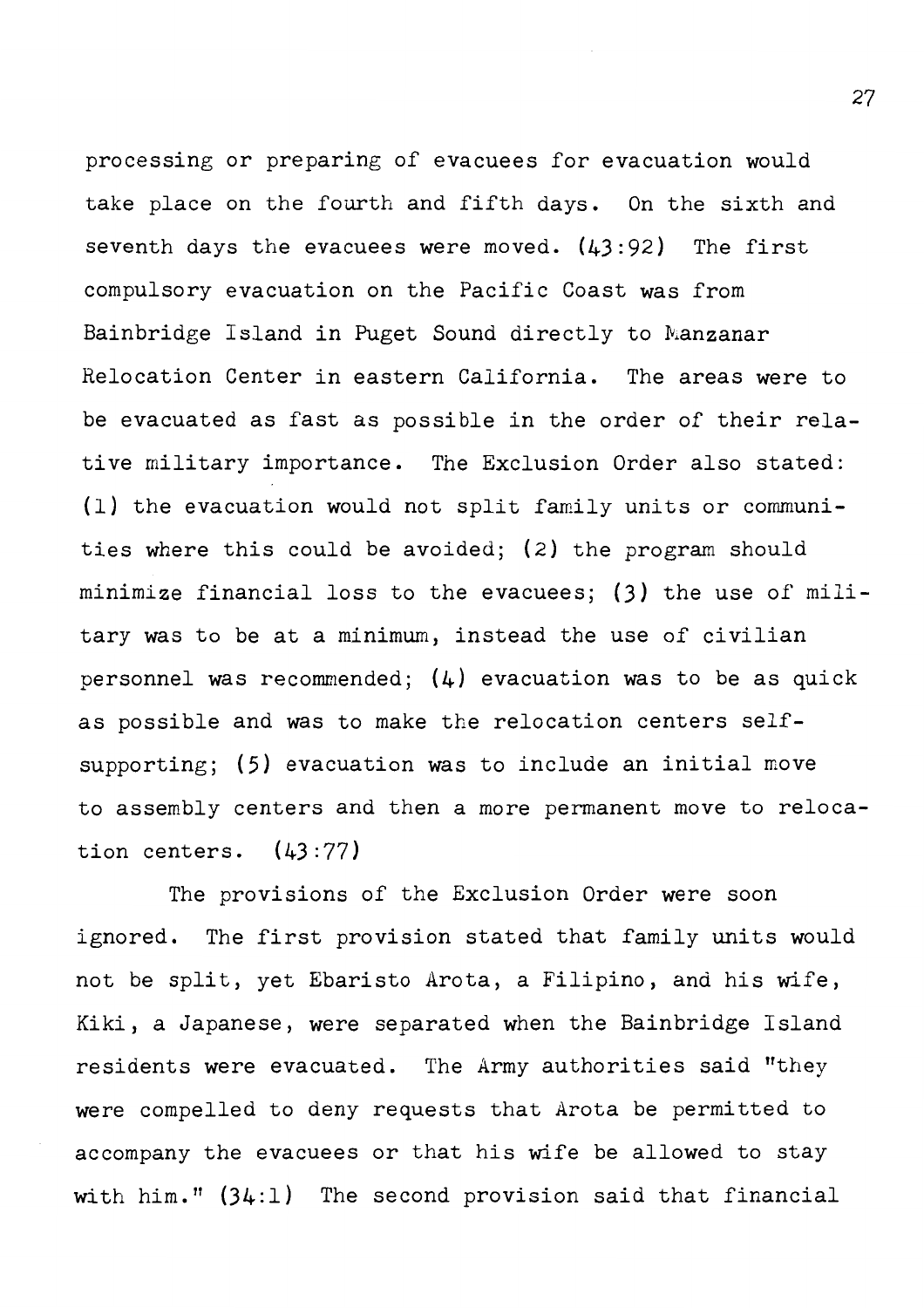loss to the evacuees should be minimized, yet at the beginning of the program some evacuees had as little as 48 hours to sell, rent, loan, store or even give away their real property and possessions.  $(1:124)$  The evacuees on Bainbridge Island had only four days to move voluntarily (March 23-27) and only two days' notice that the government would evacuate them to California (March 27-29). Financial loss was inevitable. The third provision said that the use of the military should be at a minimum, but when the Bainbridge Island Japanese were moved the soldiers were in charge of the evacuation. One soldier who helped with the moving said it had been both a hard and an easy job, "Easy because the Japanese cooperated. Difficult because it was hard to see the Japanese having to leave their homes."  $(34:2)$  The fifth provision said that the Japanese would first be sent to assembly centers and then to a more permanent relocation center, yet the Bainbridge Island Japanese were sent directly to the Manzanar Relocation Center in California. In all, the entire evacuation job was completed by the Army in some 68 days after the first actual removal, and done without any serious breakdown of operations.

# Assembly Centers

The assembly centers were initially called "induction centers." They were being planned at the same time the sites for the relocation centers were being sought. The plans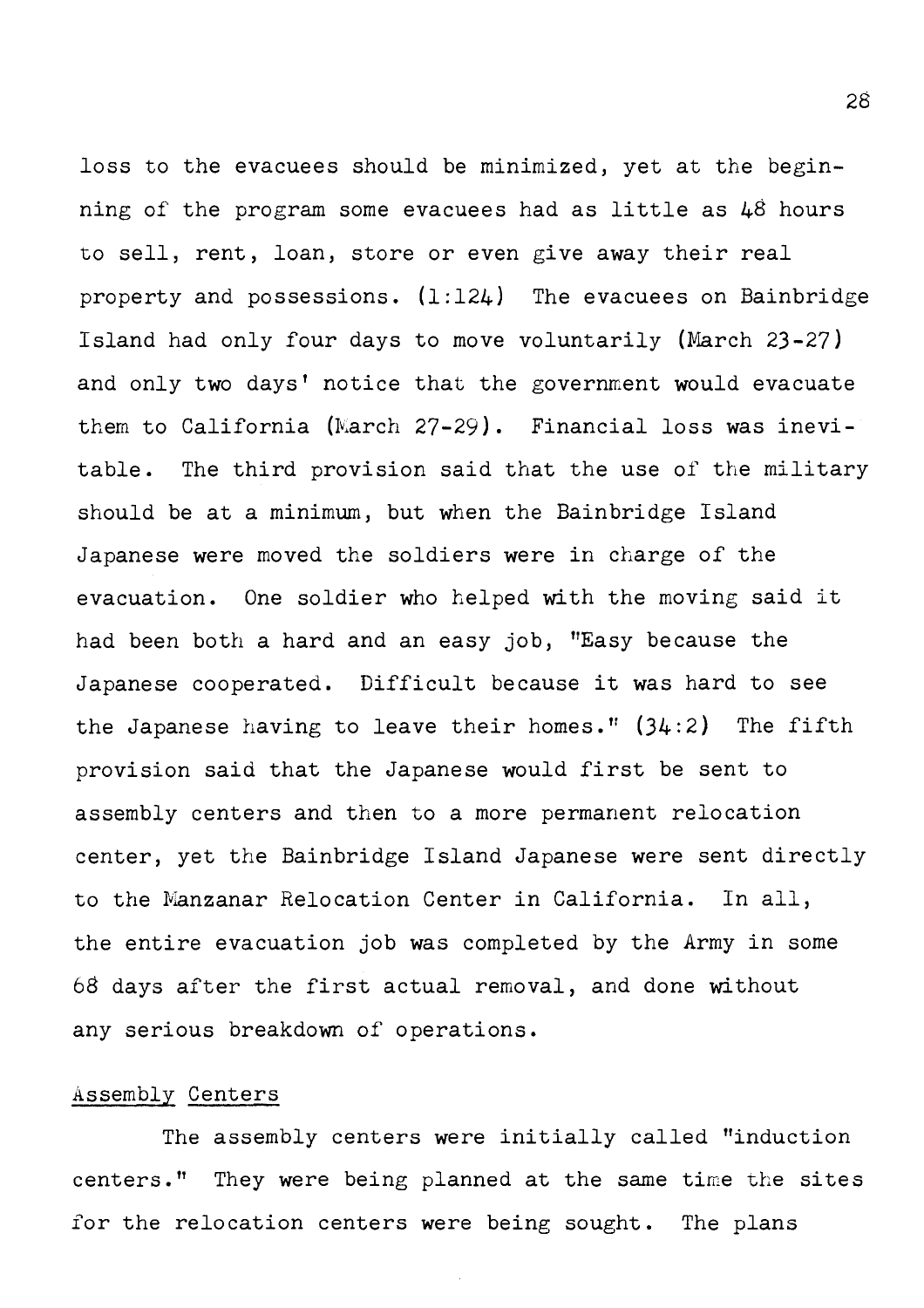called for the use of existing facilities: thus fairgrounds and race tracks were the primary source of such locations. Only one site was picked in Washington and that was in Puyallup near the Western Washington Fairgrounds. The United States Engineer Corps were to construct suitable facilities for housing and feeding families. Only four weeks were allowed for completion of the projects with work beginning on the Puyallup Assembly Center on Karch 28 and being finished 17 days later. It cost \$500,000 and would hold 8,000 persons. Stories that were carried in the local papers described the buildings that would house the evacuees as being 40 feet by 15 feet and arranged in blocks with each family having a room (called an apartment) which was 20 feet by 15 feet. Families with over five members were allowed two rooms. Each room or apartment had a wood stove and steel cots with mattresses,  $(36:1)$  but the residents were to make or supply their own furniture. They would eat in mess halls. (35:1) The Seattle Japanese were the first to be sent to Puyallup Center starting on April 28, and they nick-named it Camp Harmony.

The Western Defense Command hoped to move evacuees to an assembly center near their homes for the purpose of keeping the evacuees close by until property matters were settled but four of the five assembly centers were outside the state. They also hoped to group the evacuees in a center in a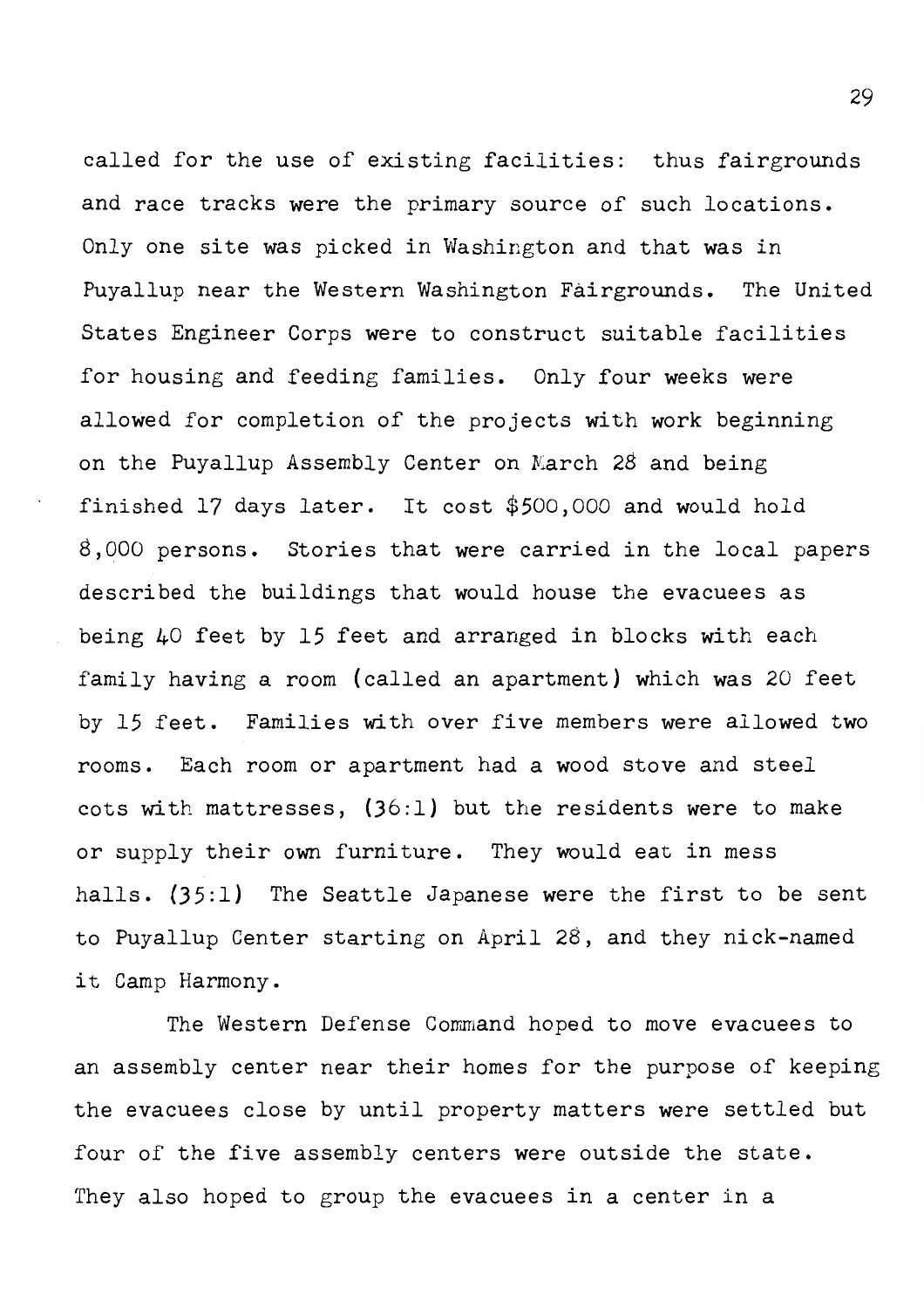similar climatic region, but the Japanese of Washington State were sent to five different assembly centers, as shown in Table II.

# TABLE II

BREAKDOWN OF EVACUEES TO ASSEMBLY CENTERS (43:290)

|    | Residents                                                                                                                                                           | Total | Assembly<br>Center                       | Relocation<br>Center       |
|----|---------------------------------------------------------------------------------------------------------------------------------------------------------------------|-------|------------------------------------------|----------------------------|
| ı. | Bainbridge Island                                                                                                                                                   | 258   | Manzanar,<br>California                  | Manzanar,<br>California    |
| 2. | Seattle and east-<br>ern Pierce County                                                                                                                              | 7,314 | Puyallup                                 | Minidoka,<br>Idaho         |
| 3. | King County (except-<br>ing Seattle),<br>Kitsap County, and<br>western part of<br>Pierce County,<br>including Tacoma                                                | 3,497 | Pinedale,<br>Central<br>California       | Tule Lake,<br>California   |
| 4. | Okanogan, Chelan,<br>Kittitas, Yakima,<br>Benton, Klickitat<br>Counties                                                                                             | 1,165 | Portland,<br>Oregon                      | Heart Mountain,<br>Wyoming |
| 5. | Watcom, Skagit,<br>Snohomish, Clallam,<br>Jefferson, Grays<br>Harbor, Mason,<br>Thurston, Pacific,<br>Lewis, Wahkiakum,<br>Cowlitz, Skamania,<br>and Clark Counties | 657   | Tule Lake,<br>Northeastern<br>California | Tule Lake,<br>California   |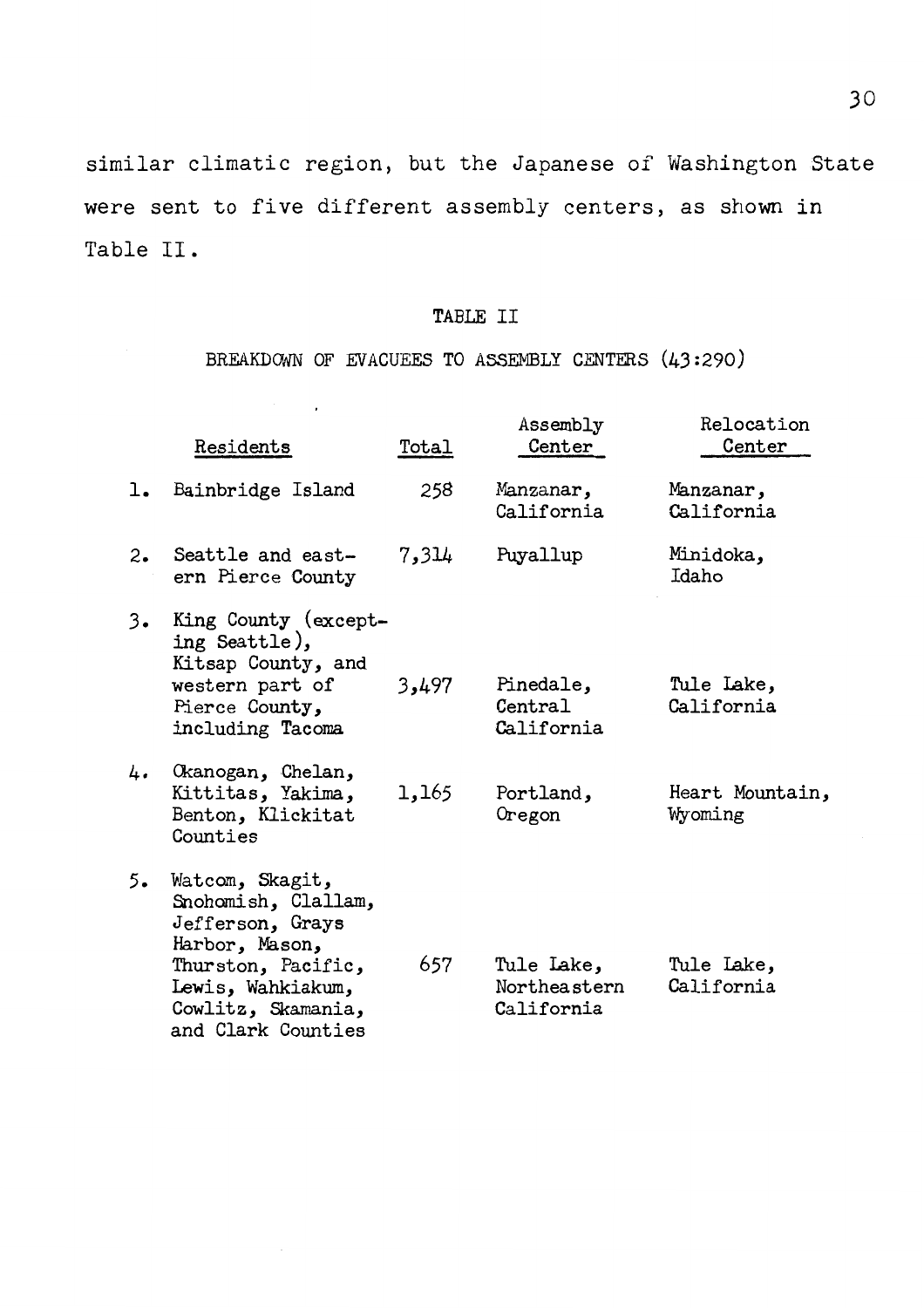# Relocation Centers

In total, ten relocation center sites were chosen with a majority of them on public lands, such as reclamation projects which the federal government owned. Each center had to be able to hold at least 5,000 persons, had to be distant from any strategic spot, and had to be capable of providing some of the necessary food. In the centers the evacuees were to live in Army-type barracks which were arranged in the rectangular form found in all Army camps. The centers resembled both an Indian reservation, in that all the people were of one racial group, and an internment camp, being completely surrounded with a wire fence and armed guards. (15:152) Each center was to try to provide work for every able person above 16 years of age with most of the jobs being farming but with limited positions available in the areas such as teaching, engineering, and other professional-type jobs. The evacuees' wage scale was \$12 per month for unskilled labor, \$16 per month for skilled work, and \$19 per month for professional and supervisory work. This wage scale was used even though the Tolan Committee had recommended that evacuees be paid the current wages for comparable work outside of the centers. (24:294) The adult evacuees also received a clothing allowance of \$3.75 per month while children were given \$1.25.

The Japanese in these centers were encouraged to take and carry out responsibility, and some served as assistants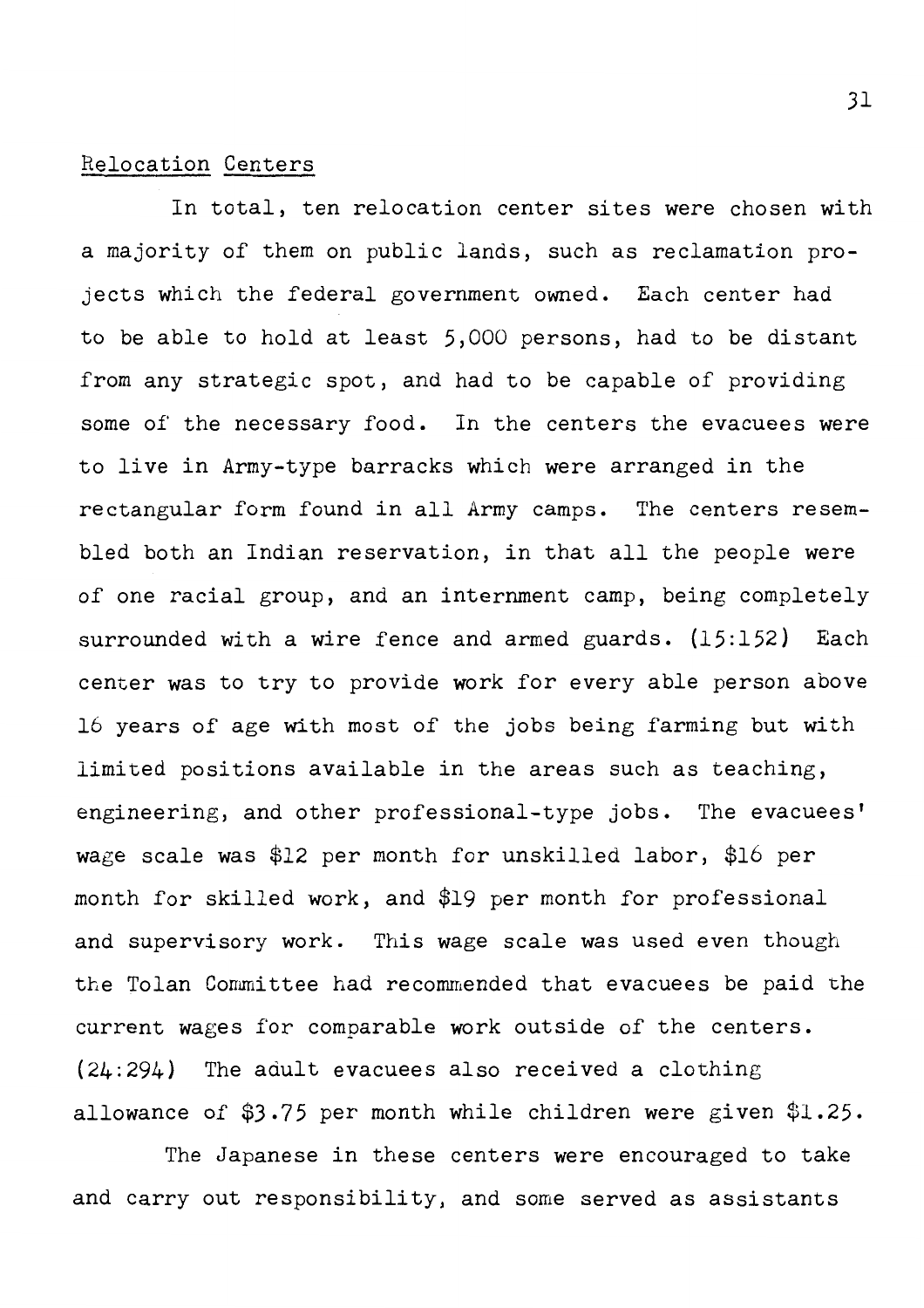to the chief of each center. Policies were also discussed with the evacuees. Each center had a hospital with doctors and nurses, many of whom were Japanese as was the chief police officer. A board of Judicial Review with a majority of its members being Japanese was set up to try petty cases in criminal court. In the centers only the Nisei could hold elective office, but the Issei could vote in the elections.

The evacuees could leave the centers only for specific and properly guarded work projects and all centers were surrounded by barbed wire and were under guard, not only to keep evacuees in but to keep outsiders out. (15:155) Resentment grew between the Caucasian staff and the Japanese inhabitants, especially at the Tule Lake Center. The Japanese were confined there, fed and clothed by the government, housed in barracks with one family to one room,and their children were schooled in the center. The Caucasian staff had liberty to come and go, better food in their dining room, attractive apartments, a higher standard of living, and could send their children to outside schools.

The transfer from the temporary assembly centers to the relocation centers was supposed to follow certain prime objectives:  $(1)$  evacuate entire communities as units;  $(2)$  combine communities to get a balance between urban and rural population; (3) minimize change in climatic conditions; (4) keep the movement of each group to a minimum of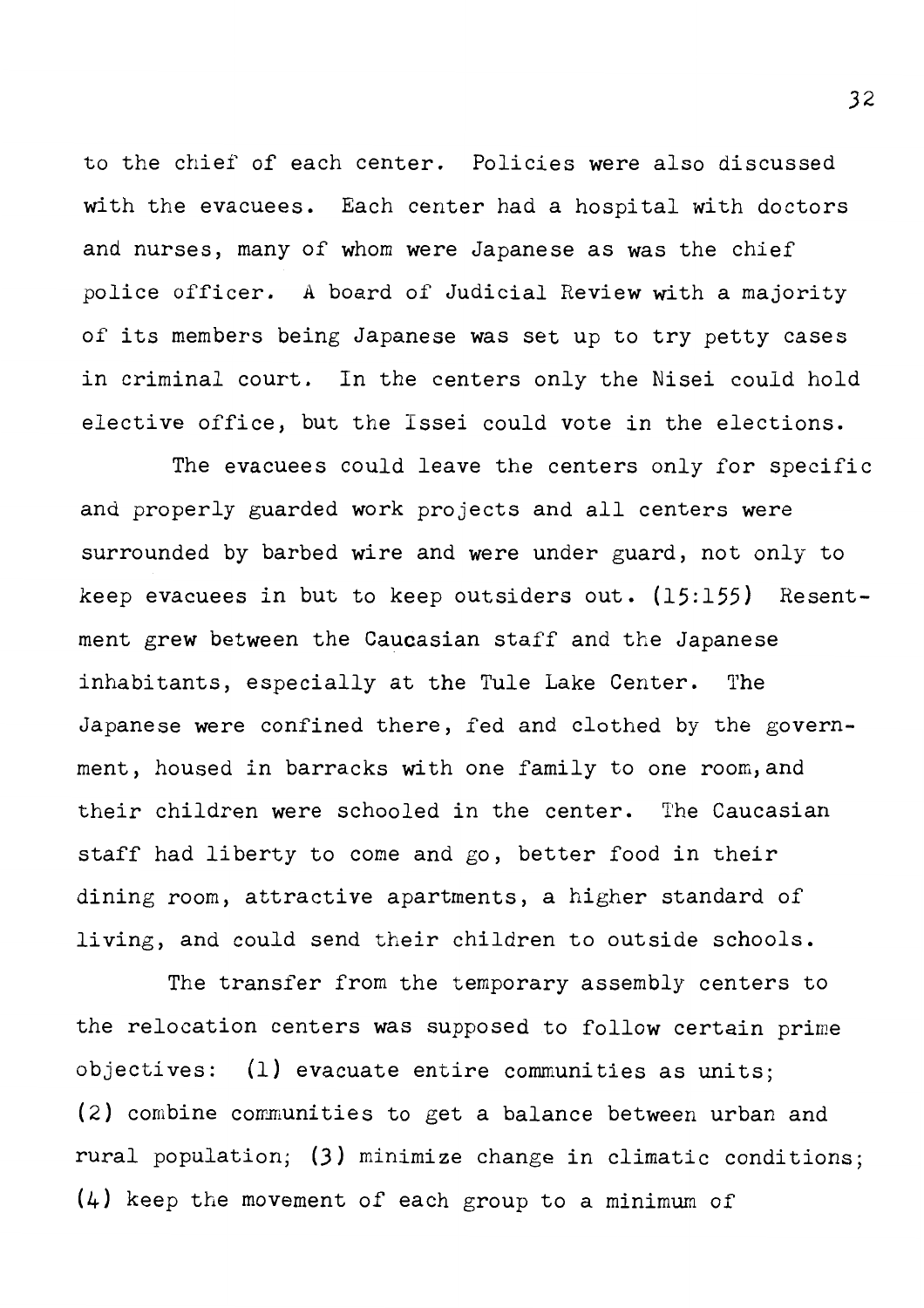distance. (43:94) These principles were not always followed in the case of the Japanese from Washington. The climatic conditions between Puget Sound and eastern California are vastly different as are the conditions between eastern Washington and Portland, Oregon, where the eastern Washington evacuees were sent. The principle of keeping travel to a minimum was also violated when evacuees were sent from Washington to California, Oregon, Idaho, and Wyoming. As was previously mentioned, the Bainbridge Island Japanese were sent directly to Manzanar Relocation Center in northeastern California and kept there. Seattle Japanese and Japanese from most of the eastern part of Pierce County were sent to the assembly center in Puyallup and were later sent to Minidoka Center in Idaho. The evacuees from Kitsap and the rest of King county (excluding Seattle) and western Pierce County (including Tacoma) were sent to the assembly center in Pinedale, California, and later to a relocation center at Tule Lake, California. (43:290) The residents of the counties west of the Columbia River and east of the Cascades were sent from Portland to Heart Mountain, Wyoming. The Japanese from the remainder of the Western Washington counties were to remain at Tule Lake in California.

Thus the Japanese from Washington State were sent to four different relocation centers, but the greatest number were sent to the kinidoka Relocation Center, which was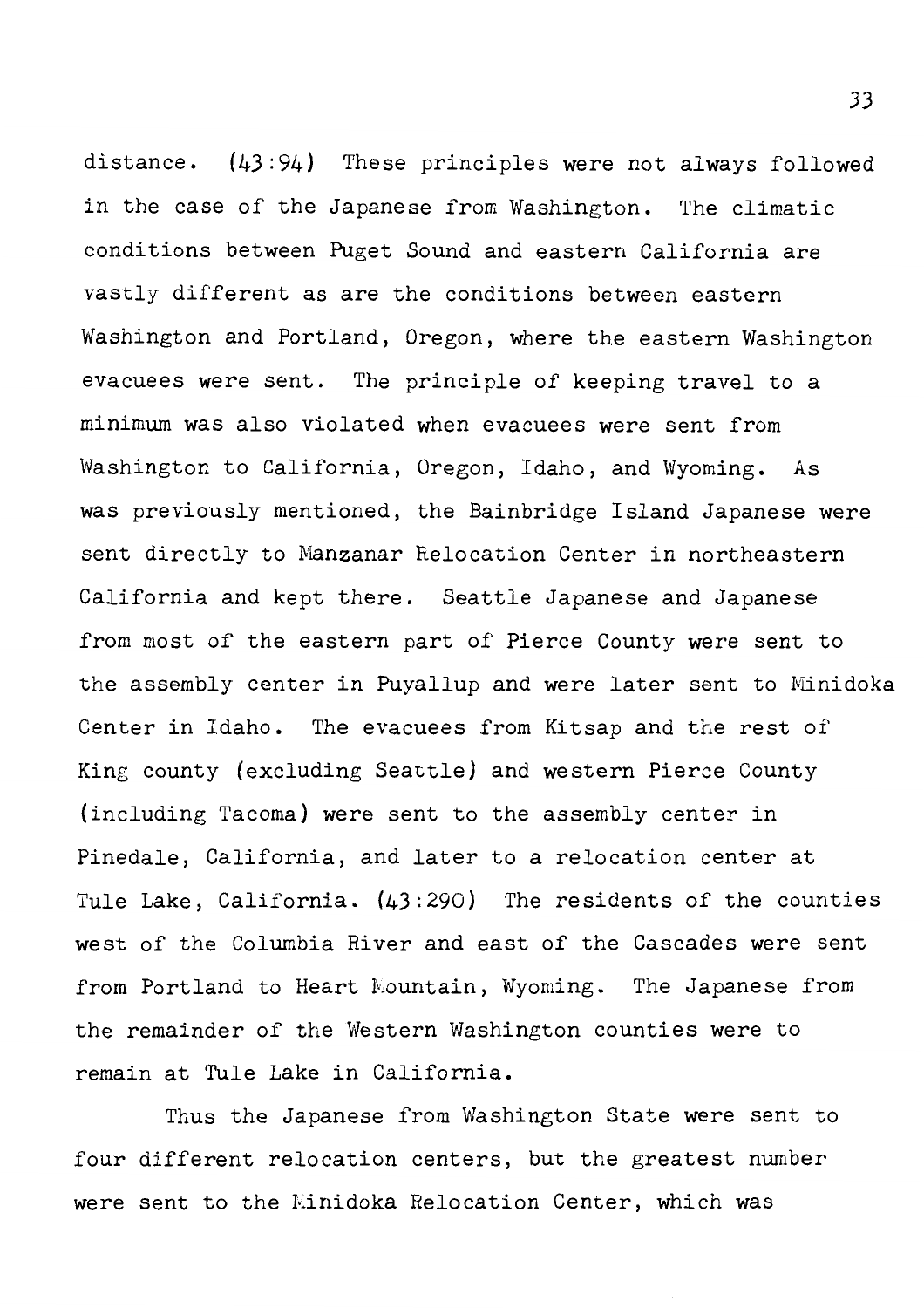located in Jerome County, Idaho, 25 miles northwest of Twin Falls. The center consisted of *33,500* acres of land obtained from the Bureau of Reclamation and could handle 10,000 evacuees. The terrain was rolling but the soil was good for growing potatoes, sugar beets, beans, and peas. The Manzanar Assembly and Relocation Center was located in Inyo County, California. Located some 225 miles north of Los Angeles, it consisted of 60,000 acres leased fron; the city of Los Angeles, and since it hadn't been used for over *30* years the arid climate had turned it back into unproducing desert lands. The capacity of the center was 10,000 inhabitants. The Heart Mountain Relocation Center was located in Park County in northwestern Wyoming and consisted of 46,000 acres with a capacity of 11,000 evacuees. The land had been public domain and was received from the Department of the Interior on a temporary transfer. The suitable crops for the soil were alfalfa, beans, sugar beets, seed peas, potatoes, soy beans, and small grains, but since it had only  $5\frac{1}{2}$  inches of rain per year, irrigation was necessary to raise these crops. The Tule Lake Assembly and Relocation Center was located in hodoc County, California, about *35* miles southeast of Klamath Falls, Oregon. The site was formerly the bed of a lake and consisted of 7,400 acres of extremely fertile soil. The capacity of the center was 16,000 evacuees, but its peak population was 18,789. (43:250-263)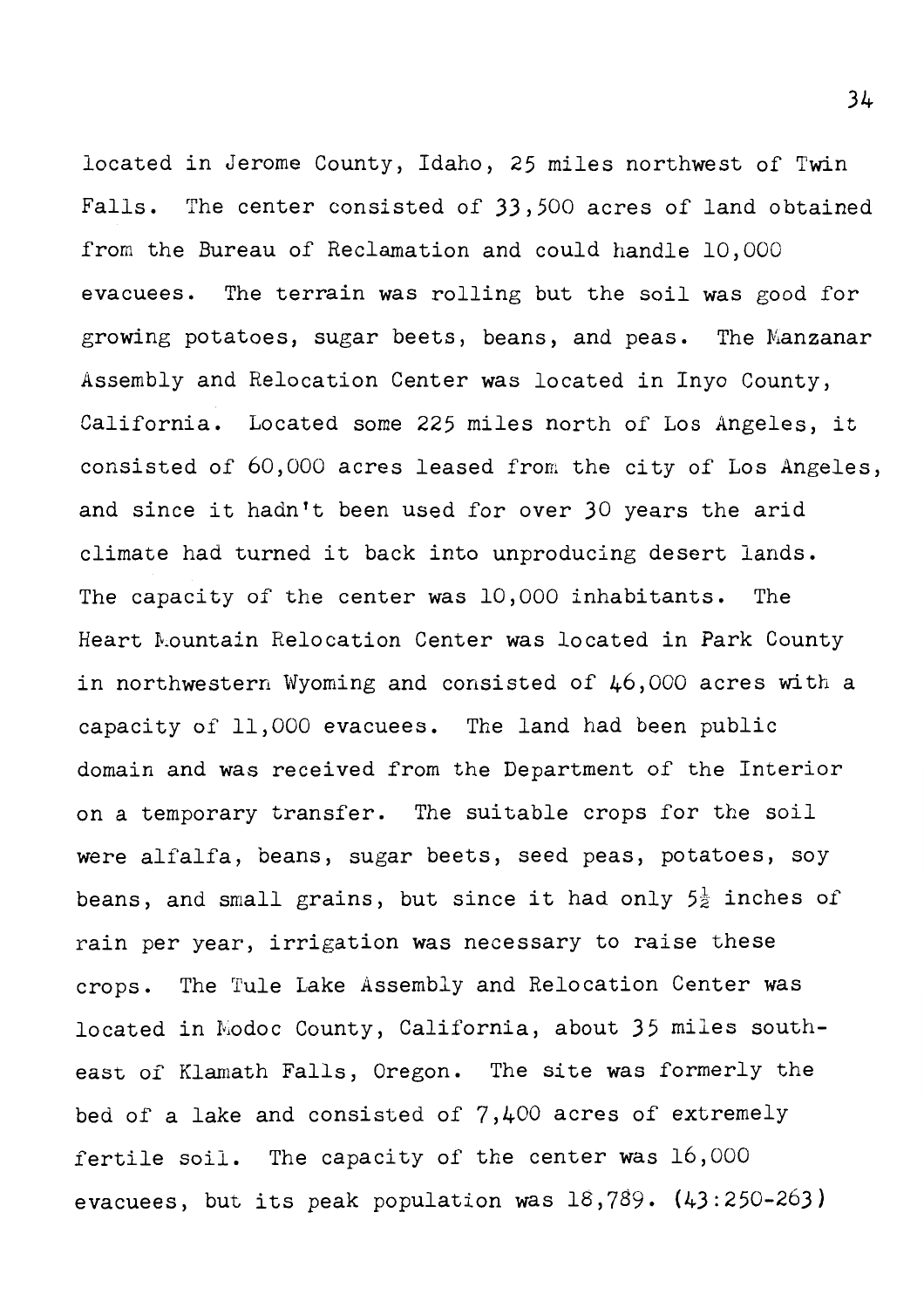Since the greatest number of Washington evacuees were sent to the Minidoka Relocation Center, it deserves further discussion. Its peak population at any one time was 9,387 residents, but during the entire duration about 13,000 evacuees went through the center. To try to more fully Americanize the Issei, the center offered adult education classes in the evening which began November 1942 and lasted until September 1945. The curriculum included English, American history, American geography, and a current events study. About 1,800 evacuees took part in these courses with over 1,000 taking English. The Minidoka adult school system consisted of a supervisor, a regular Civil Service employee and 15 evacuee teachers who were paid \$16 per month. At first only college graduates were used, but soon they chose to move further east on their own and resettle in normal communities. This created a problem. The Nisei were reluctant to teach their elders and the Issei were embarrassed to be taught by these youngsters. To solve the problem, four Caucasian high school teachers and the librarian taught some adult education classes. In addition to the adult education program, two elementary schools were established in the center to take care of the 948 students in grades one through eight while a high school was set up to educate the 630 students in grades nine through twelve. In both elementary and secondary education the teaching staff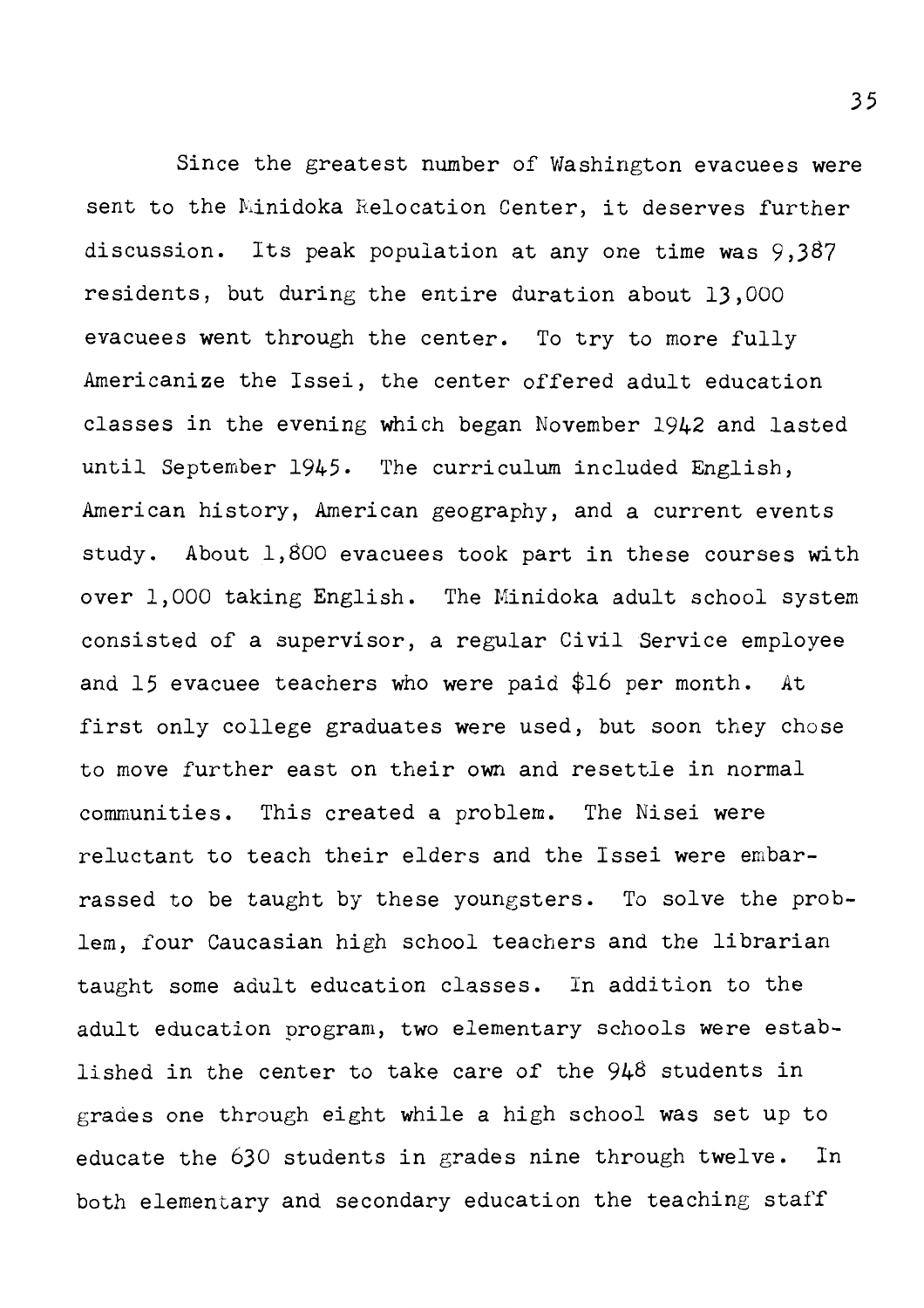consisted of Caucasian and Nisei personnel. (10:98)

The farm land at Minidoka consisted of about 270 acres of cleared and irrigated soil on which over 2,200,000 pounds of crops were harvested per season. "Open ditch irrigation was something new to most of the ex-northwest people and even to experienced irrigation experts, the raw sage brush and a rolling irregular terrain presented problems." (10:108) However, the problems were solved and the farm land was able to provide a few root crops, like potatoes, for the other centers. The 1943 crop, for example, produced 979,770 pounds of potatoes and also yielded many pounds of radishes, squash, cabbage, onions, tomatoes, and watermelons.

The center maintained a fire department manned by 43 evacuee-firemen and officers with two fire engines plus other equipment to fight range fires. Minidoka also had its own maintenance crew made up of 312 evacuee carpenters, electricians, plumbers, boilermen, sanitary engineers, and janitors. The Internal Security Section served as the Center's police force with a Caucasian as its chief and an evacuee as its captain. Over fifty evacuees served on the police force. The center was served by three religious groups: the Roman Catholic Church, the Federated Christians, and the United Buddhists. Evacuee professional personnel including physicians, graduate and student nurses, dentists, pharmacists, X-ray and laboratory workers served in the center's hospital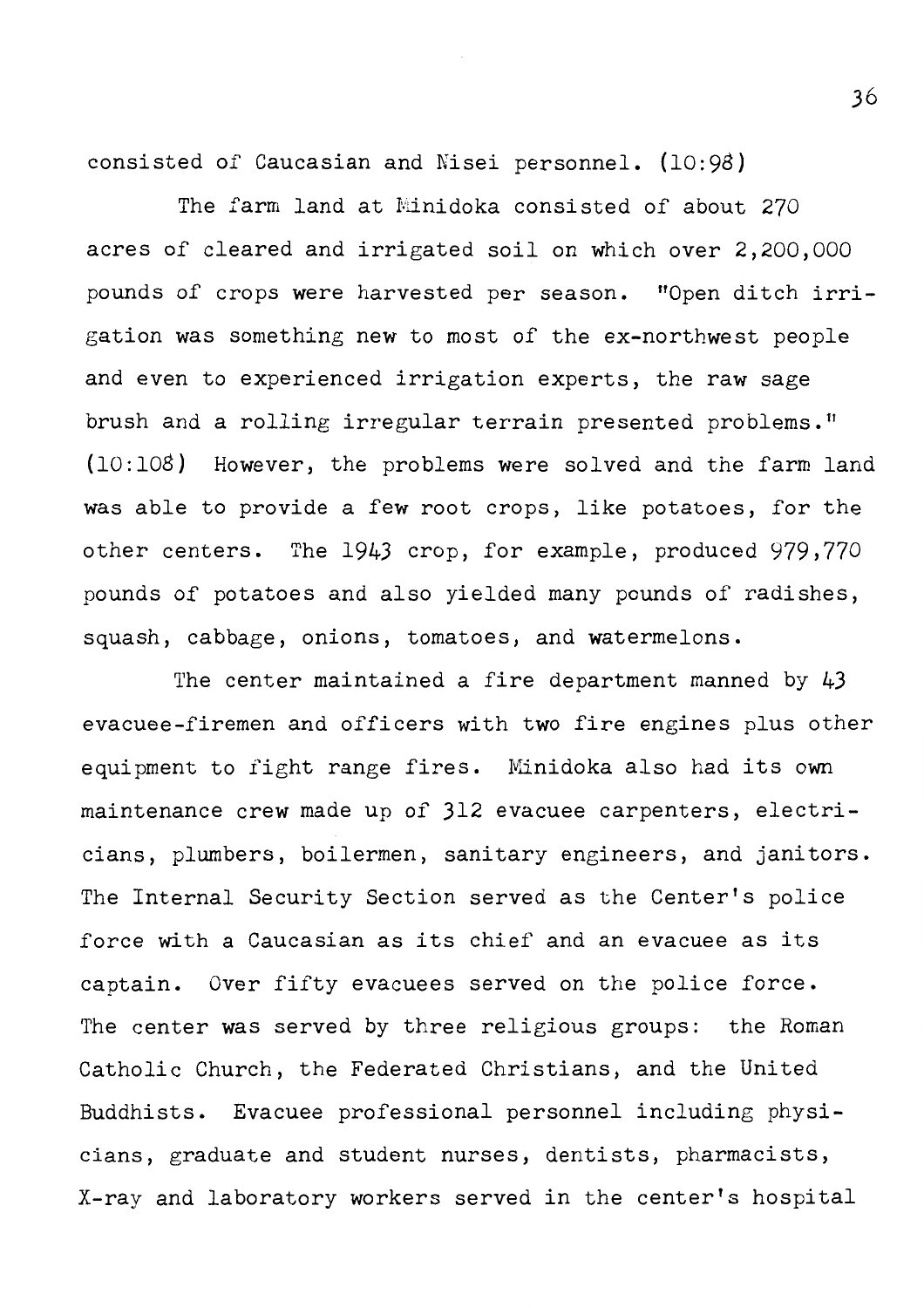under the supervision of a Caucasian medical officer and chief nurse. (10:90-114)

The most offensive thing to the Japanese at all the centers was the fence. "It was three months before the fence was built (at Minidoka). During that time the residents felt they were on their honor to follow the rules, and followed them."  $(24:302)$  In time, the fence was built, as has been previously mentioned, not only to keep the evacuees in, but also to keep racists out. The evacuees at this center resented several other things such as the evacuation and the prejudice which produced it; the loss of their property and jobs; the mockery of American ideals; the Japanese-American Citizens League, because it didn't resist evacuation; the broken promises of the federal government which included promises of no general evacuation, better housing, higher wages, and protection of property. (24:302)

In January of 1943, the government decided that all Japanese must declare themselves loyal or disloyal. All persons 17 or over were asked, Will you swear unqualified allegiance to the United States of America . . . and forswear any form of allegiance or obedience to the Japanese Emperor  $\ldots$  ?" (6:572) Almost 31,000 Japanese-Americans said yes, while more than 6,000 said no, and another 3,000 refused to answer the question altogether. Why did these 6,000 Japanese-Americans refuse to swear allegiance to the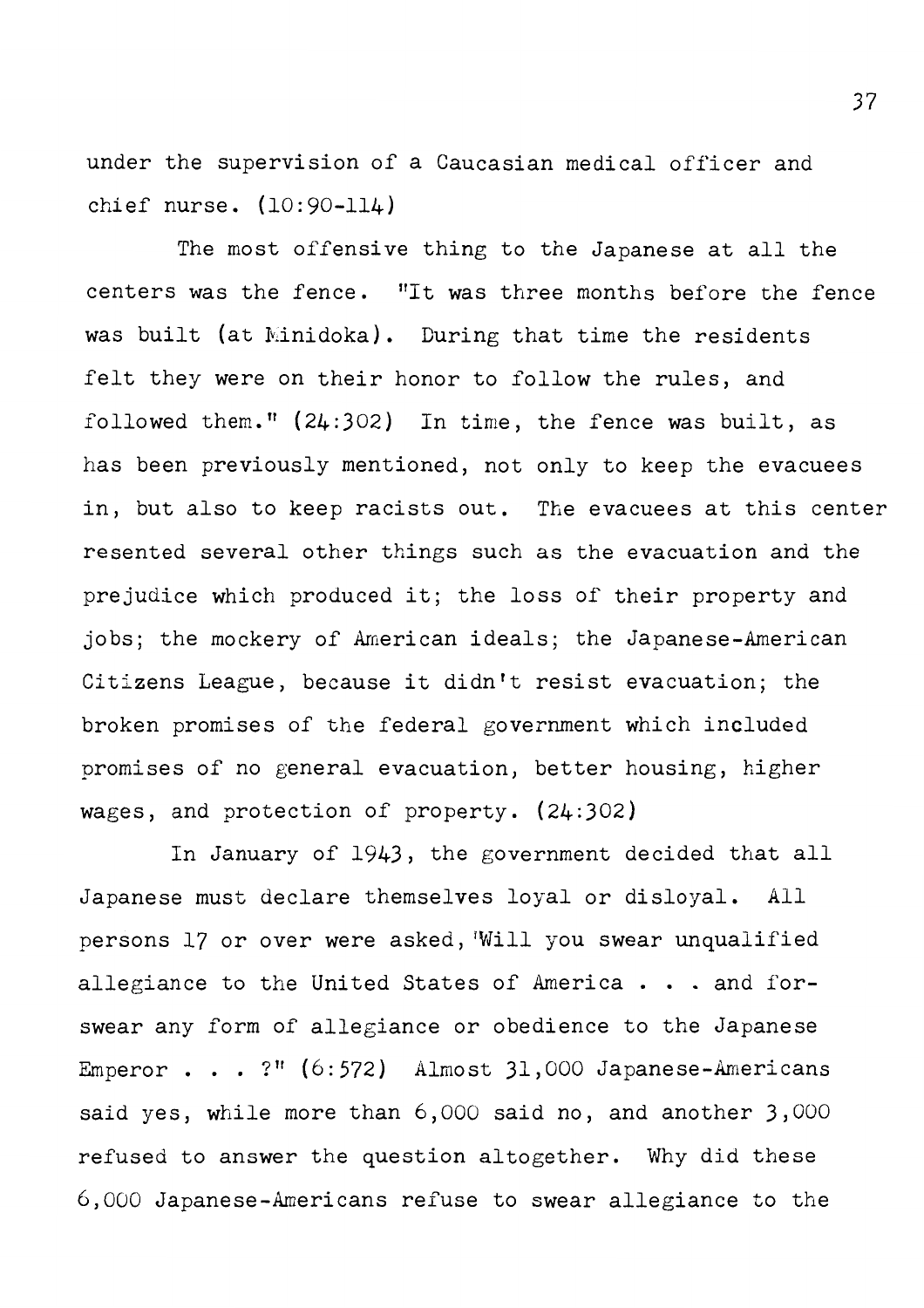United States? Four possible reasons are suggested: (1) as a protest against their wartime treatment; (2) family loyalty; (3) as security--they felt safe there until the war was over; (4) as a consequence of administrative confusion.  $(6:580)$  At Minidoka the negative responses were very few because of better conditions such as better constructed barracks, a friendly adjacent community, good rapport between evacuees and administrators, and the fact that the registration of the oath had been explained five days before.

When the federal government lifted the restrictions on Japanese enlisting in the armed forces, about 11,000 Nisei volunteered. In Hawaii where there was no evacuation, one out of every three Nisei, or 9,507, ages 18 to 38 volunteered, but on the mainland only one out of fourteen or 1,208 who were eligible volunteered. A possible reason for the relatively low number of mainland Nisei volunteers may have been that they had to volunteer from behind barbed wires and armed guard.  $(6:580)$  In the Minidoka Center, because of good administrative explanation and cooperation with the Issei advisers, about 300 men volunteered. This represented 25 per cent of the total who volunteered from the entire West Coast, while Kinidoka housed only seven per cent of the total West Coast Nisei. (24:308) These volunteers served in the 442nd Regimental Combat Team which was called the most decorated in the war. General Joseph Stillwell said, "The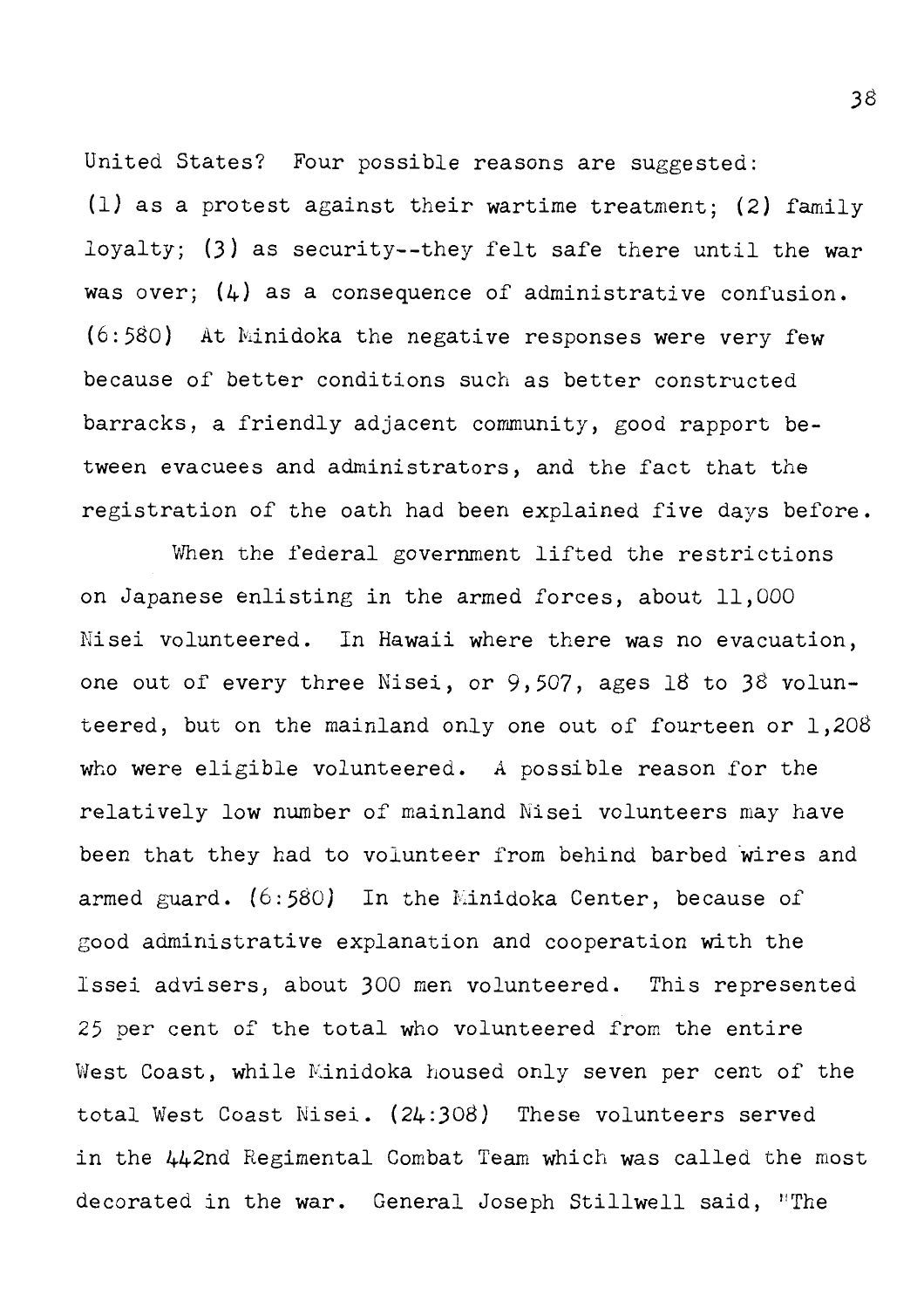Nisei have bought an awful big chunk of America with their blood." (16:328)

 $\pmb{\mu}$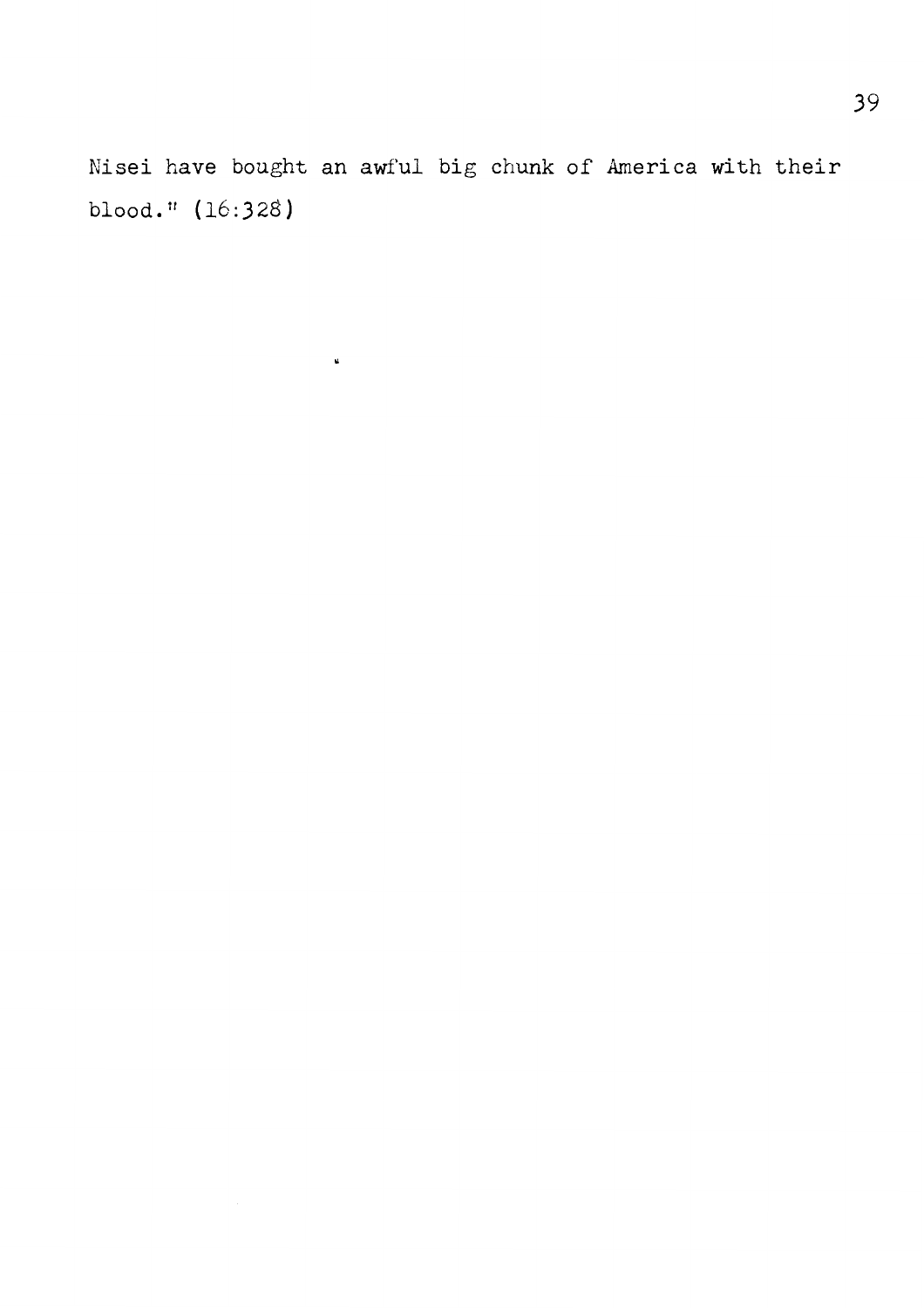#### CHAPTER III

# CONSEQUENCES OF THE EVACUATION

By the evacuation of the Japanese the United States risked a blow to its world prestige, but because of the scope of World War II few persons noticed or protested the mass evacuation and relocation program that was being carried out. In Europe Nazi Germany was fighting for the doctrine of racial superiority; while Japan was fighting for the socalled cause of the colored races struggling against their white oppressors. The United States might have built even greater strength and prestige at home and abroad out of the diversity of her minority groups, but the opportunity was completely thwarted. The mass evacuation policy seemed to affirm the enemy principles. (5:373) President Roosevelt had said, "The principle on which this country was founded and by which it has always been governed is that Americanism is a matter of mind and heart; Americanism is not, and never was, a matter of race or ancestry." (10:6) Yet, it was he who signed the order to incarcerate all West Coast Japanese. On the other hand, Roosevelt was the object of great pressure by citizens, Congressmen, and the military as a result of great national fear of the Japanese warlords who attacked the United States without warning. Military leaders, whose responsibility it was to defend the continental United States, demanded full powers to adequately protect the country from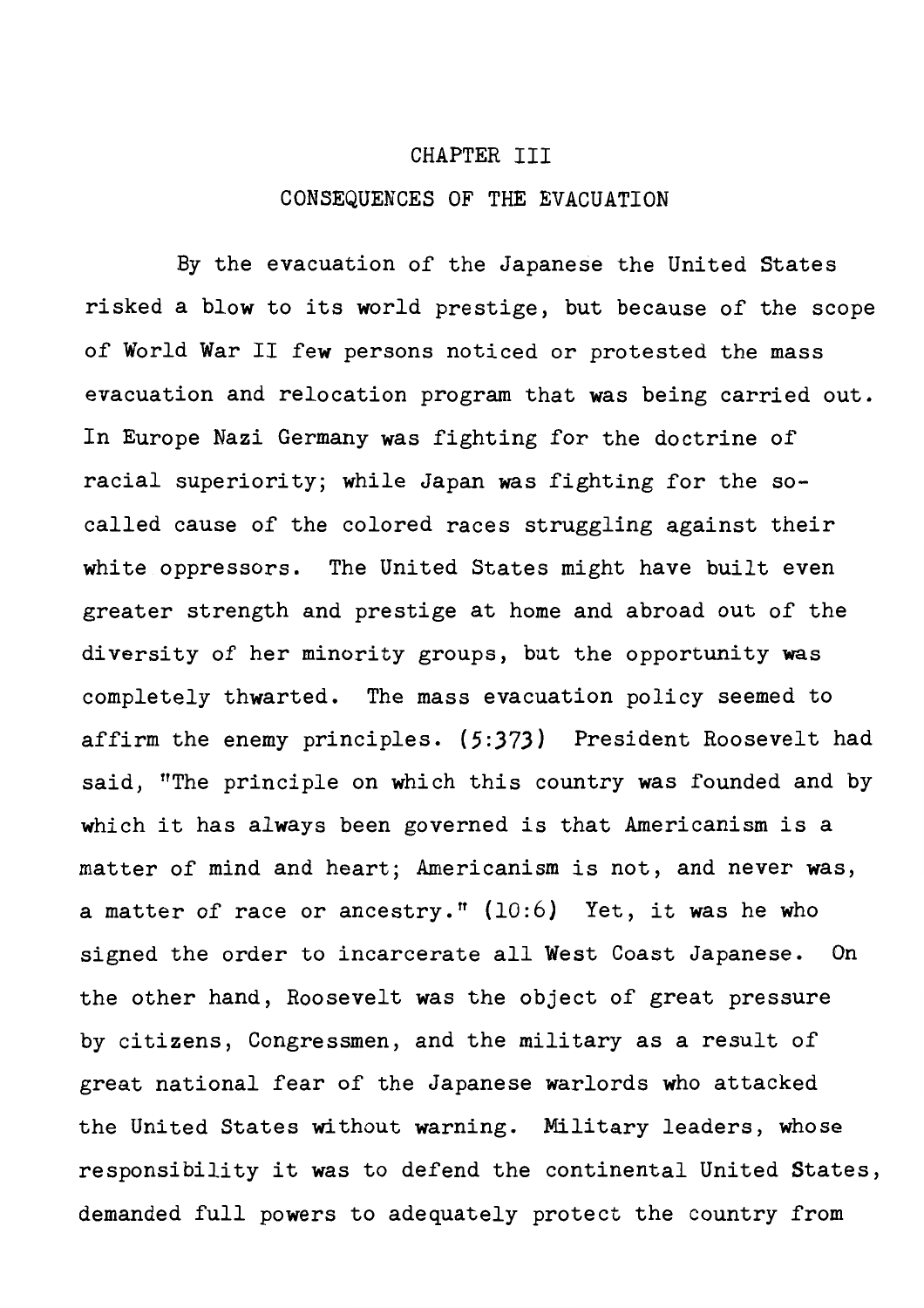possible internal and external attacks. Apparently there was little else for the President to do but sign the order giving the military leaders the power they needed to protect the country. However, the  $15,400$  German aliens and  $8,600$ Italian aliens in the Puget Sound region were never moved in a mass evacuation movement, yet the United States was also at war with Germany and Italy. The evacuation was called a military necessity by the military officials, yet not one resident, Issei or Nisei, had been found guilty of sabotage either in Hawaii or on the mainland. Because of ties of race, tradition, culture and customs, the Japanese presented a strong, tightly-knit racial group to the military authorities. The racial features of the Japanese marks them off from the Caucasian majority in the United States. Even though they were born and reared in the United States and became Americans on the inside, they were still Orientals on the outside and thus identified with the enemies of the United States. (15:146) Thus not only the 41,000 Japanese aliens were evacuated from the entire West Coast, but also the 71,000 Nisei who were citizens. (9:69) The overzealousness of the military to move all Japanese went so far as to affect all Japanese aliens, Nisei, all persons who were even a quarter Japanese, Caucasians married to Japanese, and Eskimos from Alaska who had a Japanese grandparent. (24:276) Not only did the Japanese suffer greatly, but the nation lost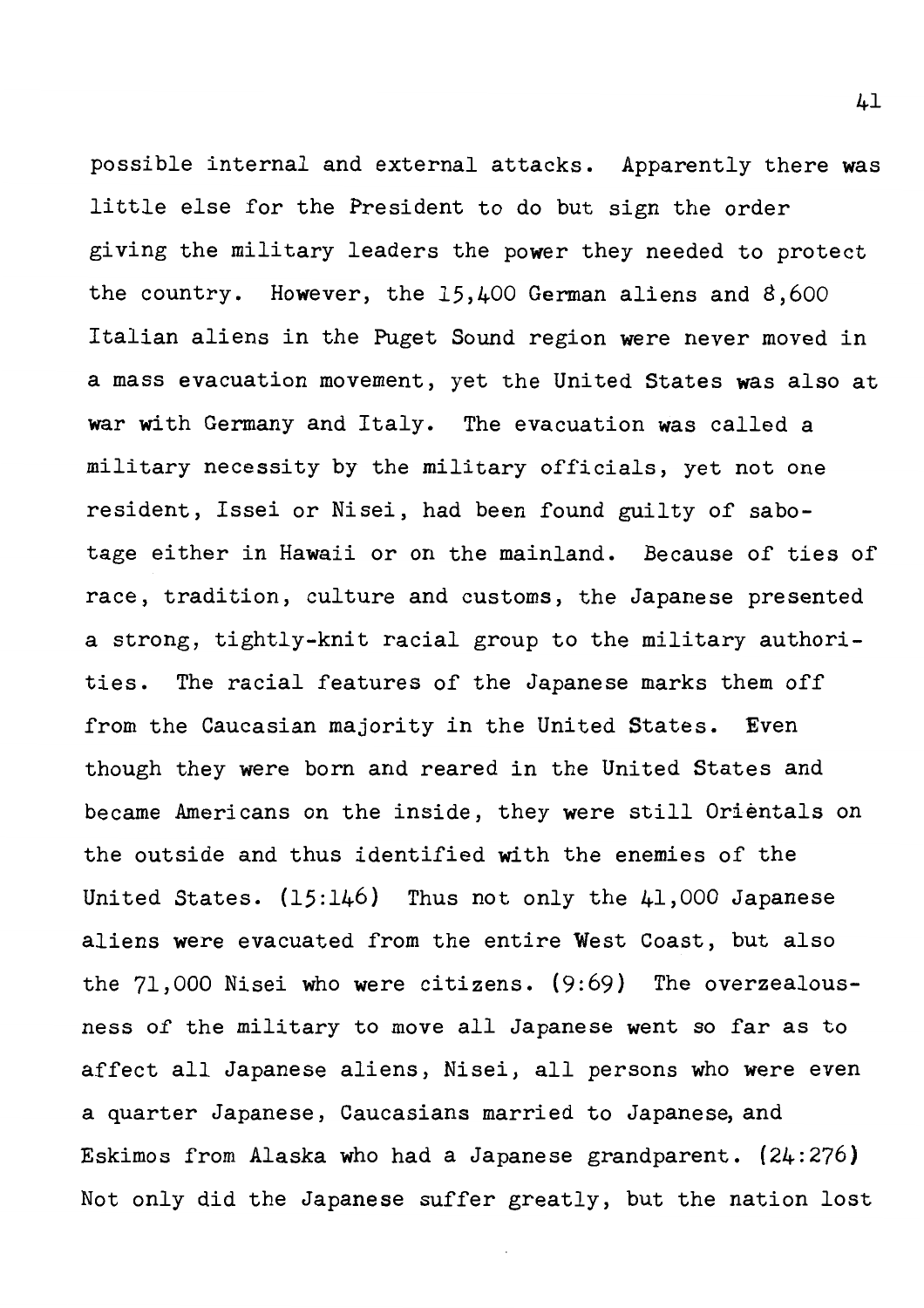the productivity that reduced its war potential.  $(1:132)$  It was estimated that in 1942 the Japanese worked about 56 per cent of all agricultural land in King County and about *39* per cent in Pierce County. (29:1) In addition, for almost the entire year of 1942 at least 50,000 Japanese on the West Coast who had been employed were now idle and many man hours of labor were lost. Finally, the cost to the federal government of the mass evacuation program for only the first nine months was a staggering figure listed by the Army as \$88,676,716.69. This amount included the construction of the assembly and relocation centers and the operation of the federal agencies such as the Farm 'Security Administration, the Federal Security Agency, and the Federal Works Agency, which were used to help the evacuees.  $(43:401)$ 

Even after the evacuees had been relocated, some Americans accused the War Relocation Authority of "pampering and coddling" the evacuees, but the WRA would point out some of the following things.

- 1. The maximum for food cost per day for evacuees was 45 cents per person.
- 2. The evacuees lived in only one room barracks with families of six or more having two rooms.
- The rooms were furnished with steel cots and 3. bedding and nothing else.
- 4. Evacuees received low wages--\$12-\$19 per month- for work performed at the centers. (10:5)

In addition, during the four years of internment, some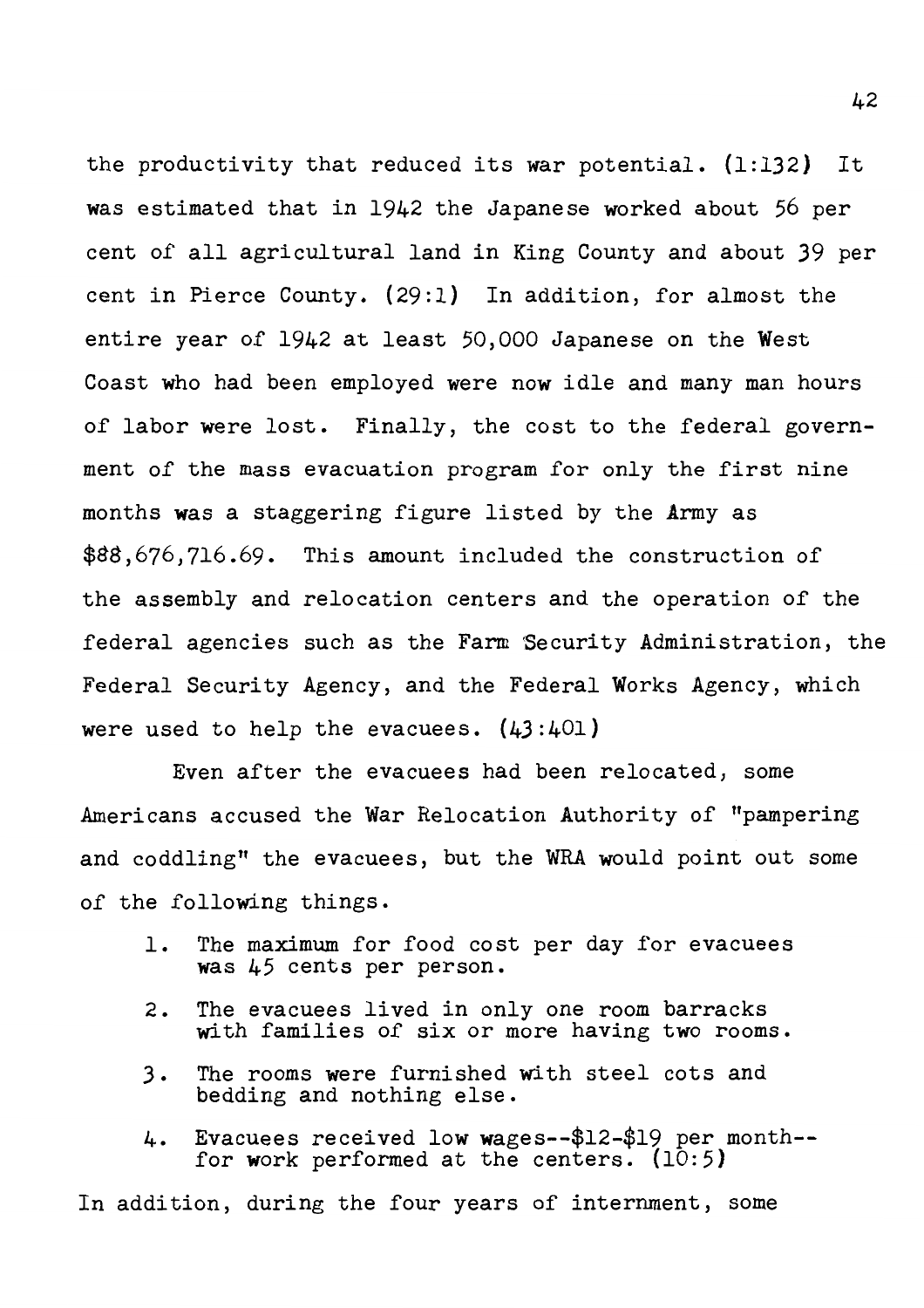Americans had real apprehensions and misgivings about the evacuees after their evacuation. As one motion picture executive told a WRA staff member, "There must be something seriously wrong with those people or the Army wouldn't have "em all under wraps. That's all I need to know."  $(42:14)$  On the other hand some Americans did take the time to question and voice their complaints on the indiscriminate evacuation of the Japanese. Professor J. F. Steiner, chairman of the sociology department at the University of Washington, agreed that enemy aliens who lived near defense plants and military establishments should be moved.

But when this plan of evacuation is enlarged to include citizens as well as aliens on the ground that American-born Japanese are inherently disloyal to this country, we are starting in motion a dangerous mass movement growing out of war hysteria and differing little from the treatment of minorities by the totalitarian governments in Europe and Asia. (5:192)

For the evacuees, their removal and return brought about various consequences: the damage suffered to their status in the community, to their security and self-esteem, to their ability to earn, to their economic resources, (1:124) and to their family organization. Officials estimate that the Japanese evacuees were forced to leave behind some 200 million dollars worth of real, personal, and commercial property. The average yearly loss for farmers and nursery men was \$13,960 per family, business families suffered an average loss of \$12,810, while families who worked for wages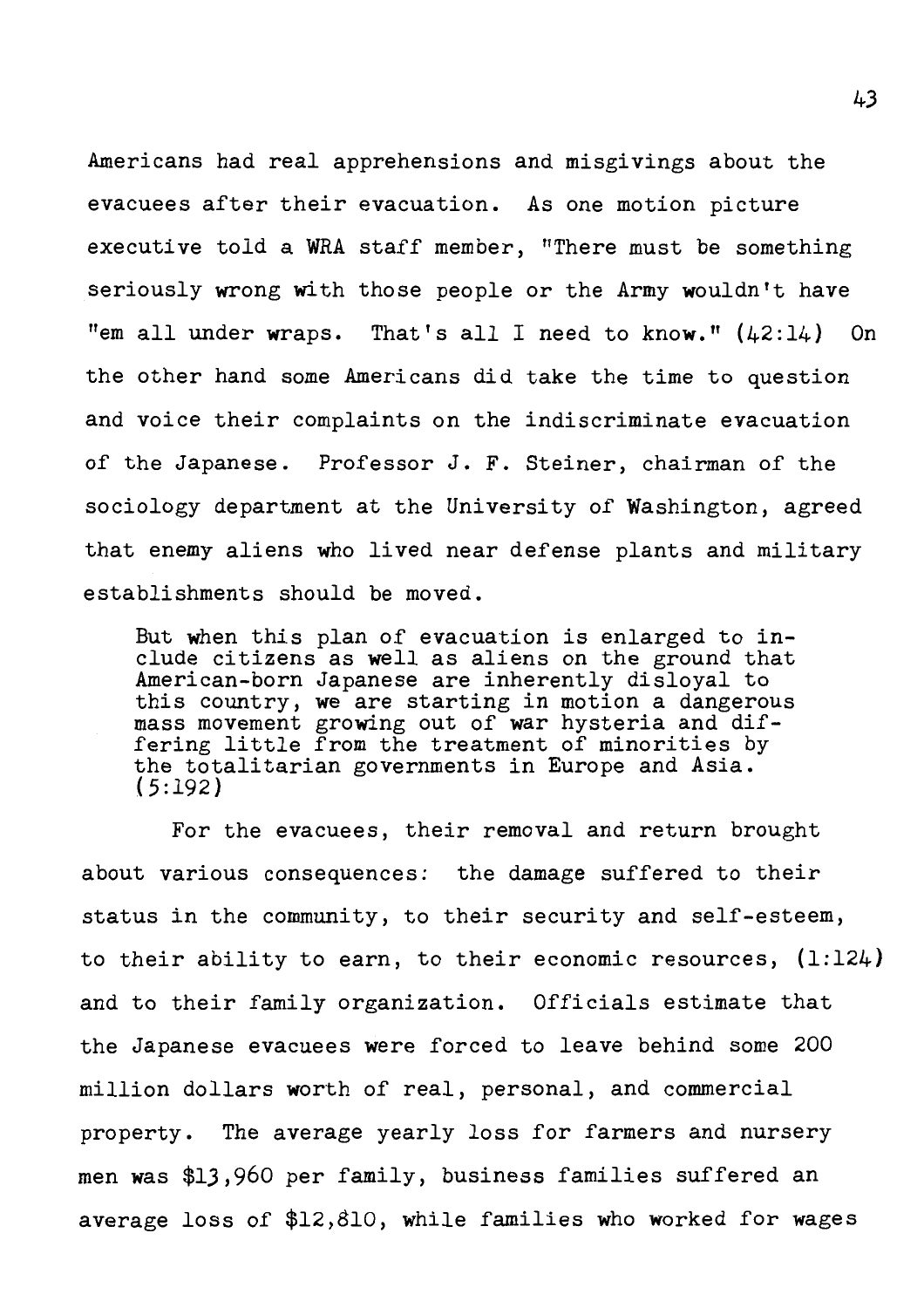lost an average of \$7,350. (26:117) While evacuees were incarcerated, they received a wage for their work which ranged from \$12 to \$19 per month which did not compare with the wages military personnel received, which were notoriously low at that time. In addition the military personnel had pensions, benefits, and opportunities unavailable to the evacuees. In fact the compensations paid could only be compared to that paid in prisons. The family organization of the Japanese had also suffered by life in the relocation camps. No longer did families cook and eat as a typical family group, but now ate in cafeterias on diets that consisted mainly of western food. In addition the Japanese experienced great damage to their status in the community when local papers appeared with the following page one headlines: "More Japs Must Leave," "Start Jap Camp in Valley," and "Japs Must Evacuate County." These headlines concerning resident Issei and Nisei appeared on the same front pages that told of the Japs capturing Singapore or the Japs sinking an American ship--the word "Japs" in these stories described the war making machine of Japan. (28:-)

At the relocation centers the evacuees heard rumors based on stories that appeared in newspapers that many of their former communities didn't want them back. News stories and headlines in local Washington papers such as "Race Mongers Oppose Nisei," only supported these rumors. Dillon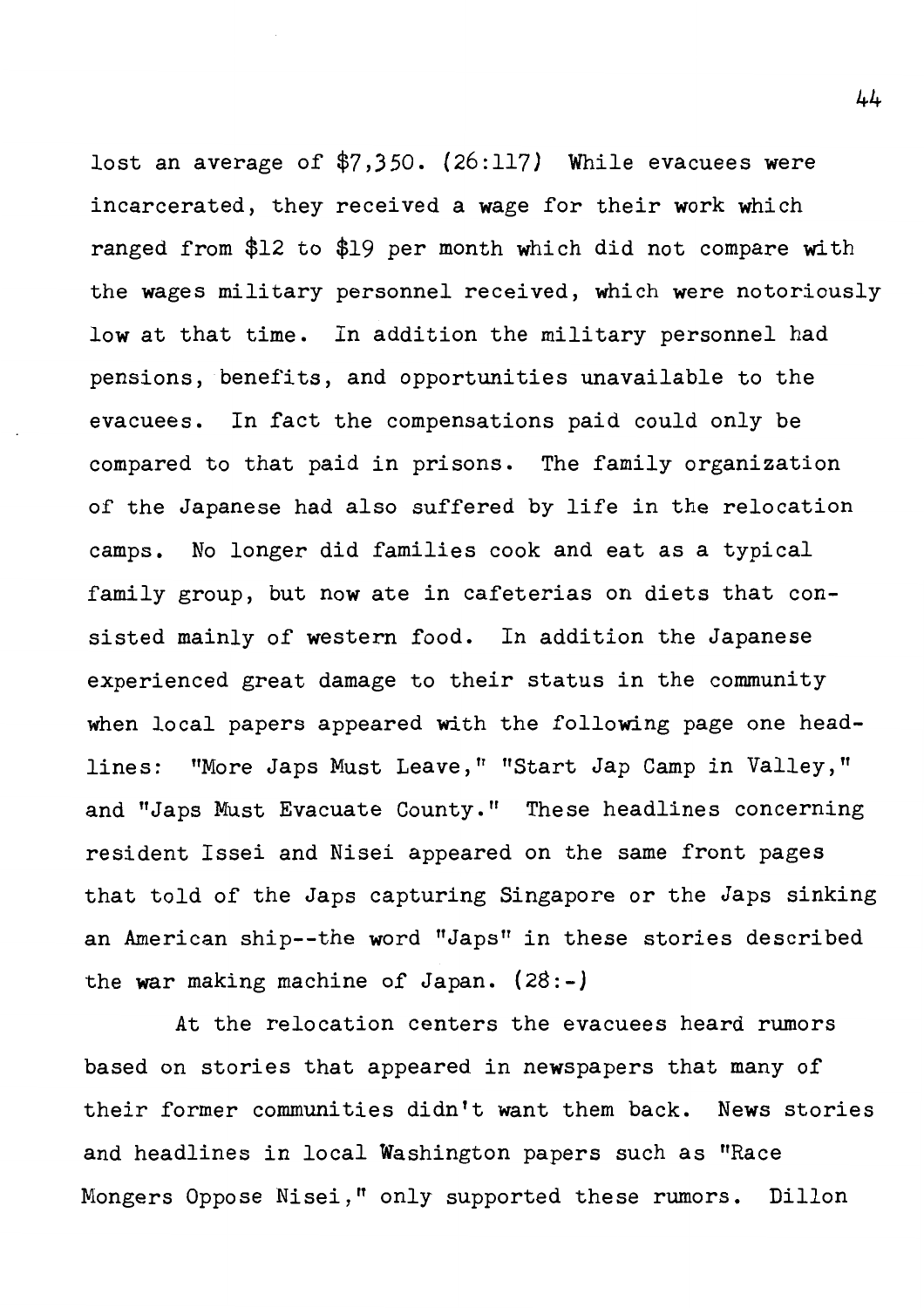S. Myer, national director of WRA, said at a Seattle luncheon that "professional race Mongers and special economic groups were stirring up hatred in the interests of their own pocketbooks to keep Japanese-Americans from returning to the West Coast."  $(21:3)$  At the same luncheon C. W. Doyle, executive director of the Central Labor Council, took exception to Myer's statement and said he felt that the armed forces should be returned before the "Japs" are allowed to come back. He said:

I have my Grandfather's discharge papers from the Civil War. I guess I'm an American. But I am unalterably opposed to the return of the Japs at this particular time and the majority of the 200,000 people in our council feel the same way. I've talked to soldiers, sailors, and they want to know how we can let the Japs come back here at this time. We better make some provision for our boys' return from the armed forces instead of debating the issue.  $(21:3)$ 

Myer quickly answered this by telling Doyle:

I repeat, the decision to allow the return of people of Japanese ancestry was the military's, not ours . . . I hope you told them (soldiers and sailors) that you were talking about Americans, not Japs as you call them. I hope you told them, if they have not been overseas, that there are 17,600 boys of Japanese ancestry fighting in the armed forces. I'm not worried about the boys at Iwo Jima and in Italy. They've seen boys of Japanese ancestry spill their blood and they think they are fighting for the American way. (21:3)

Senator Warren G. Magnuson of Washington State in April 1945 felt that all evacuees should be given loyalty tests before being released from the centers. He said: "It is time every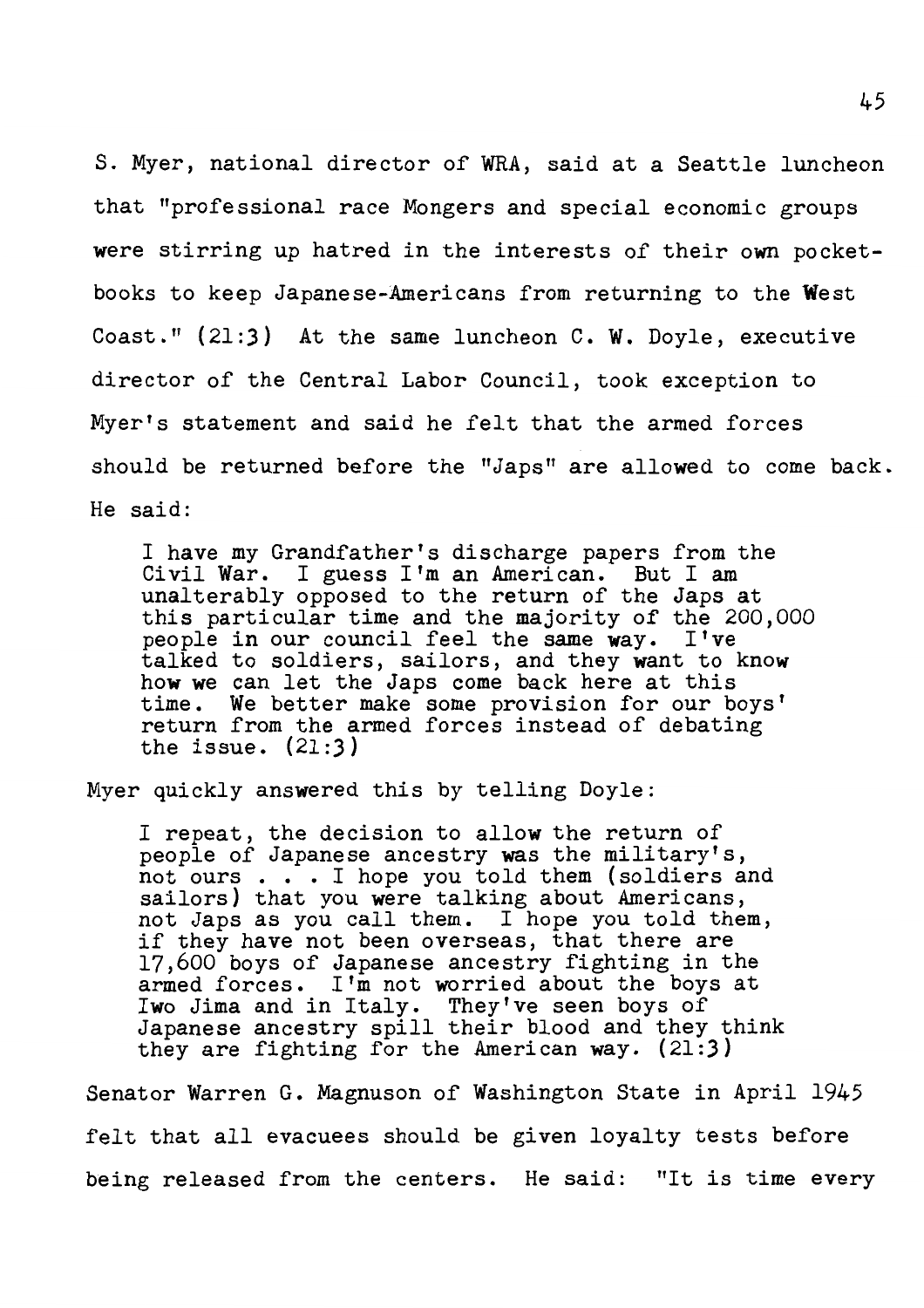Japanese-American stand up and be counted. This country has no place either in war or peace for anyone of questioned or questionable loyalty." (22:13) He also said certain Japanese aliens and Nisei should be subject to quick deportation if they didn't swear allegiance to the United States:

Japanese aliens not deported promptly should be held subject to deportation on the first evidence of sympathy toward Japan, or unfriendliness to this country, deportation to be consummated without involved and prolonged bureau procedures.

Persons of Japanese ancestry born in America should also be subject to deportation unless they<br>attest to their loyalty to the United States . . . .

Events have proved many Japanese although born in the United States have considered their real allegiance is to Japan. (22:13)

This declaration of Senator Magnuson's raises an interesting point. Is it legal to deport an American-born citizen of the United States to the ancestrial homeland of his father? In the past history of our country aliens and naturalized citizens of the United States have been deported after due process of law to their former homeland, but the only course for native born citizens after due process of law would be confinement in•prison for a period of years.

When the return of the evacuees appeared imminent in April 1945, 700 persons met at Overlake Grade School in Bellevue to plan a welcome for the loyal Nisei. Of course, the anti-Japanese groups were there with George Westbea of Auburn and C. Nifty Garrett of Sumner representing the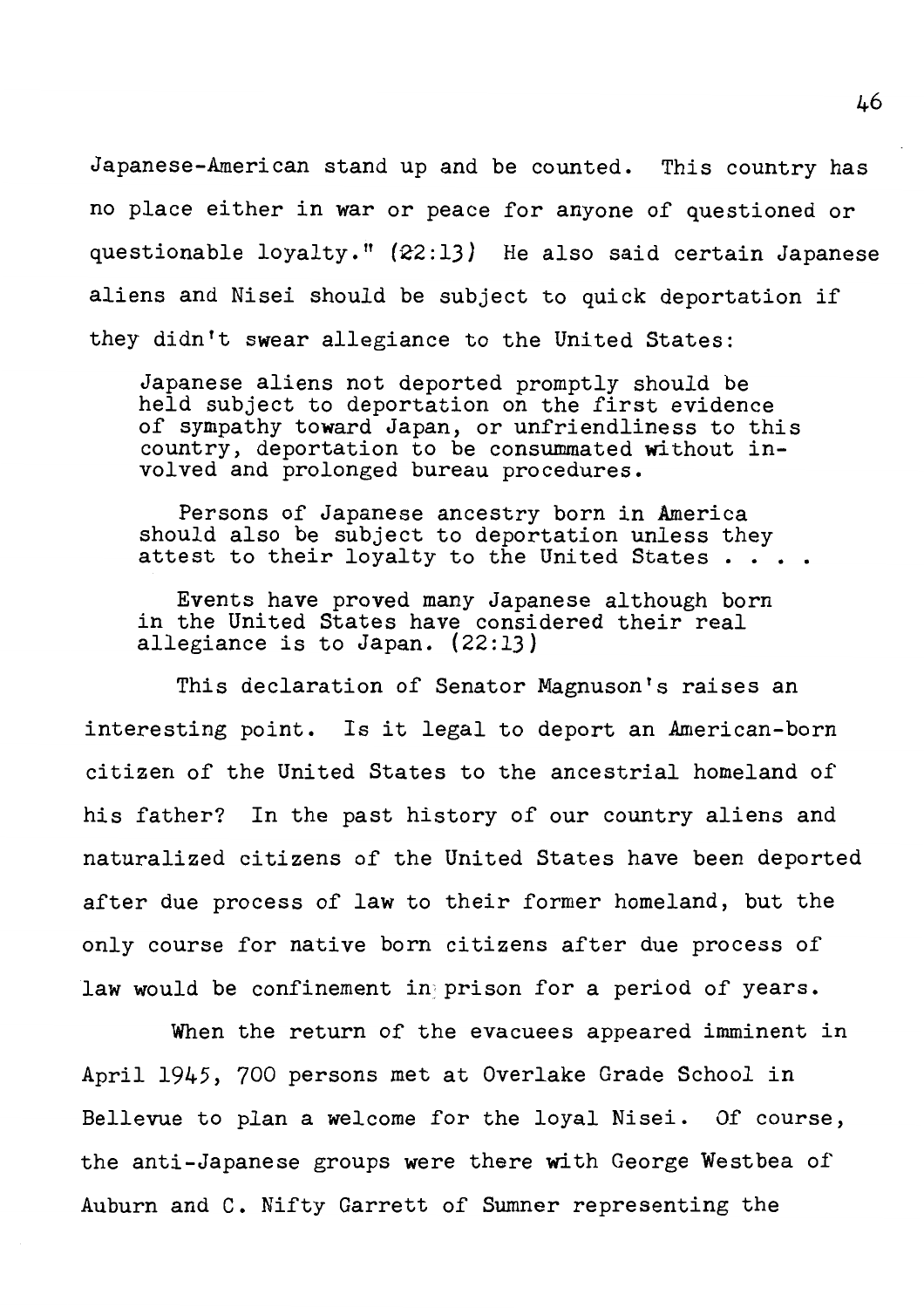"Remember Pearl Harbor League," but the majority of the people at the meeting were for the return of the loyal evacuees. The three leaders of this meeting were Linden Mander, University of Washington political science professor and member of Mayor Devin's Civic Unity Committee; John L. Fournier, Kent newspaper publisher; and the Rev. Frank Blish of Kirkland. Professor Mander told the group that "strong evidence that agitation against minority groups in some Seattle defense plants has been inspired by professional saboteurs."  $(20:1)$  However, after the war when all evacuees were released, only about one half of the Japanese moved back to their homes on the west coast, the rest remained near the relocation camps or moved to new areas of the country. In March 1946, 52,000 had settled elsewhere and about 57,000 evacuees were back on the Pacific Coast. In Washington State, according to the 1950 census, there were only 9,694 Japanese as compared with the 14,560 in 1940. Most of the Japanese (7,573} continued to live on the west side of the Cascades and only 1,764 in eastern Washington with Spokane county having 1,171 of the latter total.

The readjustment of these Japanese to their former communities after the war was helped by the lack of segregation in the public schools. However, much of their social activity was carried on entirely within Nisei and Issei groups. The prejudice that was evident in the early part of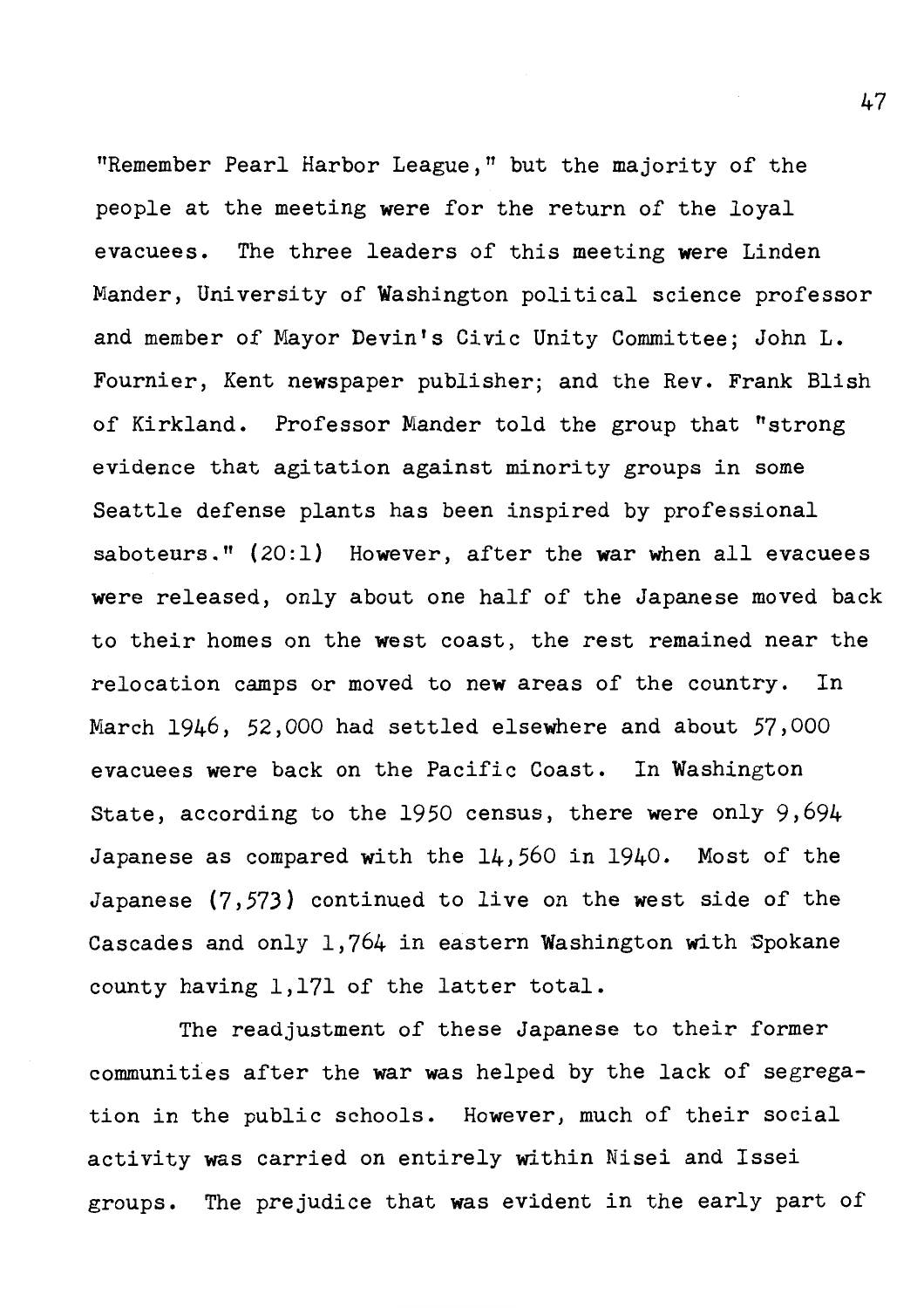the war again was present in 1945. The Native Sons of the Golden West, an anti-Oriental group in California, the Remember Pearl Harbor League, the Los Angeles Examiner, and the San Francisco Examiner all spoke against the return of the Japanese to the coastal areas. The Remember Pearl Harbor League distributed signs to businesses in Washington State- signs that read, "No Japs," and "We Want No Japs Back Here, Ever." In some Pacific Coast cities the burial of Nisei soldiers was refused in their city cemetaries. In other areas, including Seattle and Tacoma, restrictive housing agreements to prohibit persons of Japanese ancestry from moving into specified districts were still in effect, even though the Supreme Court ruled that the law couldn't be used to enforce such agreements. It should be noted that not all evacuees experienced prejudice after the war. Yanosuke Takao, a gas truck driver before the evacuation, left the Tule Lake Center in 1945 for Idaho and worked in an orchard. There he felt no intolerance; however, he didn't tell his employer that he came from the Tule Lake Center because he was afraid of the reputation that the center had for being where a majority of the so-called disloyal evacuees were kept. (JS:-) Another evacuee, Shuichi Fukui, returned to Tacoma and started buying and then selling rice to returned evacuees and later opened a grocery store. Because he dealt mostly with Orientals he felt little or no discrimination upon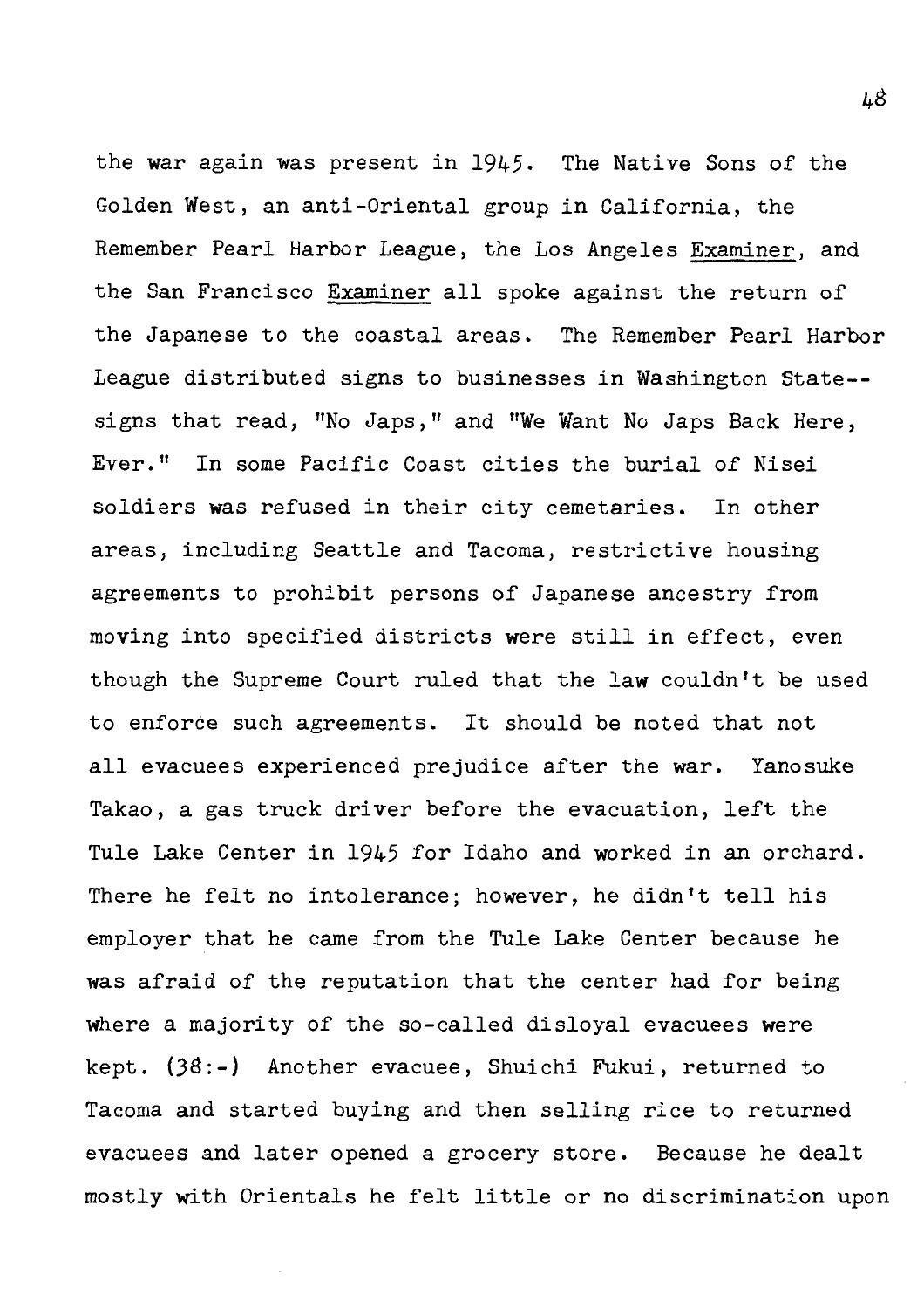his return. Fukui not only went through the evacuation as a citizen of the United States and a veteran of World War I, but also lost one of his sons in action with the U. S. Army at Okinawa and another son while in the U. S. Army during the war.  $(4:-)$  The only case of discrimination that Jack and Sarah Sugimoto noted after their return to Tacoma was in 1946 when Mrs. Sugimoto sought the services of a doctor. Seventeen days after the birth of a child, Mrs. Sugimoto developed an ulcerated tooth and made an appointment by phone with a receptionist for a local doctor. Upon arriving at the doctor's office, she was told that the "doctor didn't feel like working on a Japanese because he had fought in the South Pacific."  $(27:-)$  Had the doctor questioned Mrs. Sugimoto he would have found out that she was a native born citizen of the United States.

Several cases involving Japanese were taken to court. Such a case involved the Miyoshi family of Vashon Island, Washington. They owned a well-insured home and stored all their personal belongings in it until after the war. When they were evacuated, the insurance company cancelled their policy and no other company would insure them even though two of the brothers had served in the army. On February 1, 1945, when the family was allowed to return, the home was burned to the ground with the loss of all their personal belongings. The arsonists were caught, tried, sentenced, and were

49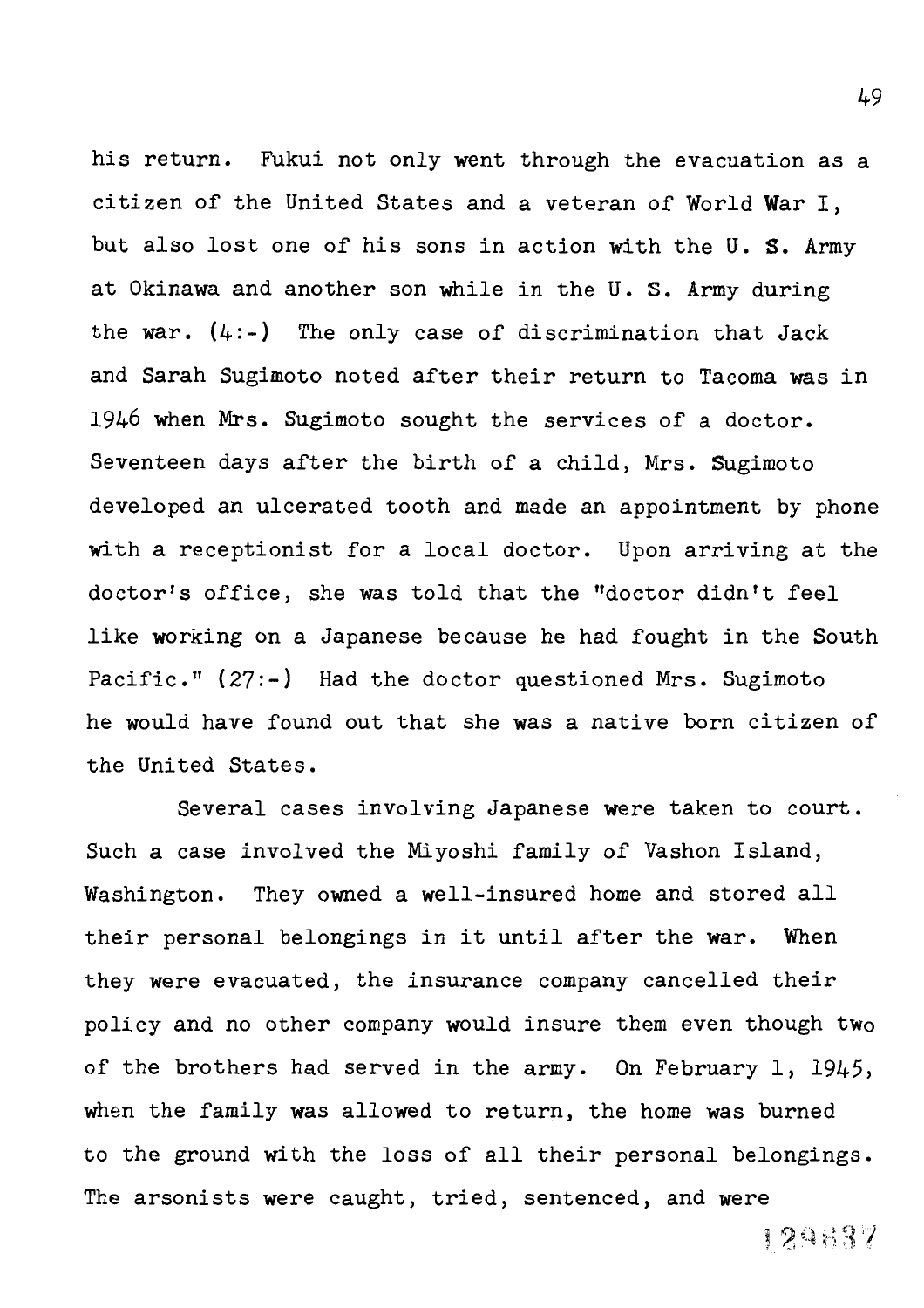compelled to make partial restitution. (24:2\$7) In 1943 the Supreme Court heard a case involving Gordon Hirabayashi, a senior at the University of Washington. Hirabayashi was convicted in district court for failing to report for evacuation and for violating the curfew, and was sentenced to three months in jail on each count with all sentences running concurrently. Hirabayashi said that if he registered he would be "giving helpless consent to the denial of all things which give me the incentive to live. I must maintain my Christian principles and I consider it my duty to maintain the democratic ideals for which this nation stands."  $(37:1)$  The American Civil Liberties Union supported Hirabayashi's stand because "grave questions of constitutional rights are involved in the application of this order to American citizens without any inquiry into their loyalty." (37:1) The Supreme Court upheld the violation of the curfew and its legality, but ''Chief Justice Stone emphasized that nothing was decided regarding the constitutionality of the evacuation." (11:3) In another appeal case involving Fred Toyosaburo Korematsu, who had refused to obey the exclusion orders and had been found guilty in District Court, the United States Supreme Court upheld the wartime exclusion orders in a six to three decision with Justices Roberts, Murphy, and Jackson dissenting. The majority represented by Justice Black said: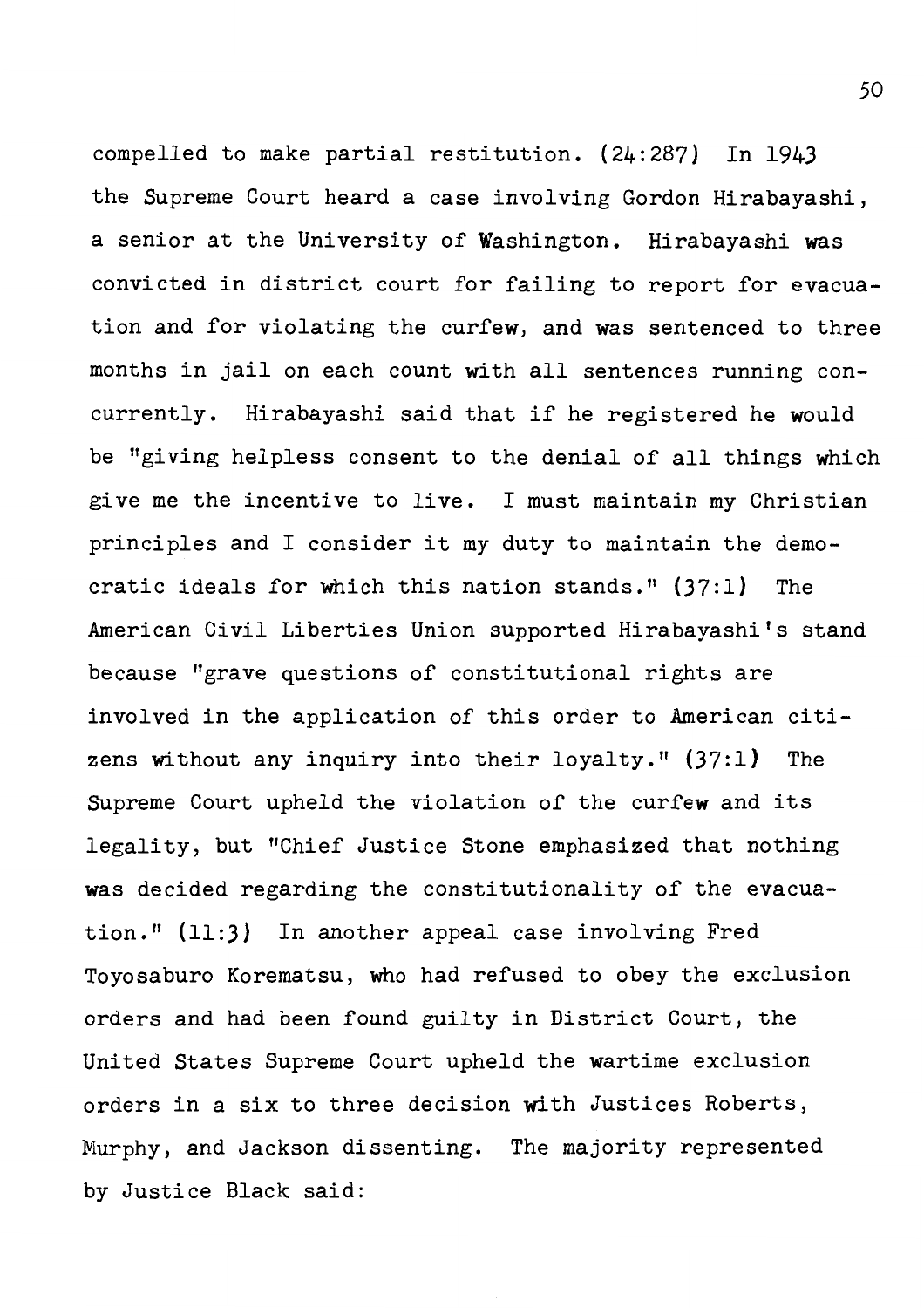Compulsory exclusion of large groups of citizens from their homes except under circumstances of direct emergency and peril, is inconsistent with our basic governmental institutions. But when under conditions of modern warfare our shores arre  $\sqrt{\text{sic}}$  threatened by hostile forces, the power to protect must be commensurate with the threatened danger . . . .

... We cannot by availing ourselves of the calm perspective of hindsight--now say that at that time these actions were unjustified.  $(14:2)$ 

On the other hand, Justice Jackson's dissenting opion is

frequently quoted by constitutional lawyers. He said in part:

But here is an attempt to make an otherwise innocent act a crime merely because this prisoner is the son of parents as to whom he had no choice and belongs to a race from which there is no way to resign. If Congress in peacetime should enact such a criminal law, I should suppose this Court<br>would refuse to enforce it . . . .

• • • Much is said of the danger to liberty from the Army program for deporting and detaining these citizens of Japanese extraction. But a judicial construction of due process clause that will sustain this order is a far more subtle blow to liberty than the promulgation of the order itself. A military order, however unconstitutional, is not apt to last longer than the military emergency. Even during that period a succeeding commander may revoke it all.

But once a judicial opinion rationalizes such an order to show that it conforms to the Constitution or rather rationalizes the Constitution to show that the Constitution sanctions such an order, the Court for all time has validated the principle of racial discrimination in criminal procedure and of transplanting American citizens.

I should hold that a civil court cannot be made to enforce an order which violates constitutional limitations even if it is a reasonable exercise of military authority. The courts can exercise only the judicial power, can apply only the law, and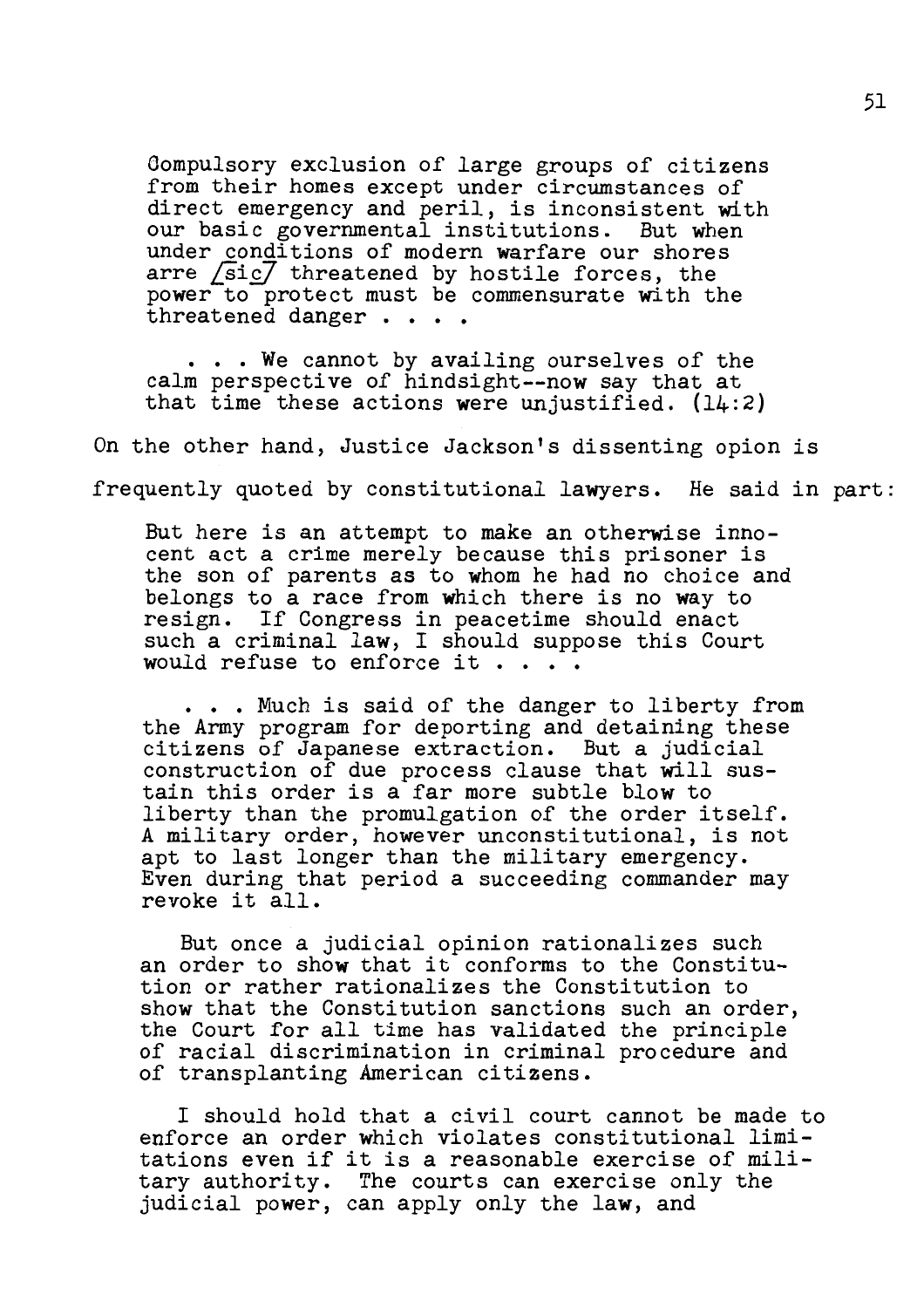must abide by the Constitution, or they cease to be must ablue by the Constitution, or they cease to be<br>courts and become instruments of military power . . . ."  $(14:4)$ 

Justice Murphy also noted that the curfew order "bears a melancholy resemblance to the treatment accorded to members of the Jewish race in Germany and in other parts of Europe." (3:252)

While the Hirabayashi and Korematsu cases involved only individual appeals to the Supreme Court, it may be asked why didn't the Nisei, through such an organization as the Japanese-American Citizens League bring legal action against the mass evacuation and relocation program? First of all the leadership of such organizations as the JACL and similar groups had been detained at the out-break of the war by the FBI, thus providing a period of time for these groups with no leadership available. Secondly, the Nisei felt that to bring such a case to court would reflect on their loyalty at a crucial time for the country and for their future as was pointed out in a book published by the evacuees at Minidoka:

We did not wish to test the legality of restraints on our freedom. We believed that the obedient, quiet cooperation with the government's plan would indicate the genuineness of our loyalty and should be accepted as our contribution and sacrifice to the war effort. Of more importance is the realization of the government and its people that the evacuation was a mistake from a standpoint of humanity if not from a standpoint of constitutionality. (10:5)

However, the Nisei, who were by birth citizens of the United States were denied due process of law in that no formal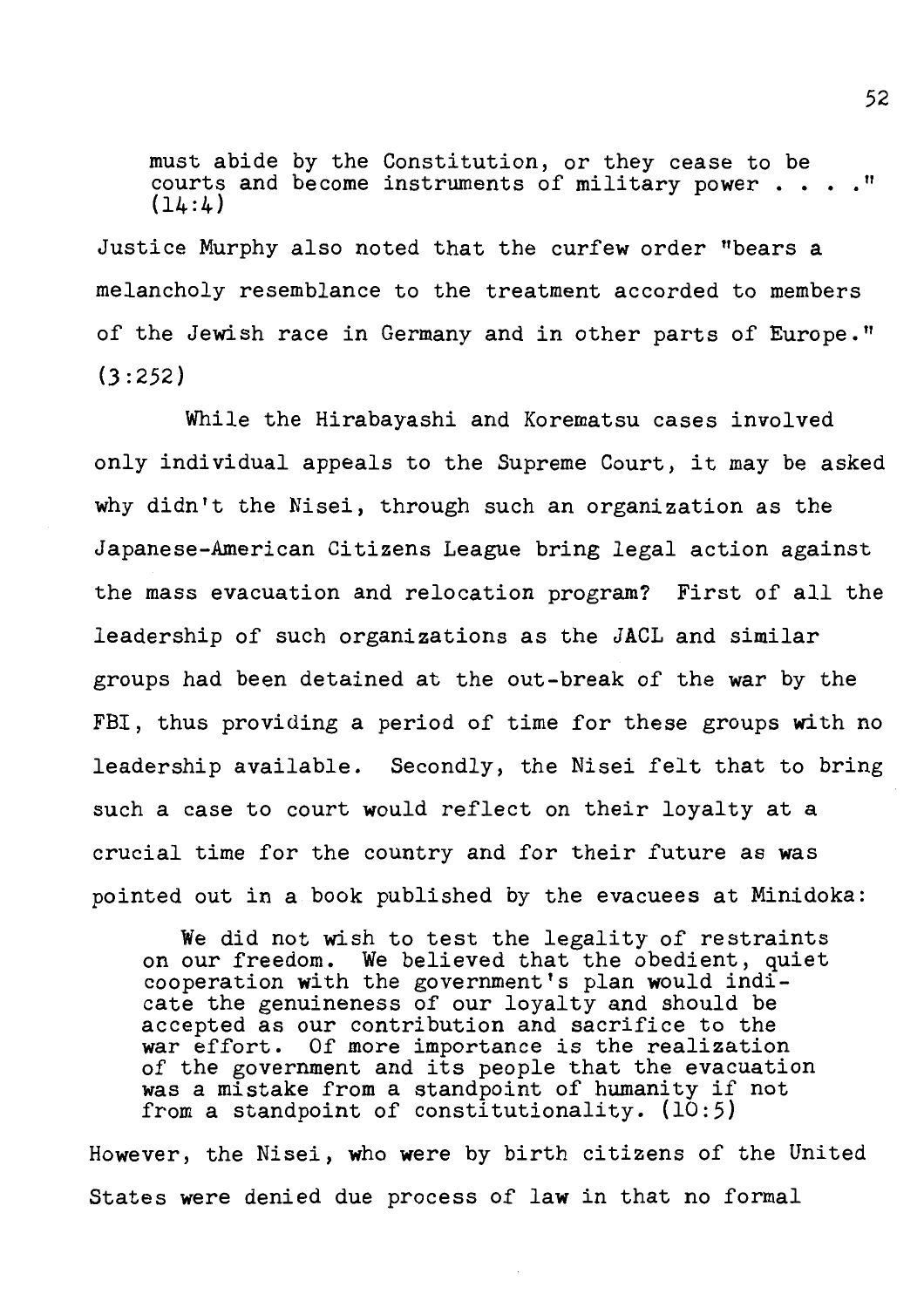charges were ever brought against them, no trial was held, no jury sat in judgment, and no witnesses were called to prove any charges against them. The Japanese-Americans were the immediate victims of the evacuation, but "larger consequences are carried by the American people as a whole. Their legacy is the lasting one of precedent and constitutional sanctity for a policy of mass incarceration under military auspices. This is the most important result of the process by which the evacuation decision was made. That process betrayed all Americans." (5:374} Eugene V. Rostow, professor of law at Yale, judged the evacuation on legal grounds and said it was "our worst wartime mistake. Its motivation and its impact on our system of law deny every value of democracy." (24:290}

"The immediate goal of the evacuation was presumably clear cut: Protection of the West Coast as a war measure. But the national government, in addition to winning the war abroad, had an equal responsibility for maintaining democracy at home." (5:372} The evacuation violated the fundamental liberties of Americans and has continued a dangerous precedent from the American Civil War that military necessity may override the civil rights of all Americans.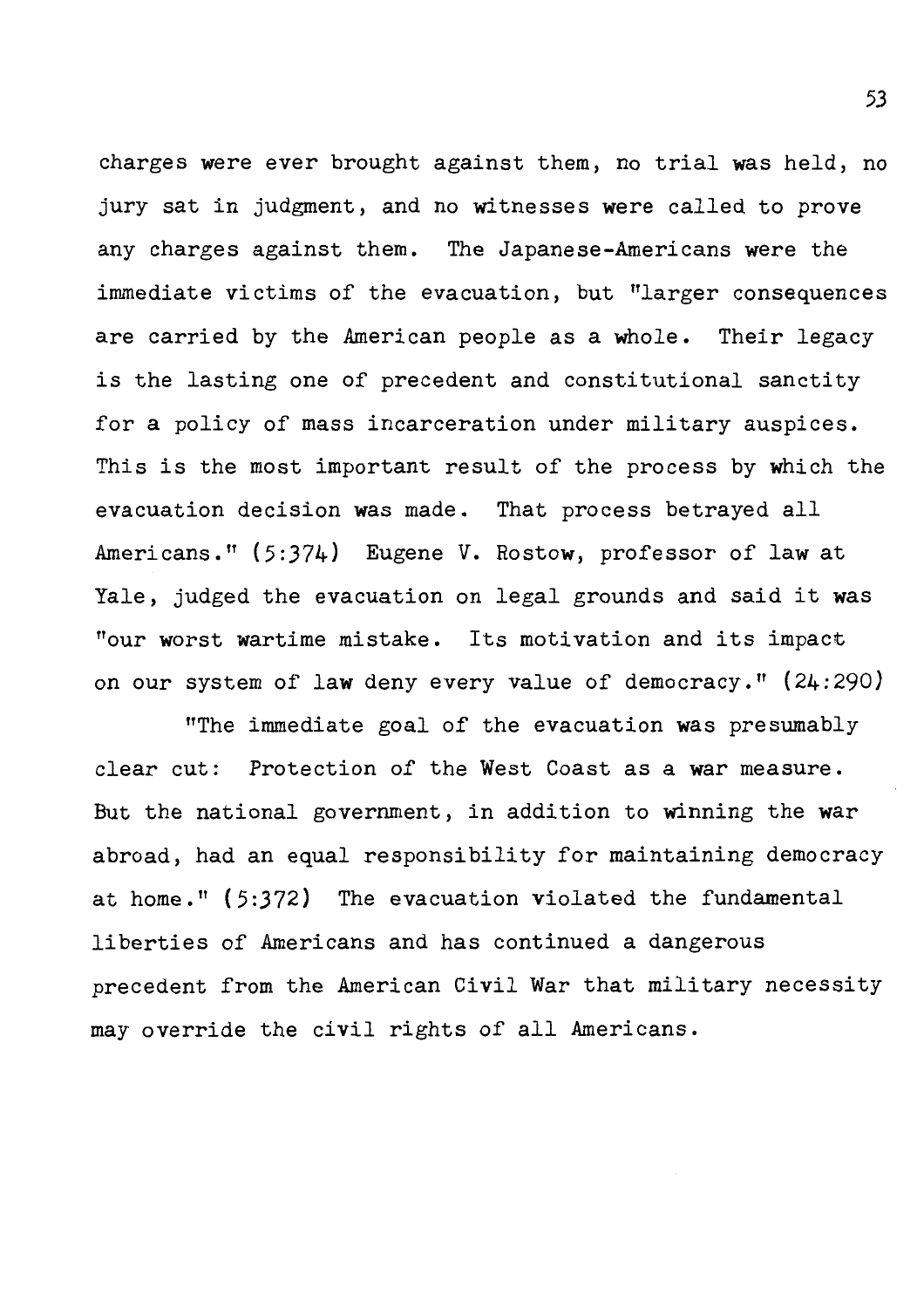#### BIBLIOGRAPHY

- 1. Bloom, Leonard, and Ruth Riemer. Removal and Return. Berkeley, California: University of California Press, 1949. 259 pp.
- 2. Fisher, G. M. "Japanese Evacuation from the Pacific Coast," Far East Survey, 11:146, June 29, 1942.
- *3.* Frank, John P. Marble Palace. New York: Alfred A. Knopf,  $1958.$  301 pp.
- 4. Fukui, Shuichi, personal interview, April 24, 1965, 612 S. 17th, Tacoma, Washington.
- 5. Grodzins, Morton. Americans Betrayed. Chicago: University of Chicago Press, 1949. 444 pp.
- 6. "Making Un-Americans," American Journal of Sociology, 60:572, May, 1955.
- 7. Le Berthon, T. "Vindication for the Nisei," Commonweal, 69:406-9, January 16, 1959.
- 8. Leighton, Alexander H. The Governing of Men. Princeton, New Jersey: Princeton University Press, 1945. 404 PP·
- 9. McWilliams. "Japanese Evacuation: Policy and Perspectives," Common Ground, 2:69, November 4, 1942.
- 10. Minidoka Interlude. Published by the residents of Minidoka Relocation Center, Hunt, Idaho, September, 1942-0ctober, 1943.
- 11. Murphy, Walter F. "Civil Liberties and the Japanese American Cases," Western Political Quarterly, 11:3, March, 1958.
- 12. Niver, Richard. "Americanizing the Issei," Free World, 11:31-4, March, 1946.
- 13. Ogburn, William F. {ed.). American Society in Wartime. Chicago: University of Chicago Press, 1943. *237* pp.
- 14. Pacific Citizen. Published by the Japanese-American Citizens League, 125 Weller Street, Room *302,* Los Angeles, California, February 12, 1965.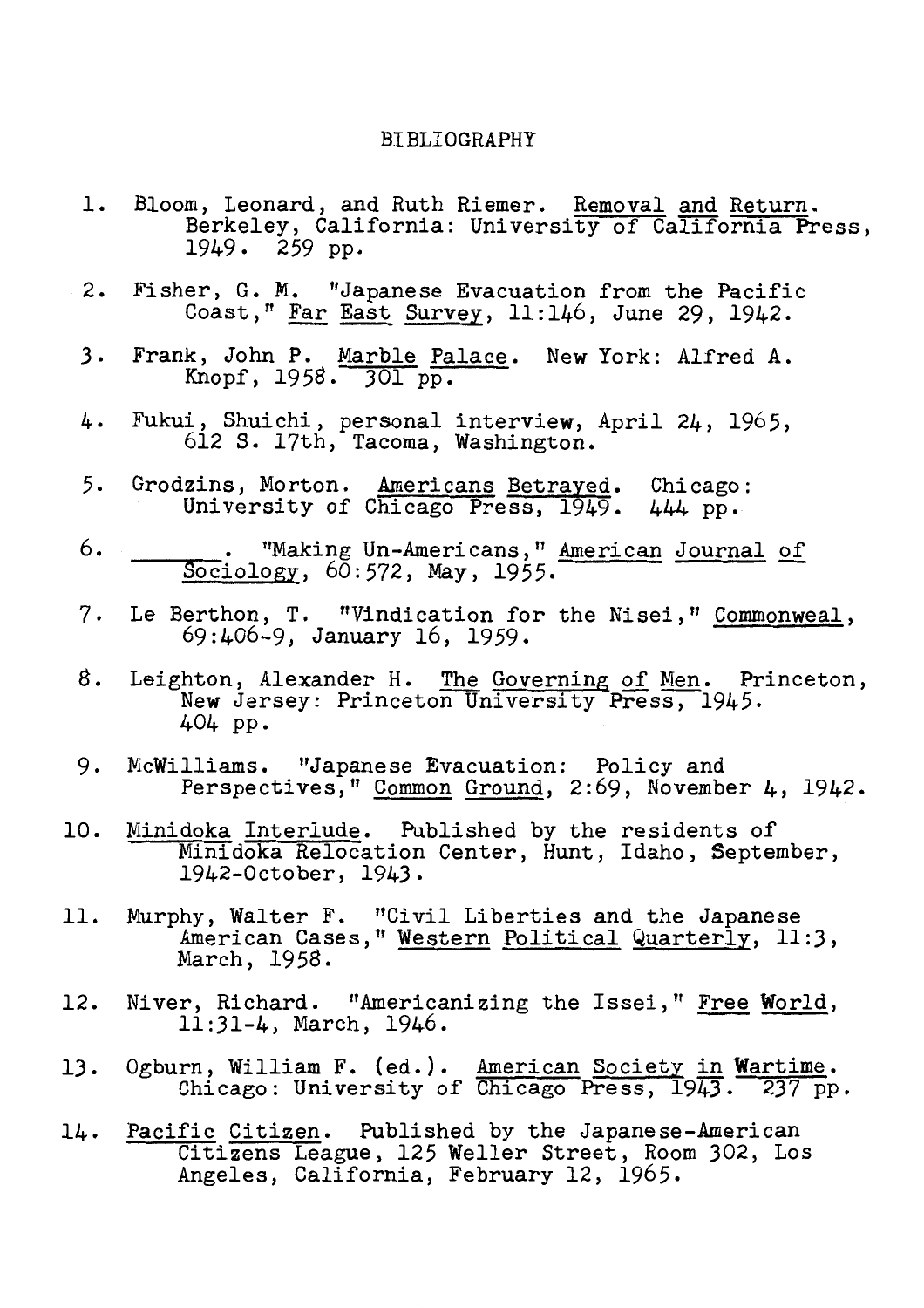- 15. Redfield, Robert. "The Japanese-Americans," American Society in Wartime, William Ogburn, editor. Chicago: University of Chicago Press, 1953. 143 pp.
- 16. Ritter, Ed. "Japanese Come Back," Forum, 108:328, December, 1947.
- 17. Seattle Washington/ Post Intelligencer, February 5, 1942.
- 18. Seattle *Nashington* Post Intelligencer, February 7, 1942.
- 19. Seattle *Nashington* Post Intelligencer, February 11, 1942.
- 20. Seattle *Nashington* Post Intelligencer, April 20, 1945.
- 21. Seattle *Nashington* Post Intelligencer, April 24, 1945.
- 22. Seattle /Washington/ Post Intelligencer, April 29, 1945.
- 23. Seattle *Nashington* Post Intelligencer, May 3, 1945.
- 24. Smith, Bradford. Americans from Japan. Philadelphia: J. C. Lippincott Co.,  $1948.$   $409$  pp.
- 25. **. "Education of Earl Warren: Treatment of Nisei** in California during World War II," Nation, 187:206-8, October 11, 1958.
- 26. Smith, Elmer R. "The Resettlement of Japanese<br>Americans," Far Eastern Survey, 18:117, May 18, 1949.
- 27. Sugimoto, Sarah and Jack, personal interview, April 24, 1965, 1335 S. Fawcett, Tacoma, Washington.
- 28. Tacoma /Washington/ News Tribune, March 23-May 10, 1942.
- 29. Tacoma *[Washington]* News Tribune, March 1, 1942.
- 30. Tacoma *[Washington]* News Tribune, March 6, 1942.
- 31. Tacoma /Washington/ News Tribune, March 23, 1942.
- 32. Tacoma /Washington/ News Tribune, March 25, 1942.
- 33. Tacoma *[Washington]* News Tribune, March 27, 1942.
- 34. Tacoma /Washington/ News Tribune, March 30, 1942.
- 35. Tacoma */Washington*/ News Tribune, April 17, 1942.